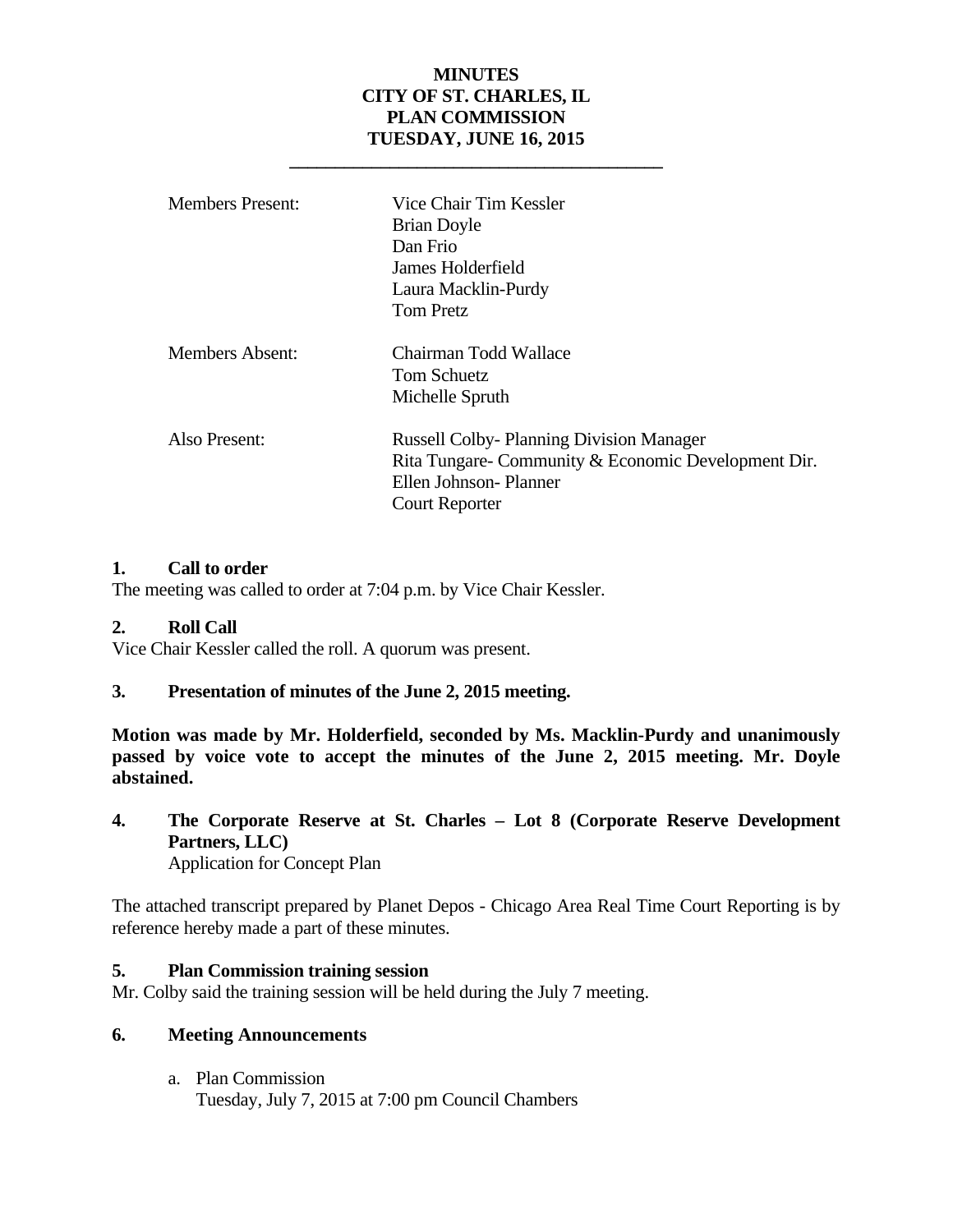#### **Minutes – St. Charles Plan Commission Tuesday, June 16, 2015 Page 2**

Monday, July 13, 2015 at 5:30 pm Council Chambers – Joint meeting with P&D Committee Tuesday, July 21, 2015 at 7:00 pm Council Chambers Tuesday, August 4, 2015 at 7:00 pm Council Chambers

b. Planning & Development Committee Monday, July 13, 2015 at 7:00 pm Council Chambers Monday, August 10, 2015 at 7:00 pm Council Chambers

#### **7. Additional Business from Plan Commission Members, Staff, or Citizens.**  There was no additional business.

## **8. Adjournment at 8:05 p.m.**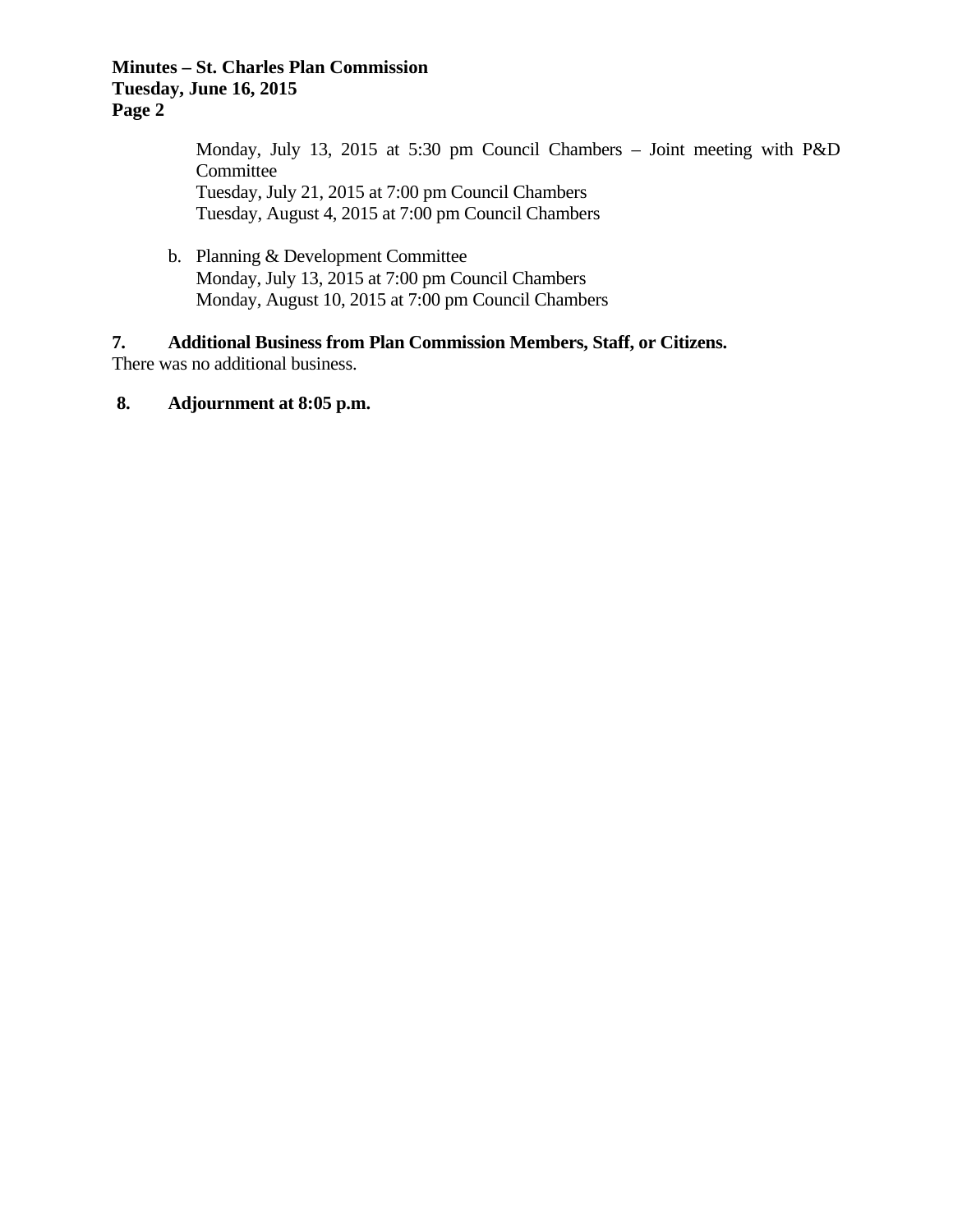1 BEFORE THE PLAN COMMISSION 2 OF THE CITY OF ST. CHARLES  $3$  - - - - - - - - - - - - X 4 In Re the Matter of: : 5 The Corporate Reserve at :  $6$  St. Charles - Lot 8 : 7 (Corporate Reserve : 8 Development Partners, : 9 LLC), Application for : 10 Concept Plan. :  $11$   $-$  - - - - - - - - - - - - X 12 13 REPORT OF PROCEEDINGS 14 St. Charles, Illinois 15 Tuesday, June 16, 2015 16 7:03 p.m. 17 18 19 20 21 22 Job No.: 74367 23 Pages: 1 - 45 24 Reported By: Paula Quetsch, CSR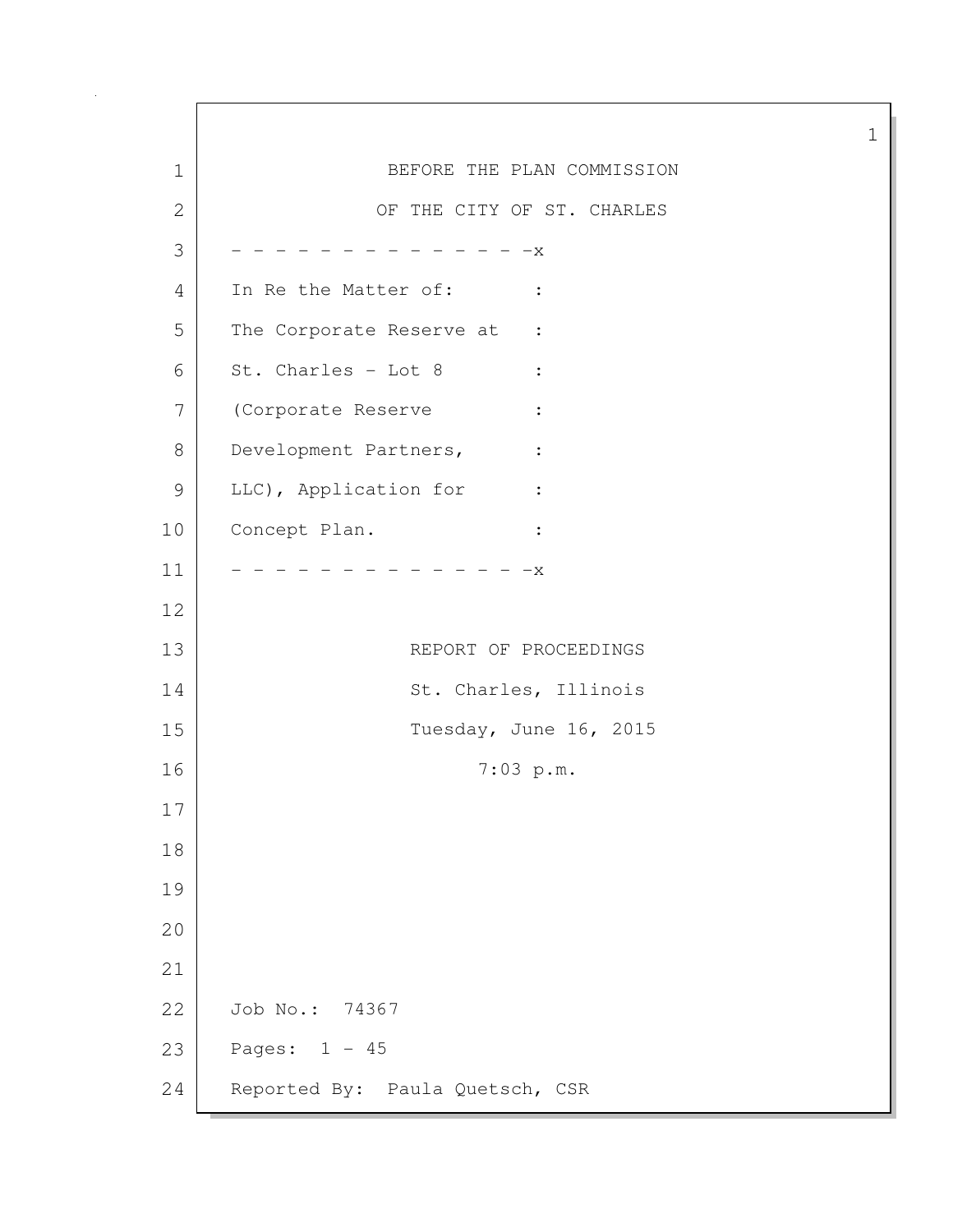1 Proceedings held at the location of: CITY OF ST. CHARLES COUNCIL CHAMBERS 2 East Main Street 7 St. Charles, Illinois (630) 377-4400 13 Before Paula Quetsch, CSR, and Notary Public in 14 and for the State of Illinois.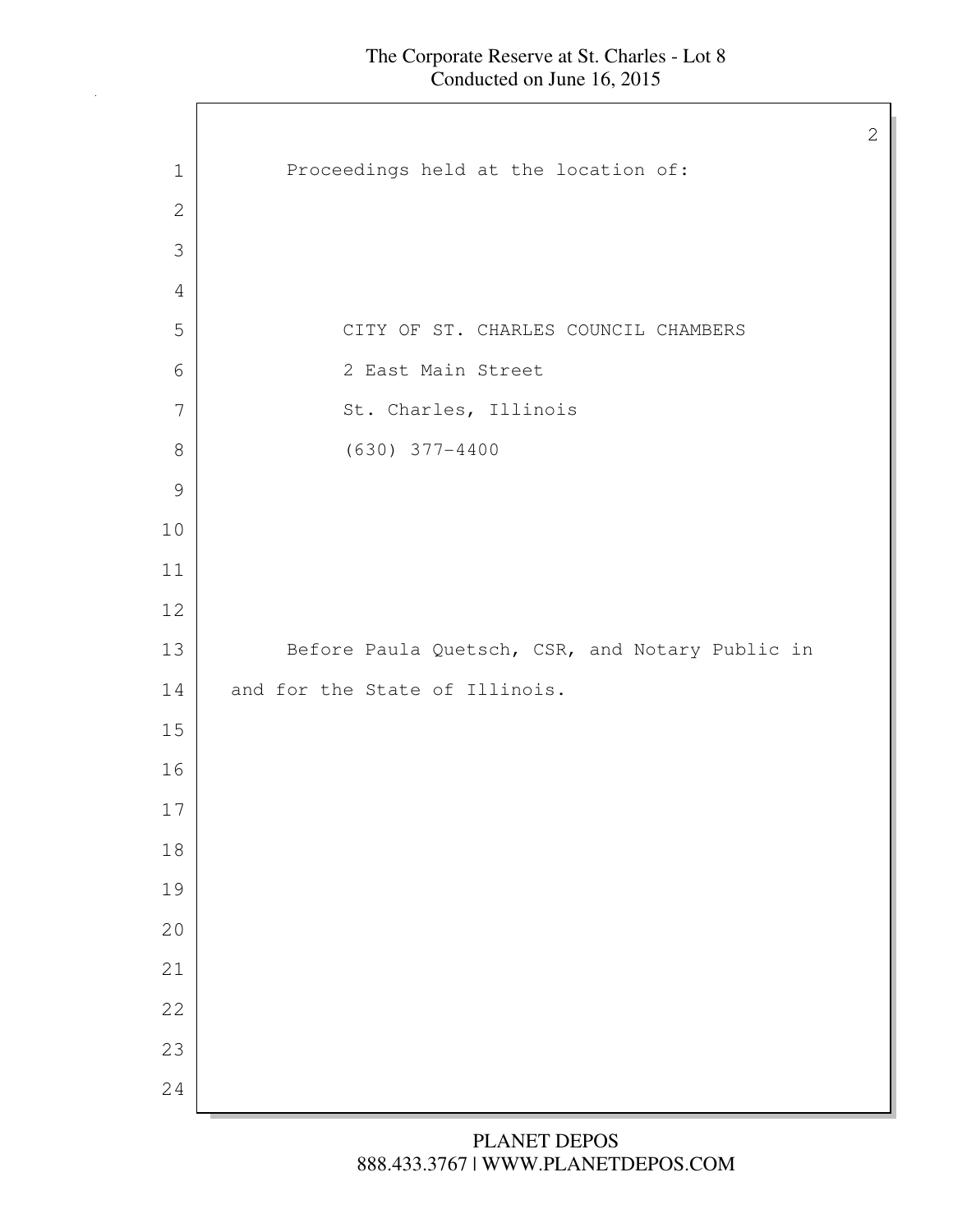$\mathsf{I}$ 

| $\mathbf 1$   | PRESENT:                                 |
|---------------|------------------------------------------|
| 2             | TIM KESSLER, Chair                       |
| 3             | BRIAN DOYLE, Member                      |
| 4             | DAN FRIO, Member                         |
| 5             | JAMES HOLDERFIELD, Member                |
| 6             | LAURA MACKLIN-PURDY, Member              |
| 7             | TOM PRETZ, Member                        |
| $8\,$         |                                          |
| $\mathcal{G}$ | ALSO PRESENT:                            |
| 10            | RUSSELL COLBY, Planning Division Manager |
| 11            | ELLEN JOHNSON, Planner                   |
| 12            | RITA TUNGARE, Director of Community &    |
| 13            | Economic Development                     |
| 14            |                                          |
| 15            |                                          |
| 16            |                                          |
| 17            |                                          |
| 18            |                                          |
| 19            |                                          |
| 20            |                                          |
| 21            |                                          |
| 22            |                                          |
| 23            |                                          |
| 24            |                                          |
|               |                                          |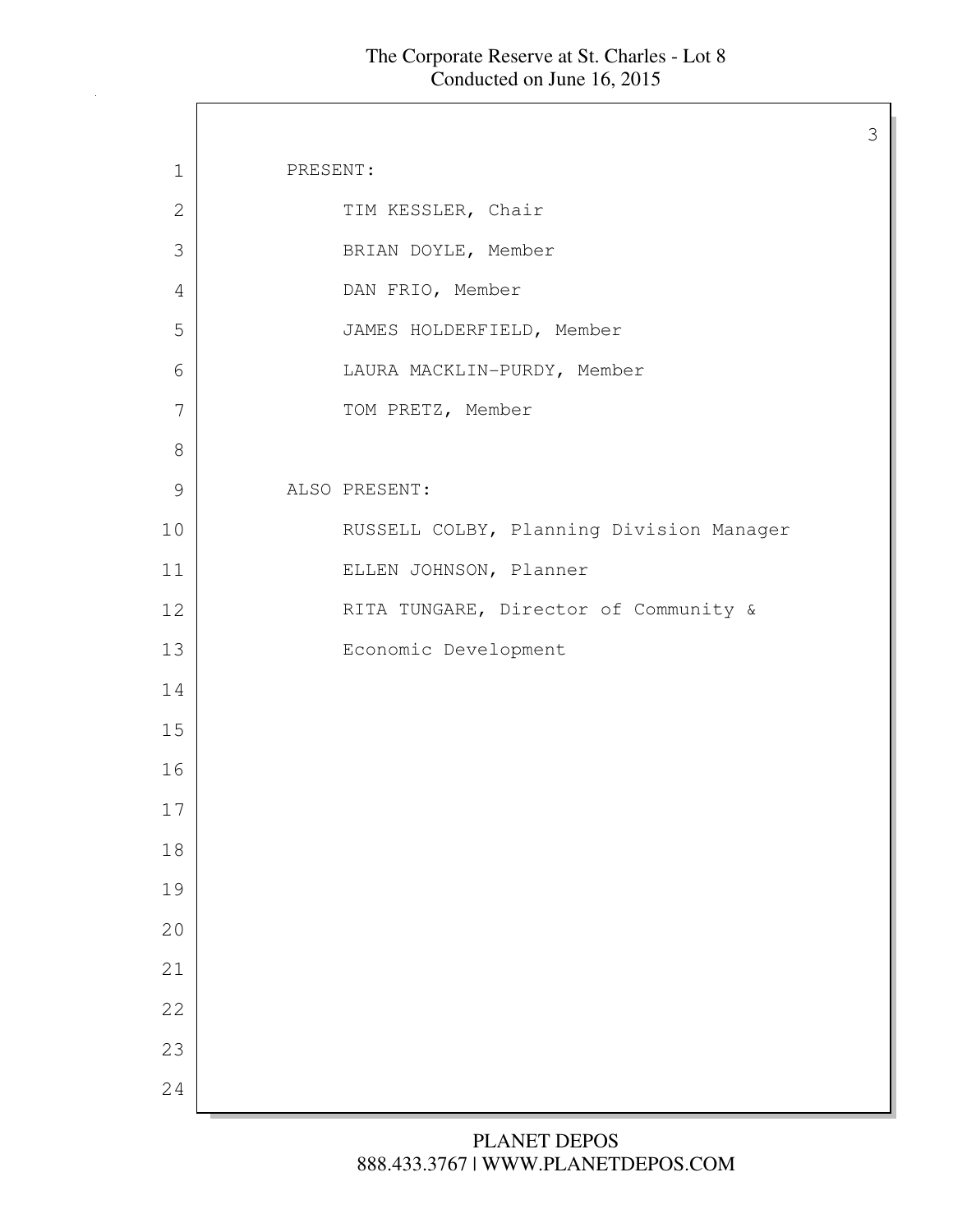#### The Corporate Reserve at St. Charles - Lot 8 Conducted on June 16, 2015

4

1 P R O C E E D I N G S 2 CHAIRMAN KESSLER: This meeting of the 3 St. Charles Plan Commission will come to order. 4 Holderfield. 5 MEMBER HOLDERFIELD: Here. 6 CHAIRMAN KESSLER: Doyle. 7 MEMBER DOYLE: Here. 8 CHAIRMAN KESSLER: Frio. 9 MEMBER FRIO: Here. 10 CHAIRMAN KESSLER: Purdy. 11 MEMBER MACKLIN-PURDY: Here. 12 CHAIRMAN KESSLER: Pretz. 13 MEMBER PRETZ: Here. 14 CHAIRMAN KESSLER: Kessler, here. 15 No. 3 on our agenda is presentation of the 16 | minutes from the June 2nd, 2015. Meeting. Is there a 17 motion? 18 MEMBER HOLDERFIELD: So moved. 19 CHAIRMAN KESSLER: Second? 20 MEMBER MACKLIN-PURDY: Second. 21 CHAIRMAN KESSLER: Okay. All in favor. 22 (Ayes heard.) 23 CHAIRMAN KESSLER: Okay. That's accepted. 24 MEMBER DOYLE: Doyle abstains.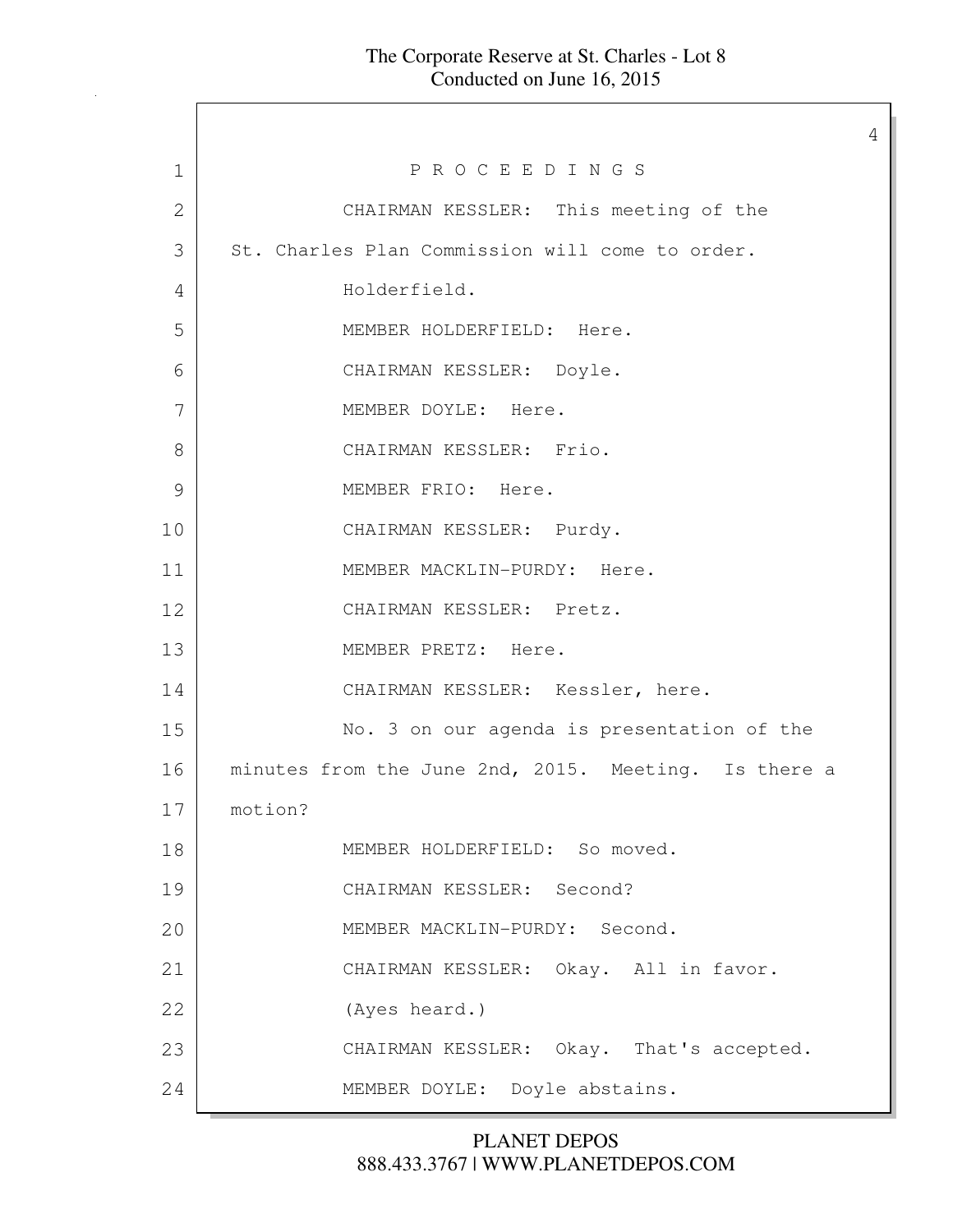| 1  | CHAIRMAN KESSLER: And one abstention.                 |
|----|-------------------------------------------------------|
| 2  | No. 4 on our agenda is The Corporate Reserve          |
| 3  | at St. Charles - Lot 8 (Corporate Reserve Development |
| 4  | Partners, LLC) Application for a Concept Plan.        |
| 5  | So a concept plan -- the developer is here            |
| 6  | today to go over the plan for the development at      |
| 7  | Corporate Reserve, and we're here to provide feedback |
| 8  | for the developer for their plan.                     |
| 9  | I see that we have a number of members of             |
| 10 | the audience here. This is not a public hearing.      |
| 11 | It's simply a presentation and an opportunity for the |
| 12 | Plan Commission and members of the public to comment  |
| 13 | on the plan. The developer would then go back and     |
| 14 | take the comments and make any adjustments and come   |
| 15 | forward again with a final plan.                      |
| 16 | So we'll start -- the developer has a                 |
| 17 | presentation. Please state your name -- we have a     |
| 18 | reporter here. So if you would please state your name |
| 19 | and address.                                          |
| 20 | MR. TOBIN: Good evening. My name is                   |
| 21 | Pete Tobin. I'm with The Corporate Reserve            |
| 22 | Development Partners. My address is 278 St. Paul      |
| 23 | Street, Denver, Colorado.                             |
| 24 | First of all, thank you for having us here            |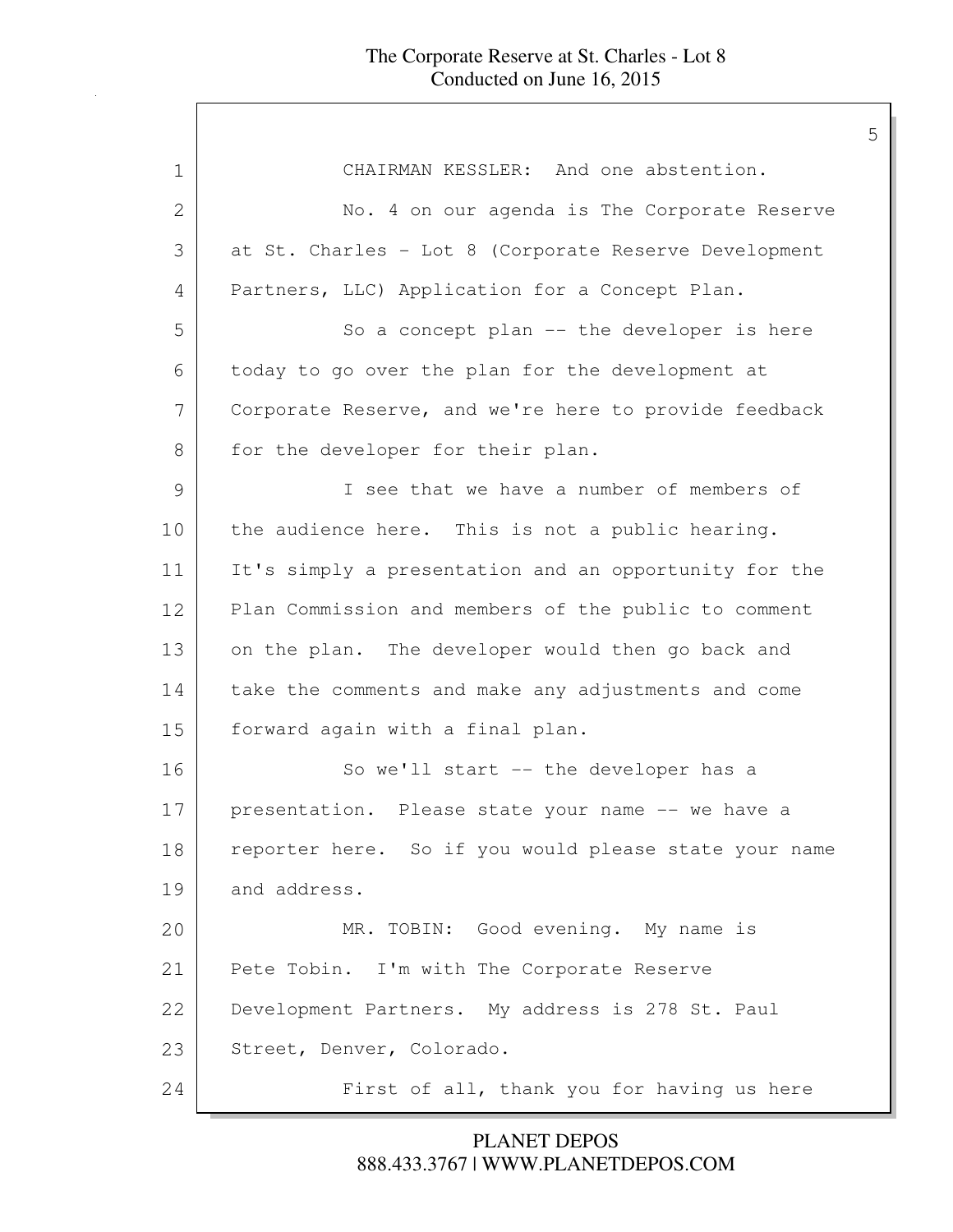| $\mathbf 1$   | tonight. Just a little background on this site, the    |
|---------------|--------------------------------------------------------|
| 2             | Corporate Reserve is approximately a 45-acre park      |
| 3             | located just north of Route 64 off of Cardinal Drive.  |
| 4             | There are nine lots in the subdivision, four of which  |
| 5             | are currently detention. There are two office          |
| 6             | buildings existing on Lot 6. Lots 2, 3, and 5 are      |
| 7             | still slated for commercial development. Currently we  |
| $8\,$         | would propose to rezone Lot 8 from its office research |
| $\mathcal{G}$ | zoned to single-family RT-3 residential zoning.        |
| 10            | Corporate Reserve is located in the                    |
| 11            | St. Charles fire department, St. Charles library       |
| 12            | district, St. Charles parks and recreation district,   |
| 13            | and the St. Charles 303 school district. The           |
| 14            | elementary school is Davis Richmond, Wredling Middle   |
| 15            | School, and St. Charles East High School.              |
| 16            | Currently land use for this plan is slated             |
| 17            | for industrial business park. The comprehensive plan   |
| 18            | states that -- or we propose to change this land use   |
| 19            | from industrial business park in the comprehensive     |
| 20            | plan to single-family residential. The comprehensive   |
| 21            | plan lists single-family detached residential as an    |
| 22            | alternative to the industrial business park use so     |
| 23            | long as it's compatible and similar in density to the  |
| 24            | surrounding uses.                                      |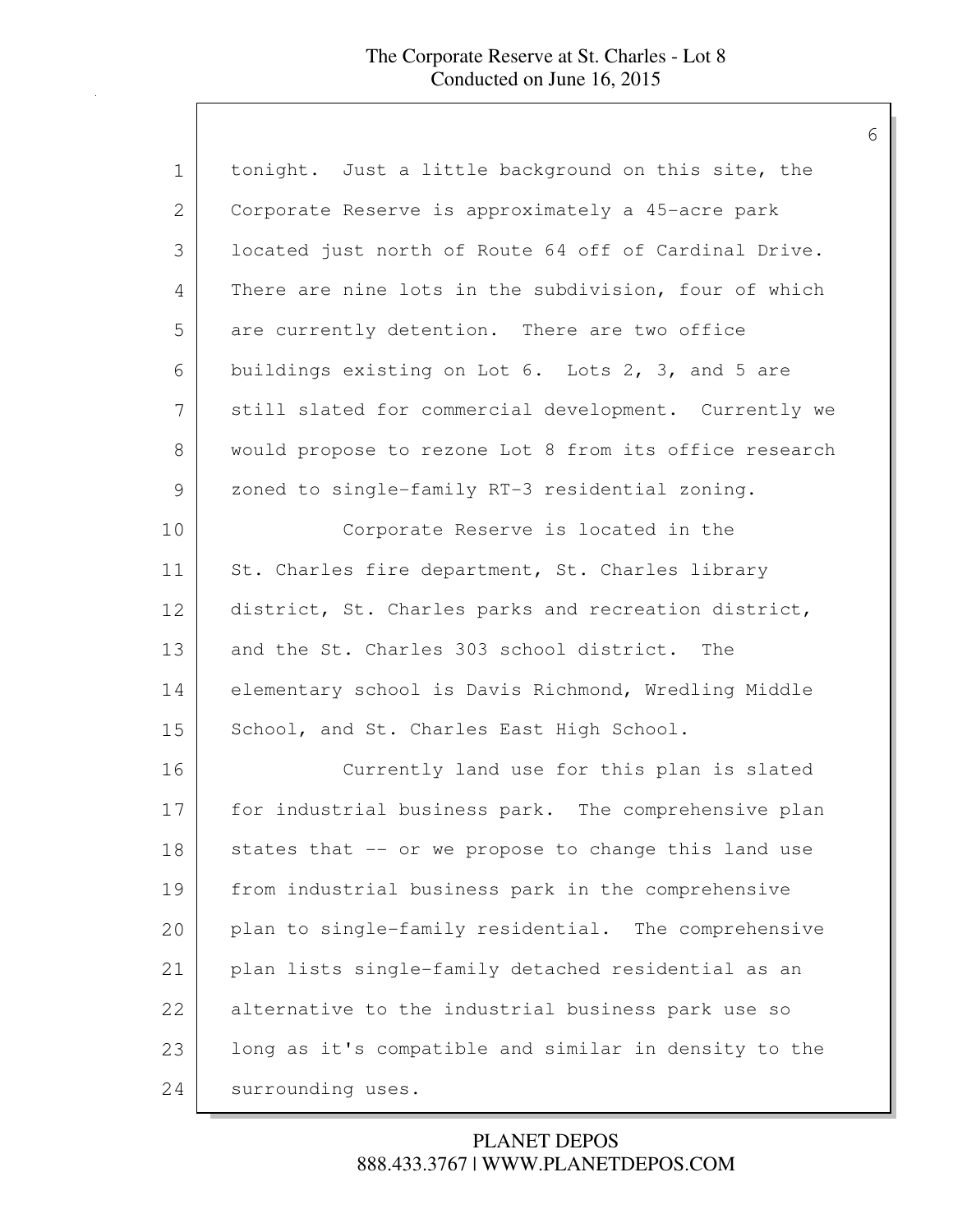| $\mathbf 1$   | Anna Franco and Chris Lindley with                    |
|---------------|-------------------------------------------------------|
| 2             | WBK Engineering are here to go through some of the    |
| 3             | details of our concept plan, as well.                 |
| 4             | MS. FRANCO: The site is a 22.6-acre --                |
| 5             | CHAIRMAN KESSLER: Will you state your name            |
| 6             | and address, please.                                  |
| 7             | MS. FRANCO: My name is Anna Franco. I live            |
| 8             | at 116 Cedar Avenue in St. Charles.                   |
| $\mathcal{G}$ | CHAIRMAN KESSLER: Thank you.                          |
| 10            | MS. FRANCO: So the site is 22.63 acres.               |
| 11            | There's a circular right-of-way of 4.82 acres on the  |
| 12            | site. The main entry for the site would be an         |
| 13            | extension of Corporate Reserve Boulevard. A secondary |
| 14            | entrance would be provided off of Cardinal Drive in   |
| 15            | the adjacent development.                             |
| 16            | We're proposing 81 lots for the site. The             |
| 17            | minimum lot size would be 52 by 100 feet. The minimum |
| 18            | lot area -- sorry, that's incorrect -- would be       |
| 19            | 5200 square feet. Lots would have a minimum width of  |
| 20            | 52 feet, front yard setback of 20 feet, interior side |
| 21            | yard of 5 feet, exterior side yard of 50 feet, and    |
| 22            | rear yard 20 feet. The building footprint on the      |
| 23            | site, as of now we don't have architecture for the    |
| 24            | site, as proposed is 40 feet by 45 feet, making it    |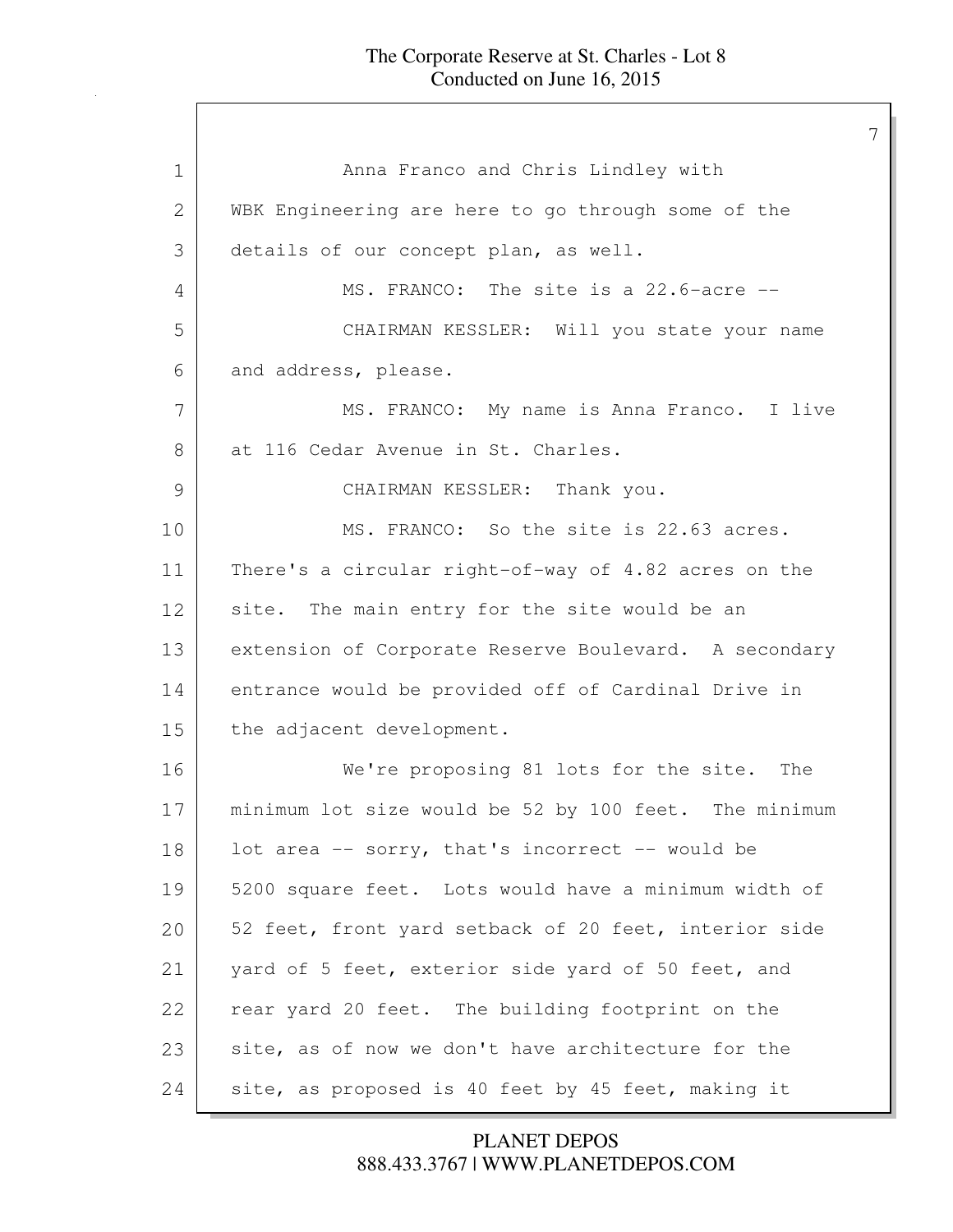| $\mathbf 1$ | around 30 percent lot coverage. And the current        |
|-------------|--------------------------------------------------------|
| 2           | zoning, as said before, is office research, but the    |
| 3           | proposed zoning is RT-3.                               |
| 4           | Open space on the site is located near the             |
| 5           | detention at the north of the site along Corporate     |
| 6           | Drive behind those lots there and is comprised of      |
| 7           | 2.66 acres.                                            |
| 8           | We're proposing a park north of Lot 51 of              |
| 9           | .2 acres.                                              |
| 10          | The site is located near the Great Western             |
| 11          | Trail, just off of the Great Western Trail, and east   |
| 12          | of a connection to that trail. We are proposing a      |
| 13          | connection to the Great Western Trail connecter on the |
| 14          | west of the site between Lots 14 and 15 and a          |
| 15          | connection across Cardinal Drive to that trail right   |
| 16          | there. We are also proposing a relocation of the       |
| 17          | detention service trail on the east side of the site   |
| 18          | to allow for more lots.                                |
| 19          | CHAIRMAN KESSLER: Thank you.                           |
| 20          | MR. LINDLEY: My name is Chris Lindley. I'm             |
| 21          | with Wills Burke Kelsey & Associates right across the  |
| 22          | river in lovely St. Charles at 116 West Main Street.   |
| 23          | WBK represents the interests of the developer for      |
| 24          | engineering land planing, as said earlier, and what    |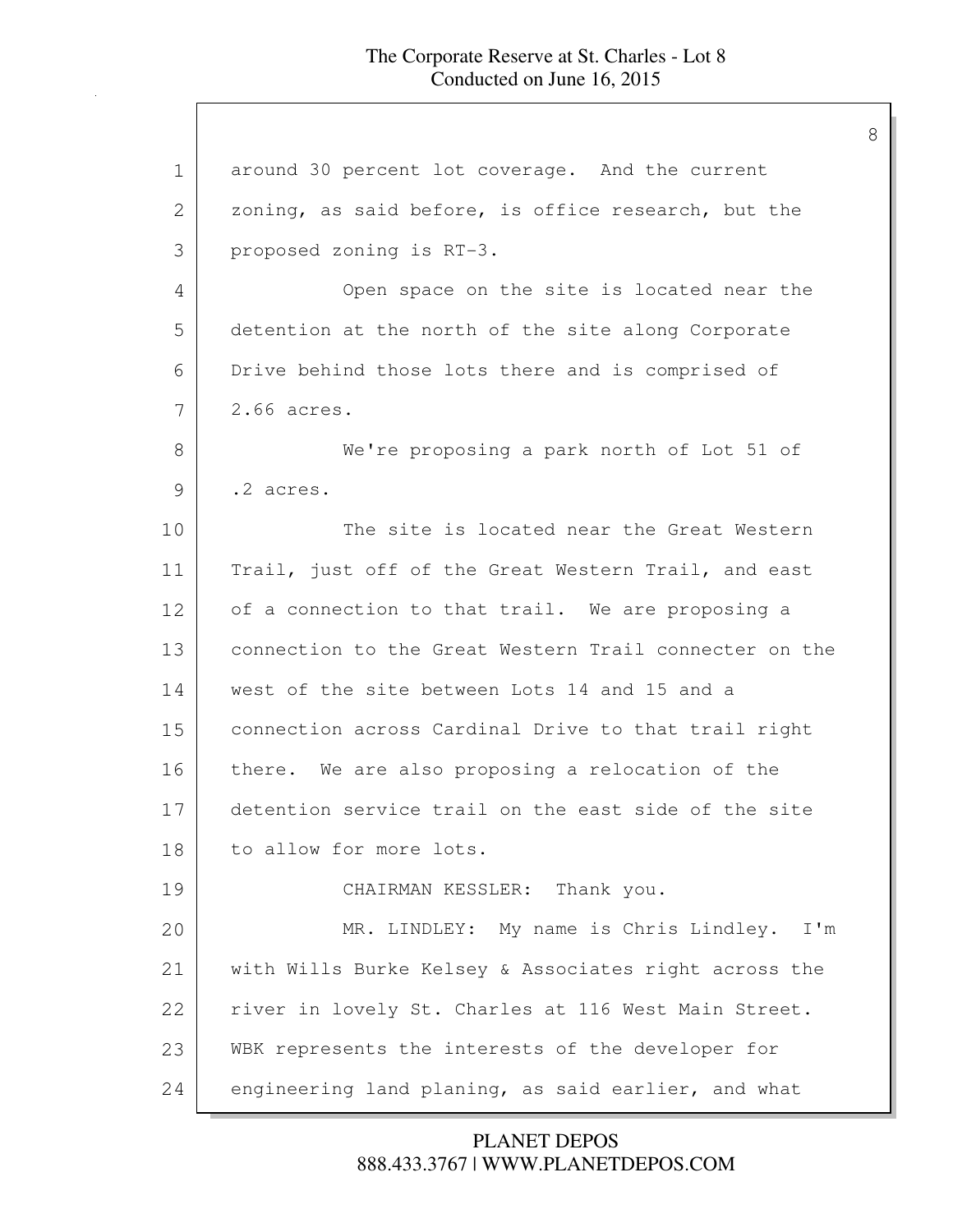| $\mathbf 1$ | I'll do is I'll go through the site for storm water    |
|-------------|--------------------------------------------------------|
| 2           | management and the utilities that are on the site.     |
| 3           | The site has currently $--$ I shouldn't say            |
| 4           | the site itself, but on the site is one of its         |
| 5           | existing detention basins, and then off-site to the    |
| 6           | northwest and southwest there's also existing          |
| 7           | detention facilities. Detention on-site is 3 acres in  |
| 8           | size. The good thing about this development with       |
| 9           | detention as -- when it was first developed, it was    |
| 10          | developed for a commercial use or industrial use. So   |
| 11          | the detention rate was higher or is higher than for    |
| 12          | single-family residences.                              |
| 13          | So we're not planning on changing the                  |
| 14          | volumes in the basins; we're just going to go utilize  |
| 15          | the volume that's there so there will be more volume   |
| 16          | available there for this development as opposed to the |
| 17          | other previous condition.                              |
| 18          | As you can see, there are three different              |
| 19          | sub watersheds, if you will. The northwest watershed   |
| 20          | is about 13 acres. That will drain to the northwest.   |
| 21          | The easterly side of the site will drain to the        |
| 22          | existing detention basin that's off-site that was part |
| 23          | of the original plan, and then a small portion at the  |
| 24          | southern end or the southeastern edge is tributary to  |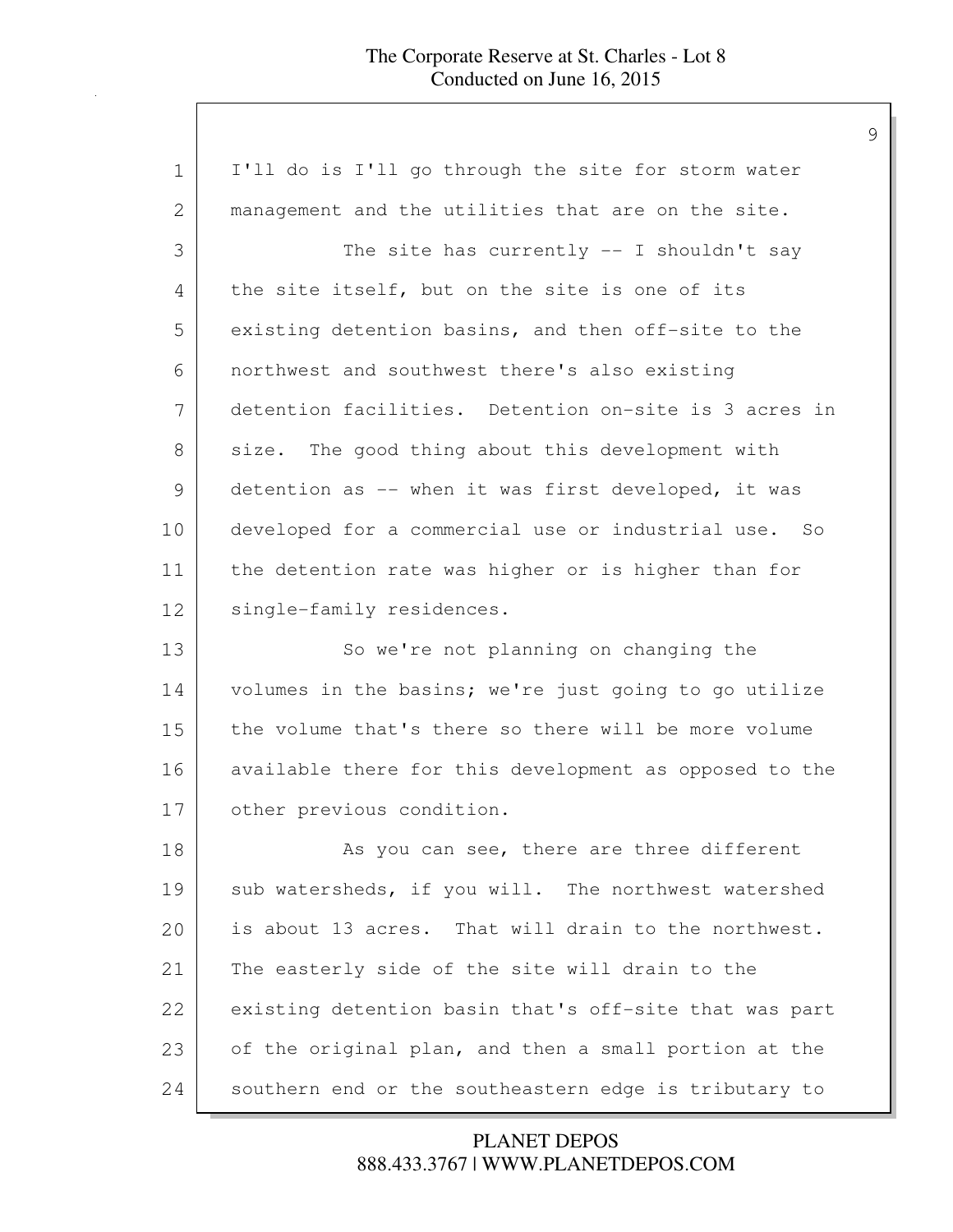| $\mathbf 1$ | the existing basin right at the corner of Corporate    |
|-------------|--------------------------------------------------------|
| 2           | Reserve and Woodward Drive.                            |
| 3           | When we go through the proposed engineering,           |
| 4           | the drainage basins may change a little bit but not    |
| 5           | appreciable, and it won't change the requirements of   |
| 6           | what the detention currently provided.                 |
| 7           | Utilities for the site. First off, water               |
| 8           | main. There's a 12-inch water main on the north side   |
| 9           | of Woodward Drive. There's also a 12-inch water main   |
| 10          | on the east side of the site, and as it runs to the    |
| 11          | north it changes to a 10-inch. So it's smaller in      |
| 12          | size, but it's much larger than what would be required |
| 13          | for a development of this size.                        |
| 14          | The proposed utility within the subdivision,           |
| 15          | we will continue a circular or looped route throughout |
| 16          | the right-of-way that we will connect to two different |
| 17          | spots which public works and engineering would         |
| 18          | require. We will make sure that we do that on the      |
| 19          | east side and the south side. So we will show          |
| 20          | utilities -- or the water main will show the proposed  |
| 21          | layout for fire hydrants and valve outs to meet the    |
| 22          | ordinance.                                             |
| 23          | Next is sanitary sewer shown here in red.              |
| 24          | Here again, the sanitary sewer on the south side of    |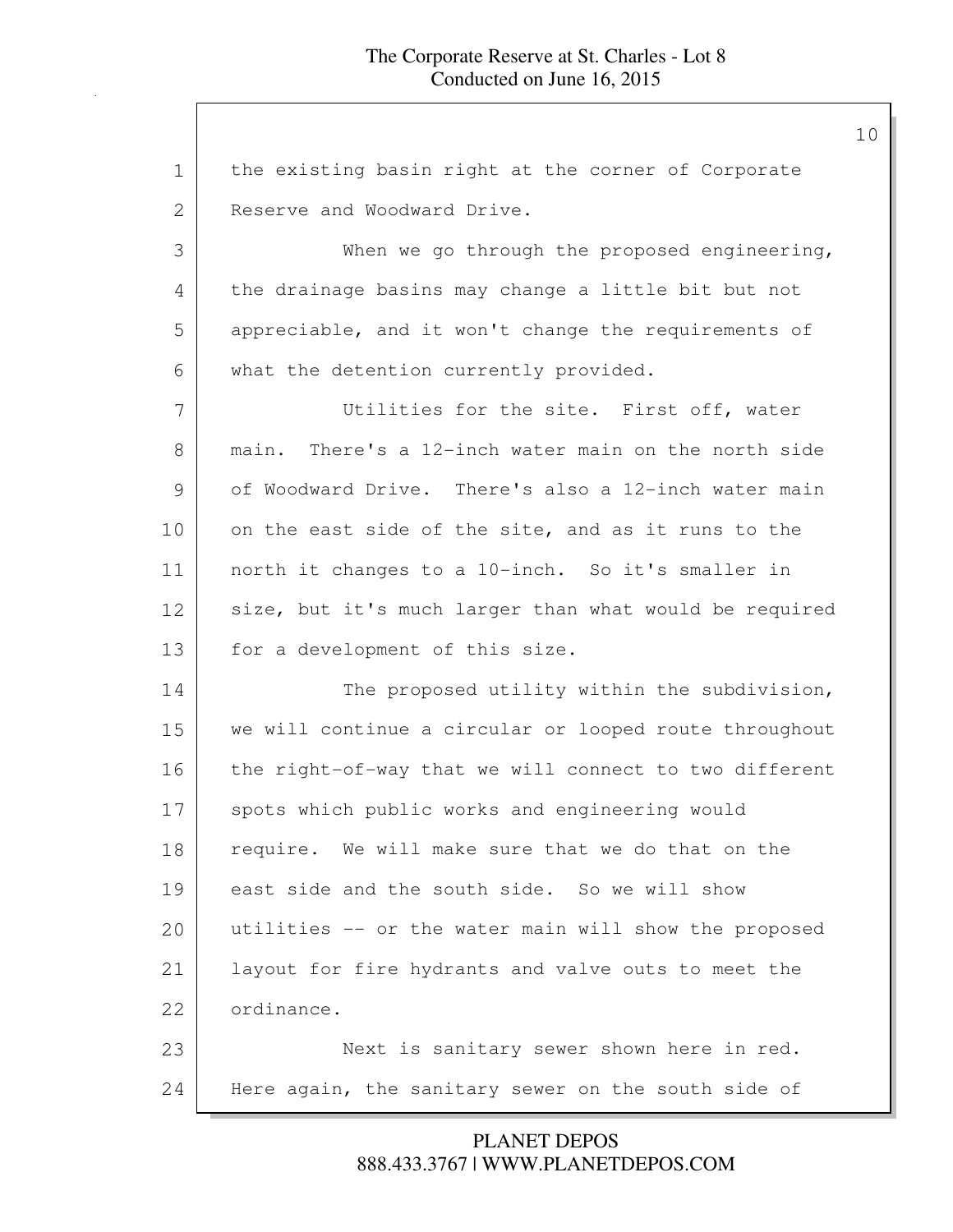| $\mathbf 1$ | Woodward Drive has an 8-inch diameter. There's           |
|-------------|----------------------------------------------------------|
| 2           | existing sanitary sewer on the east side of the site,    |
| 3           | of Cardinal, and then at the very northwest of the       |
| 4           | site there's existing sanitary sewer, and when we were   |
| 5           | meeting with the City earlier and Chris D., who is no    |
| 6           | longer here, he had mentioned to us that a good          |
| 7           | portion of the site they would like to see -- or         |
| 8           | engineering would like to see tributary to the           |
| 9           | northwest. So we will do all we can to make sure that    |
| 10          | we send as much flow from the houses to that northwest   |
| 11          | corner.                                                  |
| 12          | You can see here between the two blocks -- I             |
| 13          | can't remember what lot numbers they are.                |
| 14          | MS. FRANCO: 14 and 15.                                   |
| 15          | MR. LINDLEY: 14 and 15 will be a proposed                |
| 16          | utility quarter where we will separate the houses and    |
| 17          | make that area available for the sanitary sewer and      |
| 18          | any storm sewer we need to service all the               |
| 19          | single-family homes. So that sanitary sewer northwest    |
| 20          | will be proposed along the west property line, come      |
| 21          | south, and then go in between those two houses in that   |
| 22          | utility corridor. So it won't be on someone's private    |
| 23          | property, but it will be an easement on that open space. |
| 24          | One last thing to talk about is the storm                |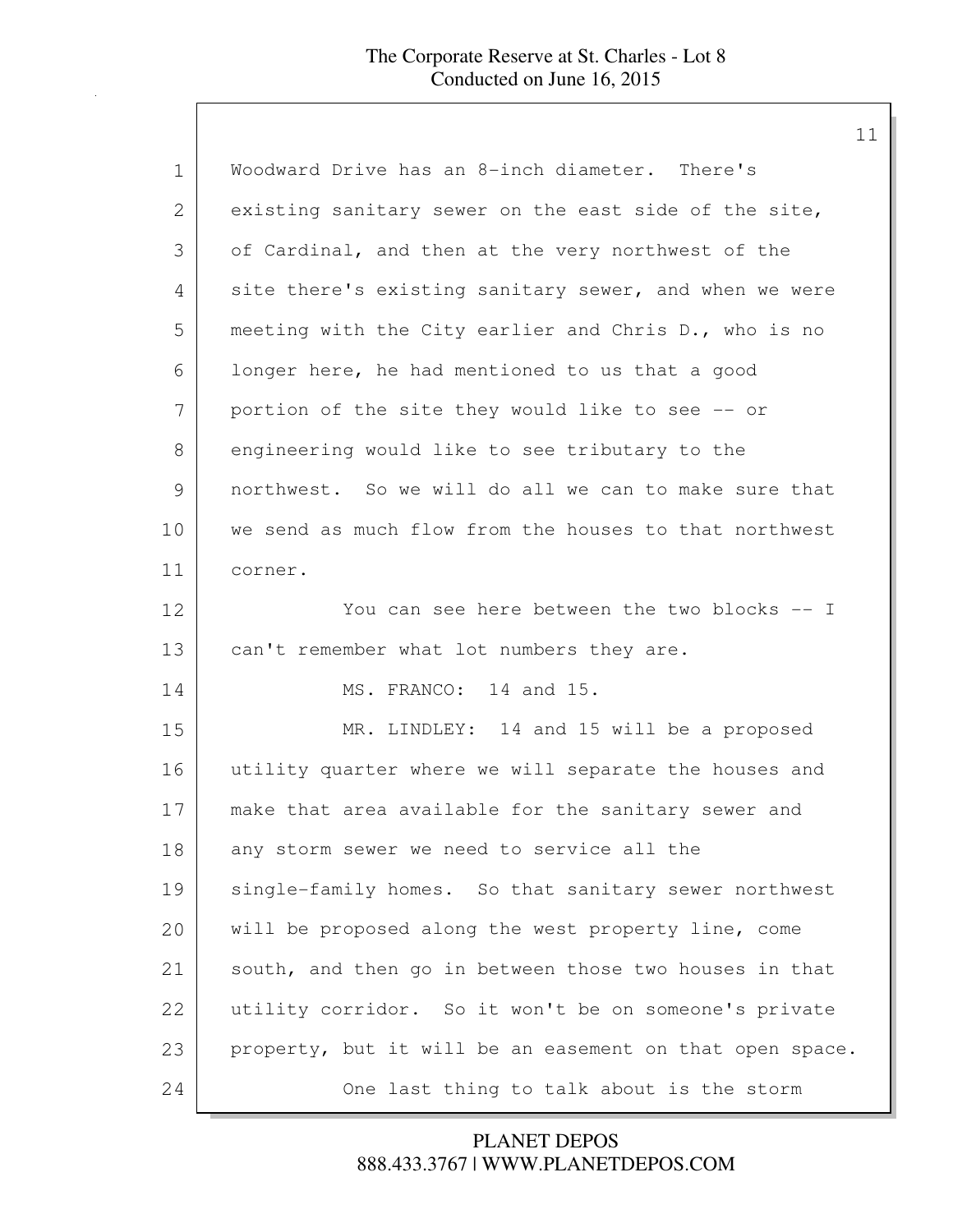| ᅩ                                                      |
|--------------------------------------------------------|
| sewer system. The proposed storm sewer will be in      |
| accordance with the City requirements. It will be a    |
| network of pipes throughout the subdivision within the |
| right-of-way, and there will be some storm sewers in   |
| the back yards of the lots, and we will make sure that |
| the storm water or the proposed storm sewer network    |
| system is tributary to the appropriate detention       |
| basin.                                                 |
| MR. TOBIN: At this time we'd like to answer            |
| any questions that you guys may have.                  |
| CHAIRMAN KESSLER: Okay. So right now what              |
| we want to do is the Plan Commission will go through   |
| and ask questions of the applicant, and after the Plan |
| Commission is done, we'll ask the audience if anybody  |
| has any questions and comments. And then, finally, we  |
| will go through each member of the Plan Commission to  |
| give feedback for the developer.                       |
| So anyone have any questions, Plan Commission?         |
| Brian.                                                 |
| MEMBER DOYLE: Okay. I have three questions             |
| I'll start with.                                       |
| The first is, the staff report regarding the           |
| proposed RT-3 zoning observes that traditional         |
| residential districts, there are some considerations   |
|                                                        |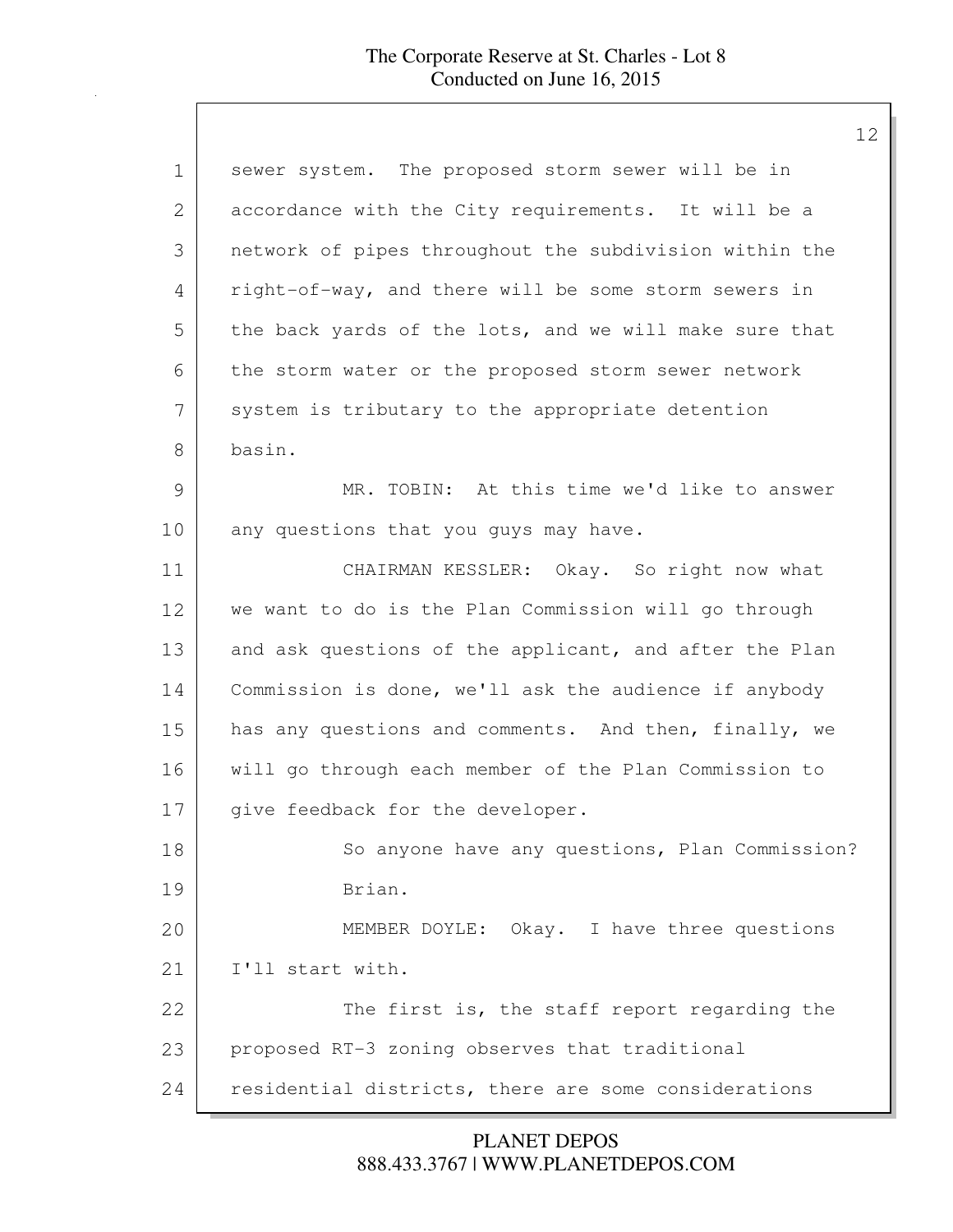| $\mathbf 1$ | that apply to them like the need for architectural     |
|-------------|--------------------------------------------------------|
| 2           | review in the older areas of the city. The section of  |
| 3           | the zoning ordinance does say newer development of     |
| 4           | compatible character or similar character. The staff   |
| 5           | report suggests that RS-4 may be a more appropriate    |
| 6           | zoning category for this use.                          |
| 7           | Could you comment $-$ for the time being               |
| 8           | ignoring any differences in setback and sort of the    |
| 9           | massing, let's just talk about the language of         |
| 10          | traditional versus suburban. Is this a traditional     |
| 11          | development proposal, or should we be thinking of it   |
| 12          | in terms of a suburban proposal?                       |
| 13          | MR. TOBIN: I believe we chose to use the               |
| 14          | traditional wording due to the densities. Due to the   |
| 15          | economics that we have in this site, we need to        |
| 16          | maximize the number of lots that we can get out of it, |
| 17          | and in order to do so, the 5,000-square-foot lot size  |
| 18          | is very important to us.                               |
| 19          | MEMBER DOYLE:<br>Okay.                                 |
| 20          | To comment on your architectural<br>MR. TOBIN:         |
| 21          | guidelines, we are not there yet. We plan to partner   |
| 22          | with a home builder to construct these homes, but as   |
| 23          | part of that we do plan on creating some architectural |
| 24          | guidelines and review to make sure everything is       |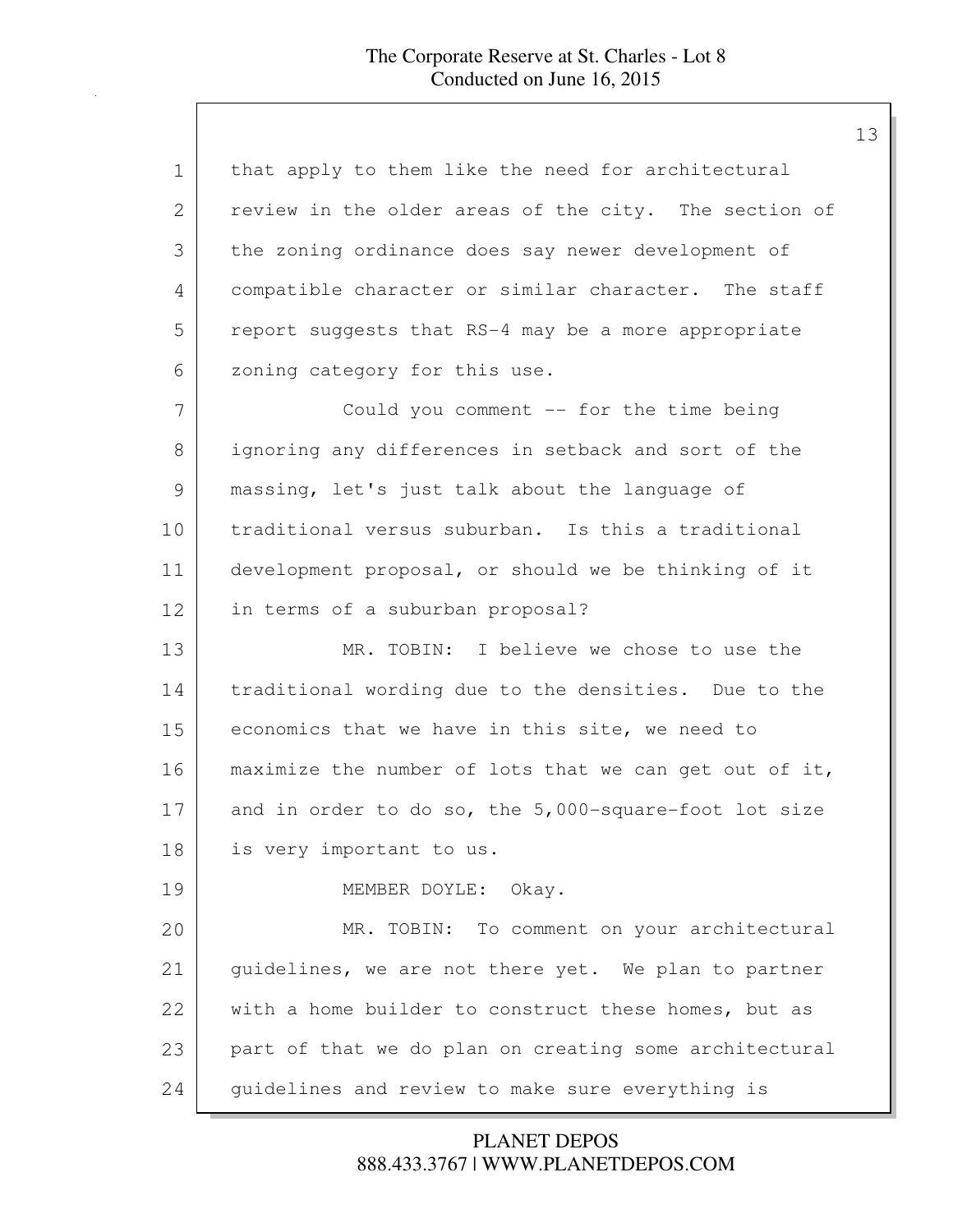1 consistent and compatible with what is built around it. 2 MEMBER DOYLE: What is built around it in 3 | surrounding parcels? 4 MR. TOBIN: Correct. 5 CHAIRMAN KESSLER: Can I just jump in on 6 that? I wanted just a little more clarification 7 on that. 8 You're still going to have to vary the lot 9 size for the PUD. You're proposing 5200. 10 MR. TOBIN: Minimum lot size is 5,000, I 11 believe. 12 CHAIRMAN KESSLER: But that would -- then 13 you'd just have to vary -- what is it -- the building 14 setbacks? 15 MR. TOBIN: I think the -- 16 CHAIRMAN KESSLER: Maximum building  $17$  coverage, side yard, and rear yard  $-$ 18 MR. TOBIN: Correct. 19 CHAIRMAN KESSLER: -- you'd have to vary. 20 So you're aware that you're still going to have to 21 vary something? 22 MR. TOBIN: Yes. 23 MEMBER DOYLE: Okay. So that's one 24 question. Thank you for your response.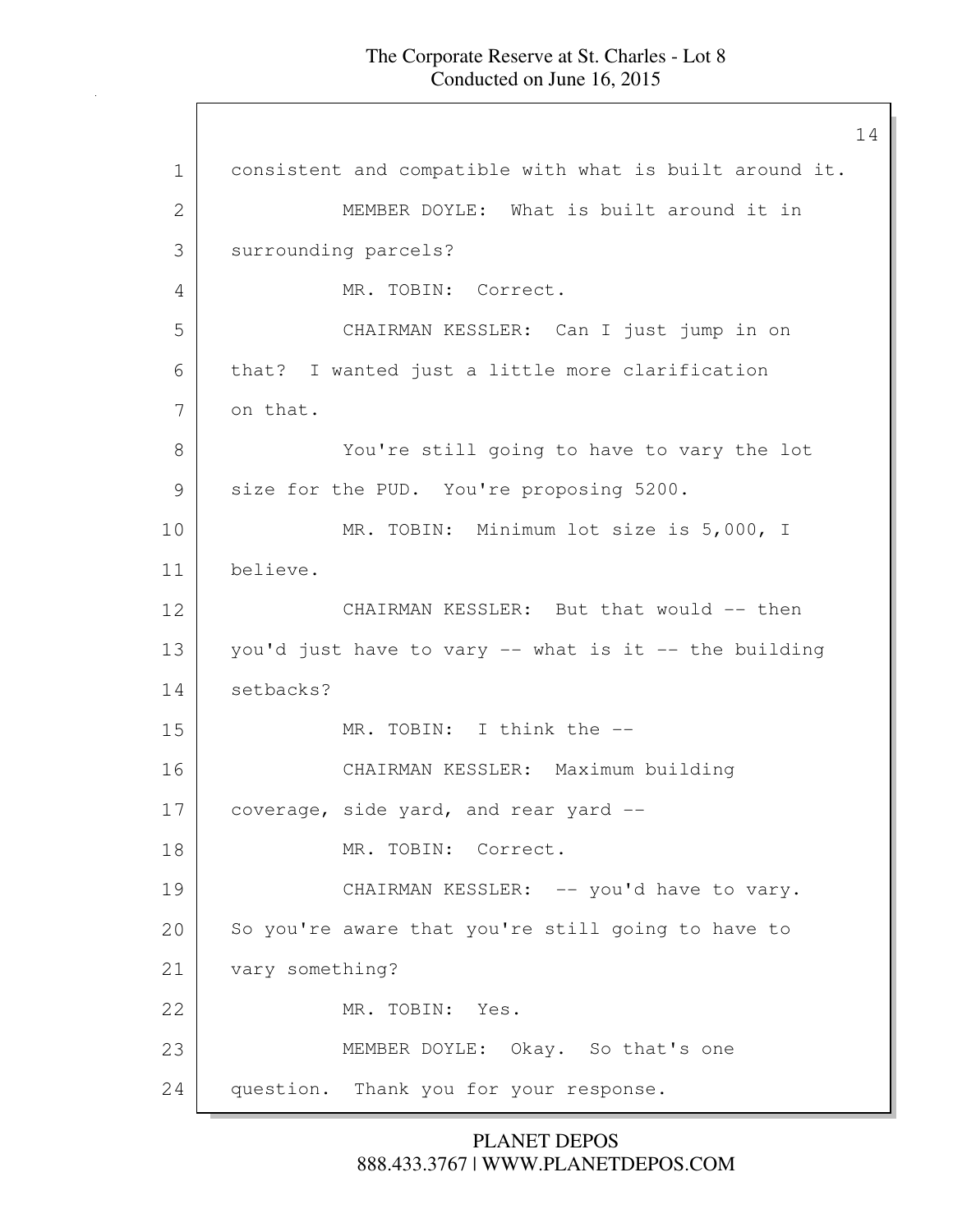1 So the main -- the driving factor there 2 really has to do with the density. 3 MR. TOBIN: Correct. 4 MEMBER DOYLE: Okay. So next question. 5 We also have a letter from the park district 6 suggesting or requesting that you consider a park 7 adjacent to the utility easement. The same point we 8 were talking about, your park is more interior to the 9 street design. Could you comment on the park 10 district's request and what you considered there? 11 MR. TOBIN: Yeah. We just received that 12 request late last week and didn't have time to 13 incorporate that into this evening's presentation, but 14 we would like to have a conversation with them and 15 work to see if we can't accommodate their request for 16 a park on the west side of the side towards the Nicor 17 easement and the trail. 18 MEMBER DOYLE: Okay. And third question. 19 So under the terms of the PUD, the Plan 20 Commission can contemplate variations from, you know, 21 zoning setbacks, et cetera. The one under the RT-3 22 proposal, the main -- deep departure I see here is the 23 | 10-foot departure from the minimum rear yard. 24 What amenities or superior architectural

> 888.433.3767 | WWW.PLANETDEPOS.COM PLANET DEPOS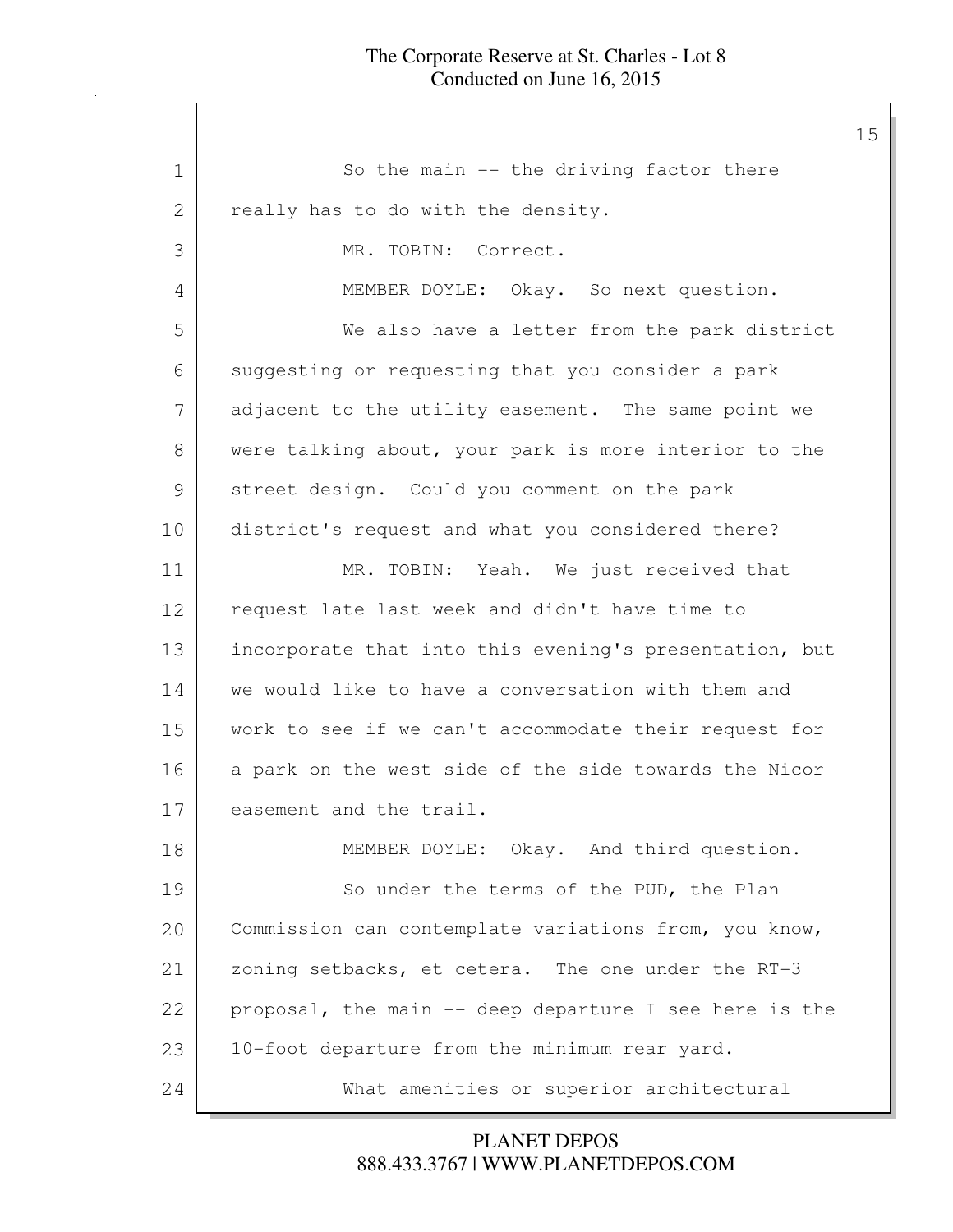| $\mathbf{1}$ | elements are you proposing in this concept plan that   |
|--------------|--------------------------------------------------------|
| 2            | counterbalance that request for that departure?        |
| 3            | MR. TOBIN: We would like to keep the                   |
| 4            | landscape that we have along Woodward Drive and create |
| 5            | a boulevard entrance where Corporate Reserve Parkway   |
| 6            | comes into the development, keep the landscape in a    |
| 7            | looped road around that, and we can develop the        |
| 8            | architectural requirements as we move along forward in |
| 9            | this process to address your concerns.                 |
| 10           | MEMBER DOYLE: Okay. Those are my                       |
| 11           | questions.                                             |
| 12           | MEMBER HOLDERFIELD: I have a question.                 |
| 13           | One of the things that came up from the                |
| 14           | staff when we were talking about RT-3 properties,      |
| 15           | since in this concept that you presented to us we have |
| 16           | no footprint on the lot or the houses or how they're   |
| 17           | going to be configured, the elevations, one of the     |
| 18           | things is the orientation of the garage. Have you      |
| 19           | thought about this? Is this going to impact the RT-3   |
| 20           | because of the garages themselves?                     |
| 21           | MR. TOBIN: I'm sorry. Could you repeat                 |
| 22           | that last part?                                        |
| 23           | MEMBER HOLDERFIELD: We're talking about the            |
| 24           | garage for the house, and the RT-3 has particular      |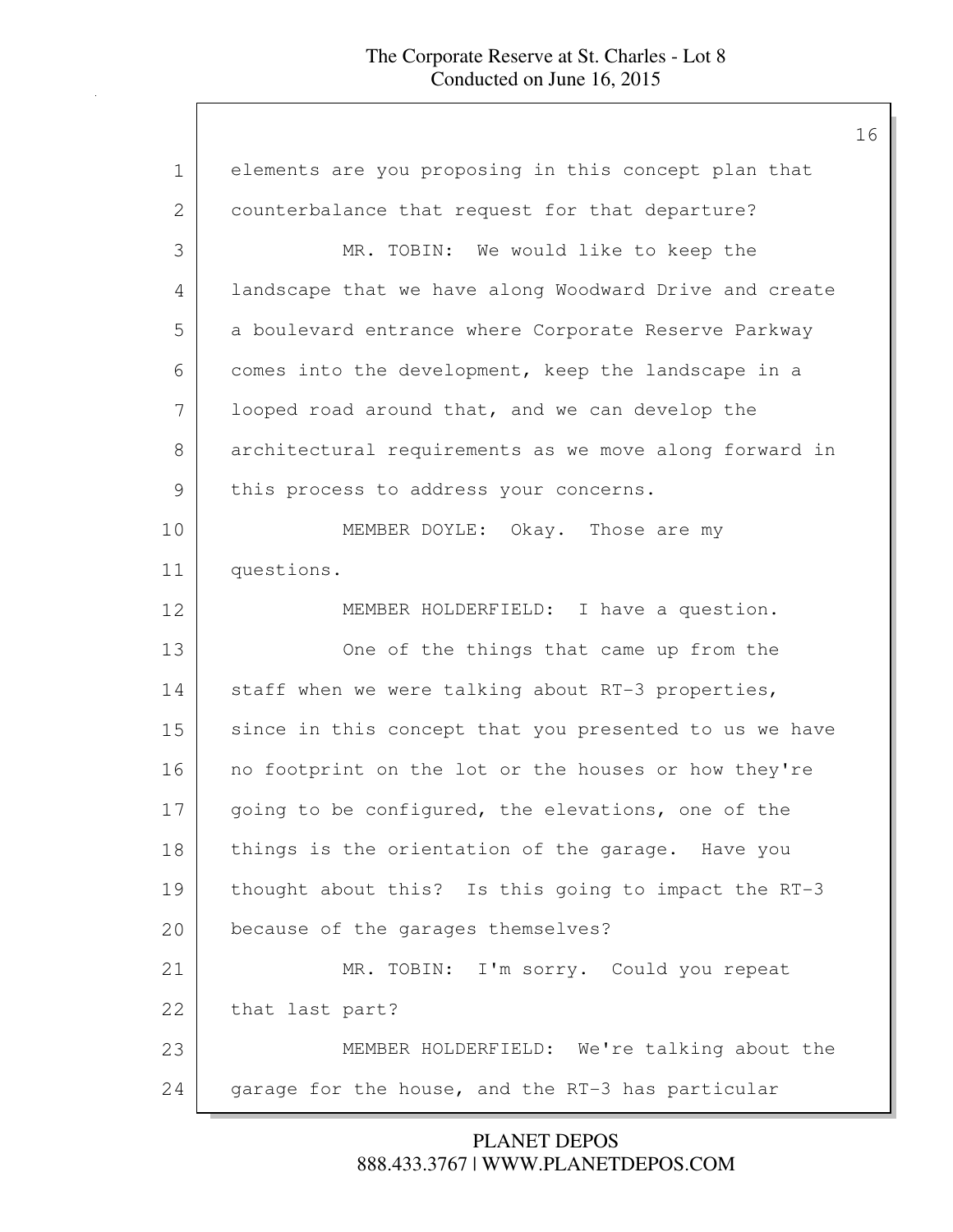| 1             | specifications on the orientation of the garage, and   |
|---------------|--------------------------------------------------------|
| 2             | this could drive out what the layout of the property   |
| 3             | would be in the concept plan. So I just wondered have  |
| 4             | you thought about this or how you would address it.    |
| 5             | MR. TOBIN: We had planned on the driveways             |
| 6             | being in the front of the house. If it is a            |
| 7             | requirement to have them outer, we would consider that |
| 8             | request.                                               |
| $\mathcal{G}$ | MEMBER HOLDERFIELD: It could affect your               |
| 10            | side yard. I'm just wondering about that. I'm not      |
| 11            | sure. I'm just asking you if you thought through       |
| 12            | that.                                                  |
| 13            | MR. TOBIN: We thought through where we                 |
| 14            | would put the driveways now. This plan shows proposed  |
| 15            | locations for front-load garages on each lot.          |
| 16            | MEMBER HOLDERFIELD: How does that comply               |
| 17            | $with --$                                              |
| 18            | CHAIRMAN KESSLER: Can I ask that question a            |
| 19            | different way? I'm not sure I understand your answer.  |
| 20            | Was this -- were these lots looked at? I               |
| 21            | mean, this is a concept plan, so we really don't have  |
| 22            | any architectural yet of how these things are laid     |
| 23            | out, but when you laid this out, did you do it         |
| 24            | considering the restrictions that you would have under |
|               |                                                        |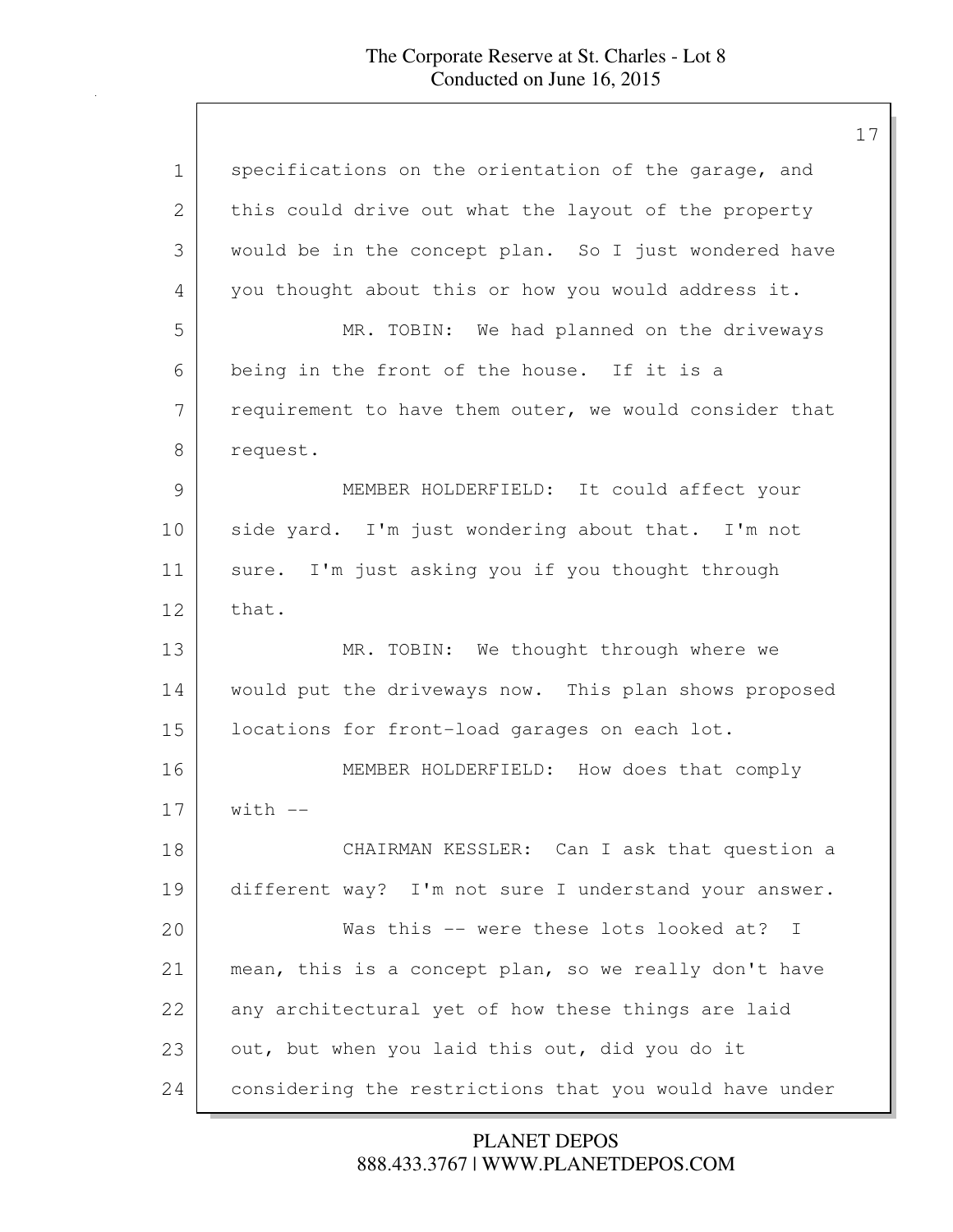18

1 an RT-3 zoning? 2 MR. TOBIN: Yes. 3 CHAIRMAN KESSLER: Okay. So you did 4 consider that. 5 MEMBER DOYLE: Can I just ask a follow-up 6 question of staff concerning the RT-3? 7 Are there, in fact, restrictions against or 8 | limiting front-load garages in the traditional 9 residential district? 10 MR. COLBY: They're not prohibited but there 11 are some restrictions. A front-loaded garage cannot 12 exceed 50 percent of the width of the front facade of 13 the building, and then the door can also -- the door 14 has to be set back 5 feet from the remainder of the 15 rest of the facade, and the door has to be set back 16 from the rest of the house. There's also bonuses for 17 providing detached garages or rear or alley-loaded 18 garage in lieu of a front-loading garage. 19 MEMBER DOYLE: Are there any other 20 significant differences between suburban and 21 traditional residential districts in terms of 22 construction methods or layout of the -- besides the 23 garage? 24 MR. COLBY: The garage is the most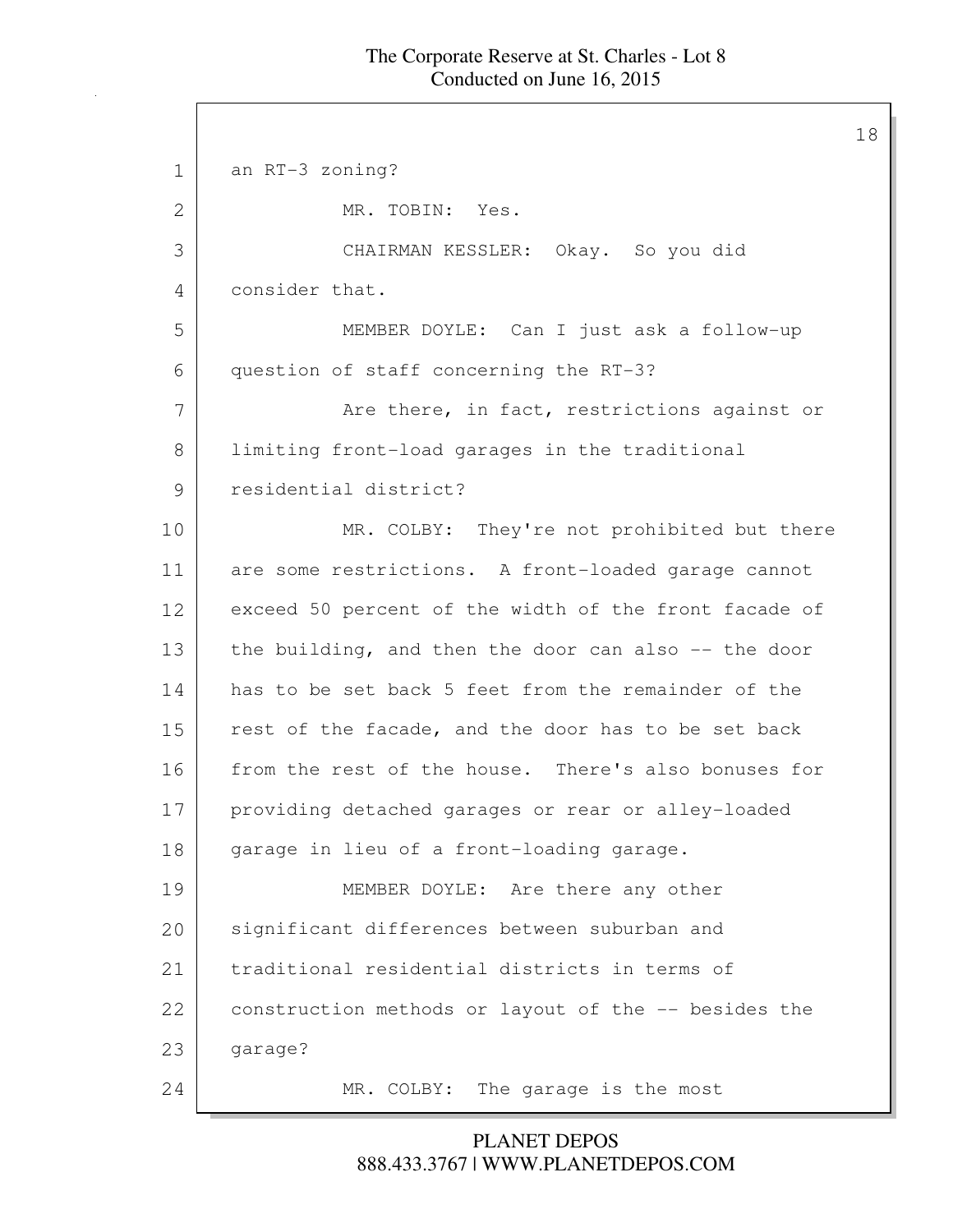## The Corporate Reserve at St. Charles - Lot 8 Conducted on June 16, 2015

| $\mathbf 1$  | significant. There's some changes in terms of          |
|--------------|--------------------------------------------------------|
| $\mathbf{2}$ | regulations that are listed in the staff table.        |
| 3            | For example, the maximum building coverage             |
| 4            | varies between a one-and-a-half versus a two-story     |
| 5            | house. In a suburban district there's just a standard  |
| 6            | 30 percent loading coverage. In these two districts    |
| 7            | there's also slightly higher building height.          |
| $8\,$        | MEMBER DOYLE: Okay. Thank you.                         |
| 9            | CHAIRMAN KESSLER: All right. If we don't               |
| 10           | have any more questions, I'm going to ask if there's   |
| 11           | anybody in the audience that would like to -- I know   |
| 12           | that there's somebody waiting to do a presentation.    |
| 13           | But before we do that, we were handed this sheet       |
| 14           | before this meeting started from -- and it's about the |
| 15           | presentation. Do we enter this as an exhibit?          |
| 16           | MR. COLBY: There's no need to enter                    |
| 17           | exhibits since we're not in a public hearing.          |
| 18           | CHAIRMAN KESSLER: That's right. But I                  |
| 19           | think the developer should have a copy. Did you give   |
| 20           | the developer a copy?                                  |
| 21           | MS. BOWMAN: I have one here for him.                   |
| 22           | CHAIRMAN KESSLER: Okay. I'm sorry; we have             |
| 23           | one more question.                                     |
| 24           | MEMBER MACKLIN-PURDY: There was a comment              |

888.433.3767 | WWW.PLANETDEPOS.COM PLANET DEPOS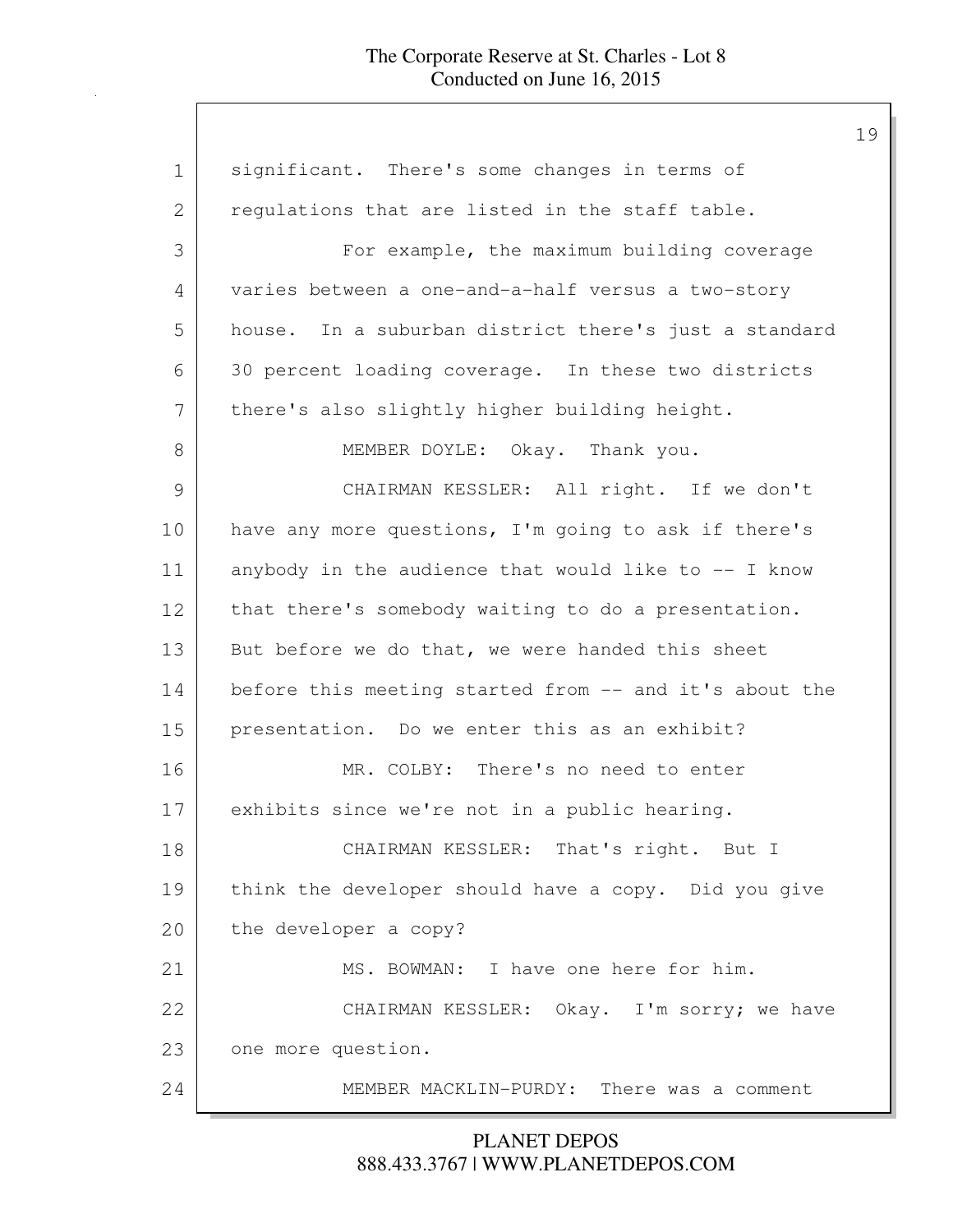| $\mathbf 1$   | from staff about the road width. I don't know if you   |
|---------------|--------------------------------------------------------|
| 2             | had a chance to look over the staff comments.          |
| 3             | MR. TOBIN: Very briefly. I believe we                  |
| 4             | intended on parking cars on both sides of the road, so |
| 5             | they should be designed to accommodate that.           |
| 6             | MEMBER MACKLIN-PURDY: With the -- well,                |
| 7             | there was a comment about per the fire code not being  |
| 8             | wide enough with on-street parking.                    |
| $\mathcal{G}$ | MR. TOBIN: I saw that. We'll have to look              |
| 10            | at it in a little more detail and get back to you with |
| 11            | a technical answer. It is intended to be on both       |
| 12            | sides of the street.                                   |
| 13            | CHAIRMAN KESSLER: And, I'm sorry; we do                |
| 14            | have one more.                                         |
| 15            | MEMBER PRETZ: Yes, I did have a question               |
| 16            | because I see quite a few people in the audience, and  |
| 17            | I don't -- I don't think they're here to get their Boy |
| 18            | Scout or Girl Scout badges. I would assume that they   |
| 19            | may have some challenges to your plan here.            |
| 20            | Have you $--$ my question to you is, have you          |
| 21            | reached out to the neighboring developments to get     |
| 22            | feedback from them as it relates to some of your       |
| 23            | ideas?                                                 |
| 24            | MR. TOBIN: Yes. Last Thursday evening we               |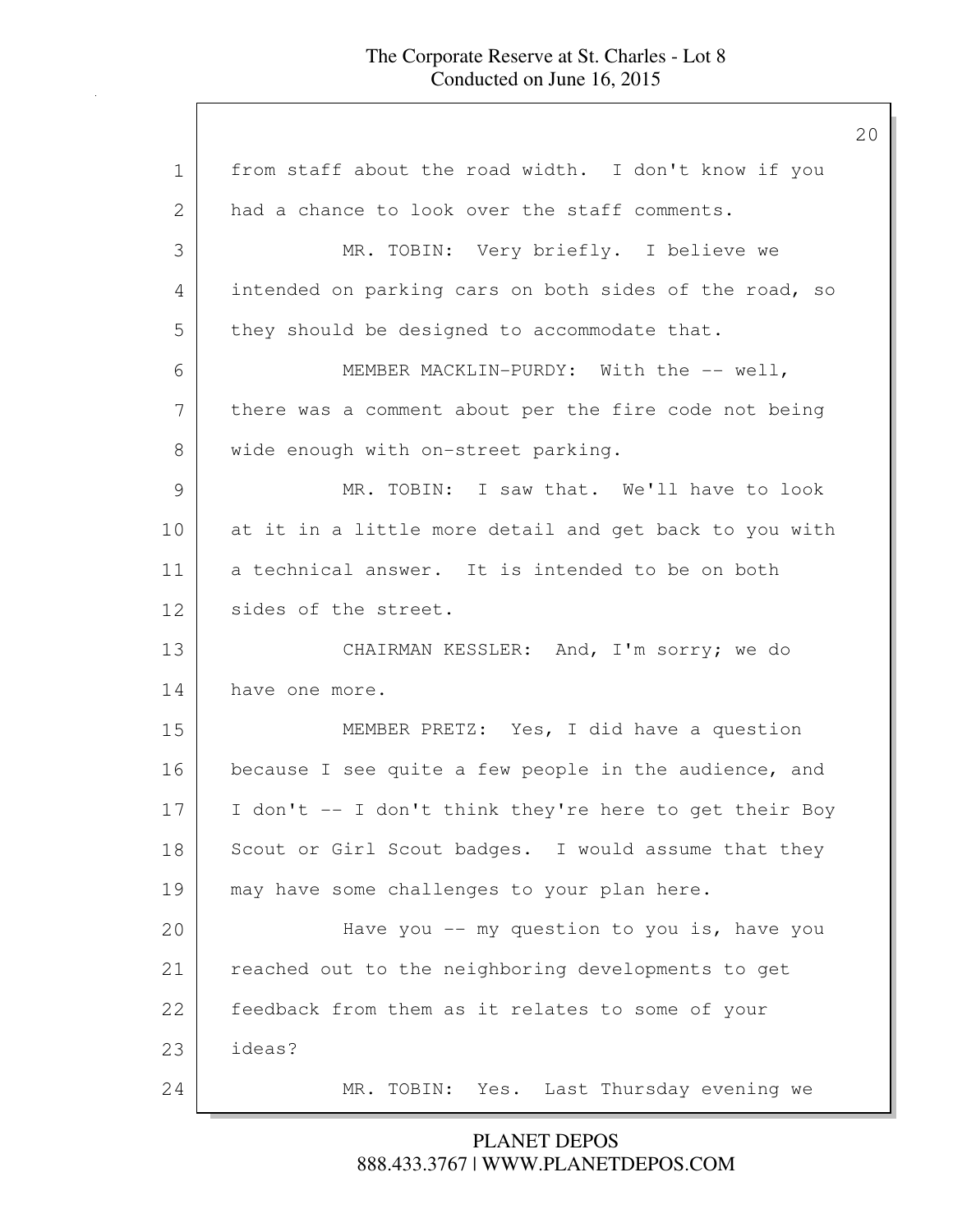| $\mathbf 1$ | held a neighborhood meeting at the Baker Community     |
|-------------|--------------------------------------------------------|
| 2           | Center. We invited all of the residents from Regency   |
| 3           | Estates, which is the subdivision directly to the      |
| 4           | east, and all the residents from Remington Glen, and I |
| 5           | believe some of them are here this evening to voice    |
| 6           | their support.                                         |
| 7           | MEMBER PRETZ: And how was the attendance               |
| 8           | for that meeting? Did you have --                      |
| 9           | MR. TOBIN: I think we had about 21 people              |
| 10          | there from both subdivisions.                          |
| 11          | MEMBER PRETZ: Okay. Thank you.                         |
| 12          | CHAIRMAN KESSLER: Okay. Now comments from              |
| 13          | the audience -- I'm sorry, questions -- well, it's     |
| 14          | going to be comments.                                  |
| 15          | Come right up and if you would, please,                |
| 16          | state your name and address for the record.            |
| 17          | MS. BOWMAN: My name is Sonia Bowman, and I             |
| 18          | live at 224 Regency Court here in St. Charles, and our |
| 19          | petition is actually for the rezoning for              |
| 20          | single-family homes in Corporate Reserve in Lot 8.     |
| 21          | We believe that this development meets the             |
| 22          | comprehensive plan of 2013 in many ways. Although      |
| 23          | it's been stated that it's designated industrial and a |
| 24          | business park per the land use plan, these sites may   |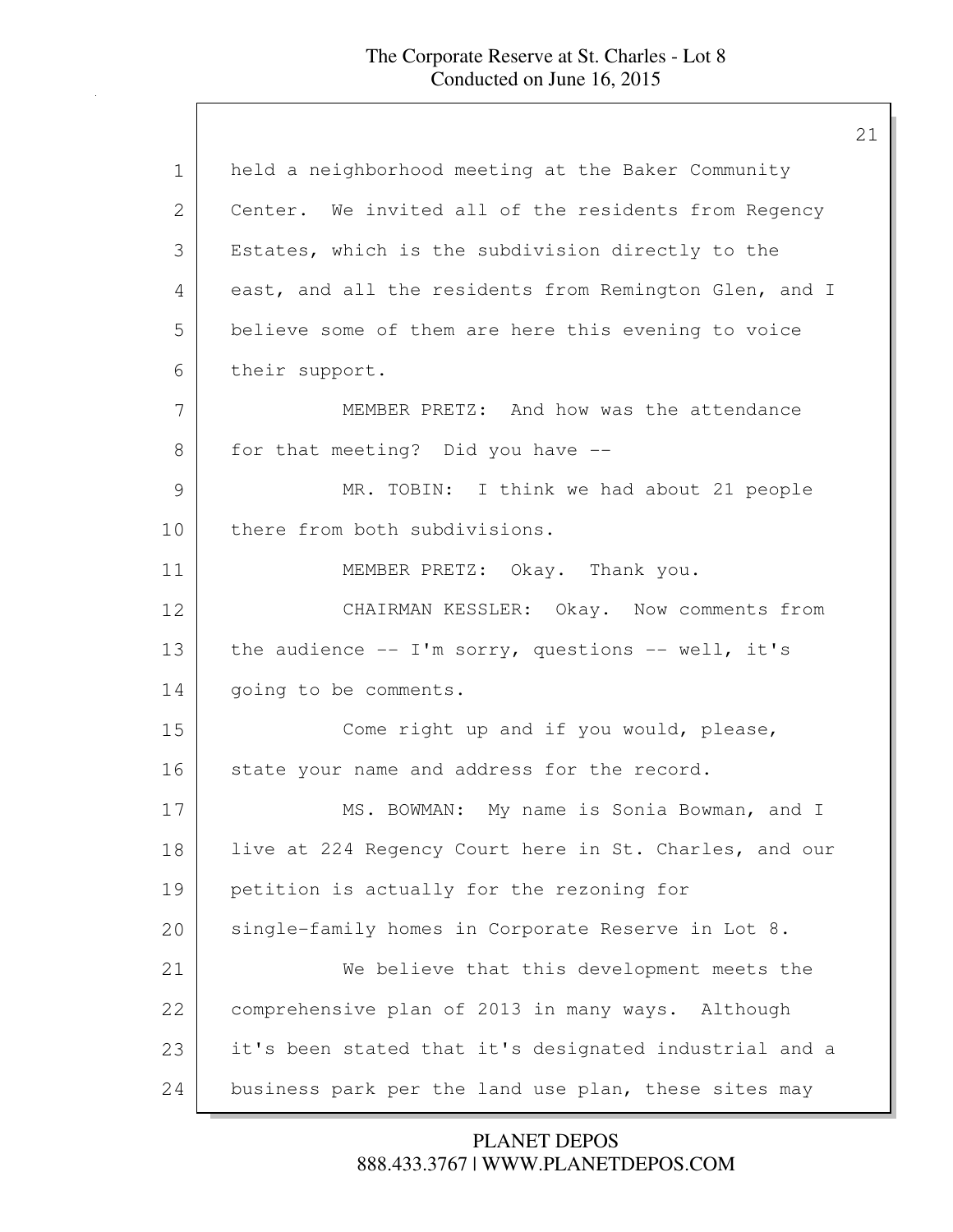| 1  | also be appropriate for residential provided that the  |
|----|--------------------------------------------------------|
| 2  | density and the built form are similar to the adjacent |
| 3  | residential parcels, and Lot 8 does meet that goal.    |
| 4  | Lot 8 also meets the goal that prioritizes the infill  |
| 5  | development or annexation development.                 |
| 6  | The goal and objective is to develop new               |
| 7  | housing that is representative to the local character, |
| 8  | and single-family residential detached homes are the   |
| 9  | most prevalent building type in this community and     |
| 10 | should be continued to do so, and Lot 8 meets          |
| 11 | that goal.                                             |
| 12 | Lot 8 also meets the residential area's                |
| 13 | framework plan which ensures compatibility between new |
| 14 | and existing development. The land use plan wants      |
| 15 | single-family residential areas to consist primarily   |
| 16 | of detached homes on lots subdivided and planned in an |
| 17 | organized and planned matter, and Lot 8 meets that     |
| 18 | goal, as well.                                         |
| 19 | Also, this development will complete the               |
| 20 | area north of Woodward Drive as a real neighborhood,   |
| 21 | and then we at Regency Estates wouldn't feel so        |
| 22 | isolated from our neighbors from the west.             |
| 23 | Now we can talk about the economic                     |
| 24 | development goal. It maximizes retail sales in the     |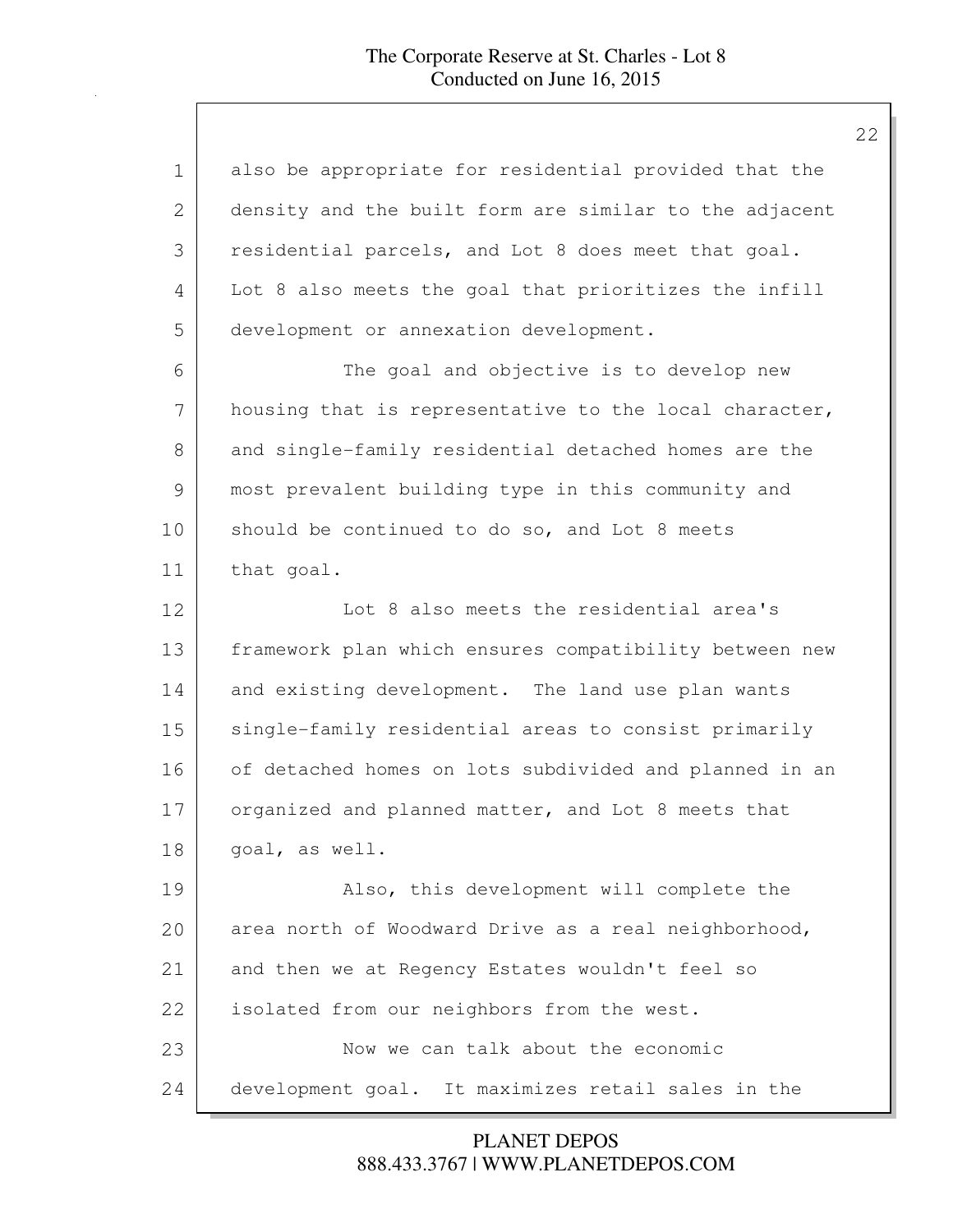| $\mathbf 1$ | city's commercial corridors, and Lot 8 is close to     |
|-------------|--------------------------------------------------------|
| 2           | Randall Road, and the commercial space on Main Street  |
| 3           | will still be available to those south of Woodward.    |
| 4           | And, obviously, raising children and maintaining a     |
| 5           | home is expensive, so when we see that, the money that |
| 6           | will be spent locally and will provide an economic     |
| 7           | revitalization to the west gateway.                    |
| $8\,$       | And I just wanted to add, I think St. Charles          |
| 9           | is a great town, and with all the stuff that we have   |
| 10          | to offer with the restaurants, and Ron Onesti, I think |
| 11          | he's really sitting on a gem with that Arcada. We      |
| 12          | were just there the other night, and we saw $-$ -      |
| 13          | Barbara Eden was there. And I just think he does just  |
| 14          | a great job with bringing in new talent and --         |
| 15          | Sedaka -- Neil Sedaka is coming, which, again, we can  |
| 16          | just say -- you know, that that's Neil Sedaka, and     |
| 17          | then also they're going to have Red Hot Chili Peppers. |
| 18          | So they really have such a diverse group, which I      |
| 19          | think would definitely benefit people that move into   |
| 20          | that Lot 8 with those -- rezoning that single-family   |
| 21          | residence because you don't have to drive so far if    |
| 22          | you are going to go out. You have a nice dinner, you   |
| 23          | have nice entertainment, and it takes you like         |
| 24          | two seconds to get home, which is great.               |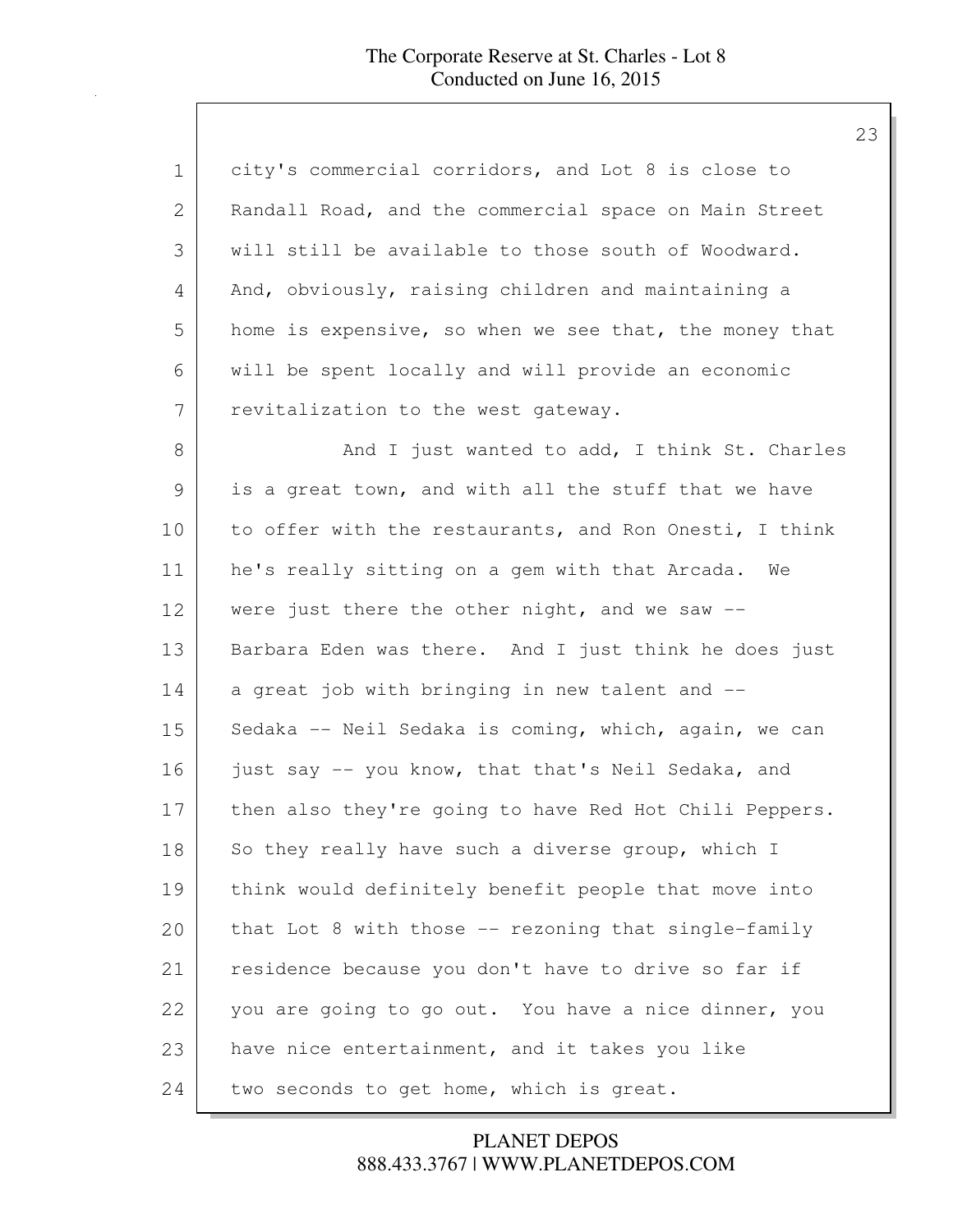| 1  | And then I also wanted to add that,                   |
|----|-------------------------------------------------------|
| 2  | obviously, the enrollment of our schools we are aware |
| 3  | that that is down, and having this development be     |
| 4  | rezoned to single-family and residential would        |
| 5  | obviously help reverse that.                          |
| 6  | And then I did $-$ just in closing, I wanted          |
| 7  | to just see a show of hands that do support -- even   |
| 8  | though you did get your petition, but the people that |
| 9  | are here, some of them didn't actually sign the       |
| 10 | petition -- a show of hands that are in favor of      |
| 11 | single-family homes. But I do have people in the      |
| 12 | audience that didn't get a chance because they were   |
| 13 | out of town.                                          |
| 14 | So we are definitely in favor rezoning. So            |
| 15 | thank you.                                            |
| 16 | (Applause.)                                           |
| 17 | CHAIRMAN KESSLER: Thank you.                          |
| 18 | Okay. I think -- is there anybody else?               |
| 19 | Yes, sir, come on up. Come up, state your name and    |
| 20 | address.                                              |
| 21 | MR. MELCHER: Lee Melcher, 2668 Regency                |
| 22 | Court East.                                           |
| 23 | Just a question for the developer. Sale               |
| 24 | value of the homes, have you guys put together an     |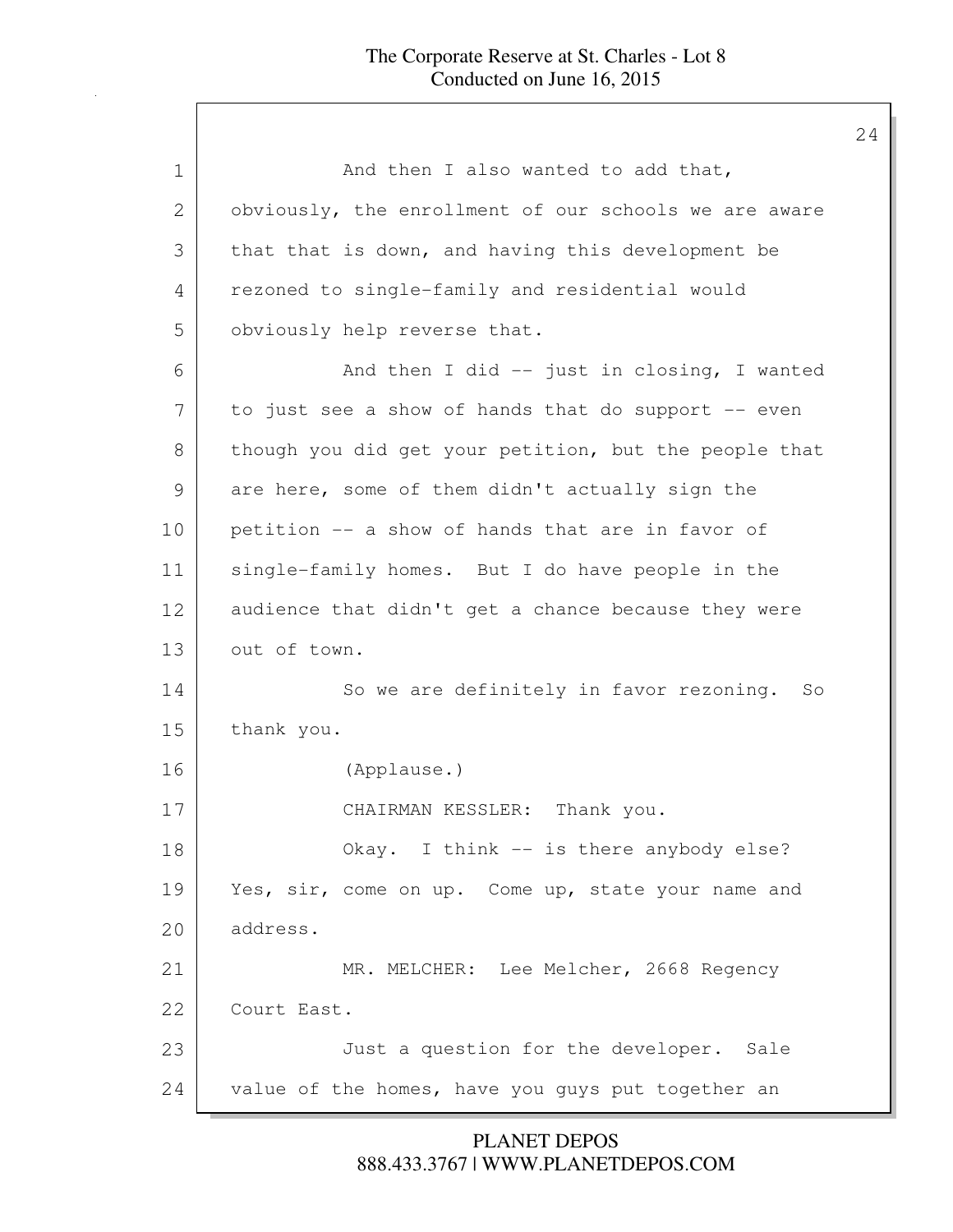#### The Corporate Reserve at St. Charles - Lot 8 Conducted on June 16, 2015

25

1 estimate for sale range? 2 MR. TOBIN: We are still working on that, 3 but we're targeting low to mid-300,000s for this 4 project. 5 CHAIRMAN KESSLER: Anybody else? Any other 6 questions? 7 Yes, come on up. Name and address. 8 MS. RADFORD: Hi. Linda Radford, 9 283 Remington Drive, St. Charles. 10 And I just wanted to approach you. I 11 approached you several, several years ago about an 12 apartment complex that was to be built there which we 13 came together and we defeated. We did come together 14 and we have met. We have had e-mail blasts throughout 15 Remington Glen; I'm in charge of sending them out. I 16 do have a petition signed in support of this project, 17 and I do recommend that you say, okay, let's go ahead. 18 We're looking forward to having great 19 | neighbors and permanent neighbors instead of renters. 20 Thank you. 21 (Applause.) 22 CHAIRMAN KESSLER: Once against, I'd like to 23 just review our role in this. 24 We make a recommendation to City Council --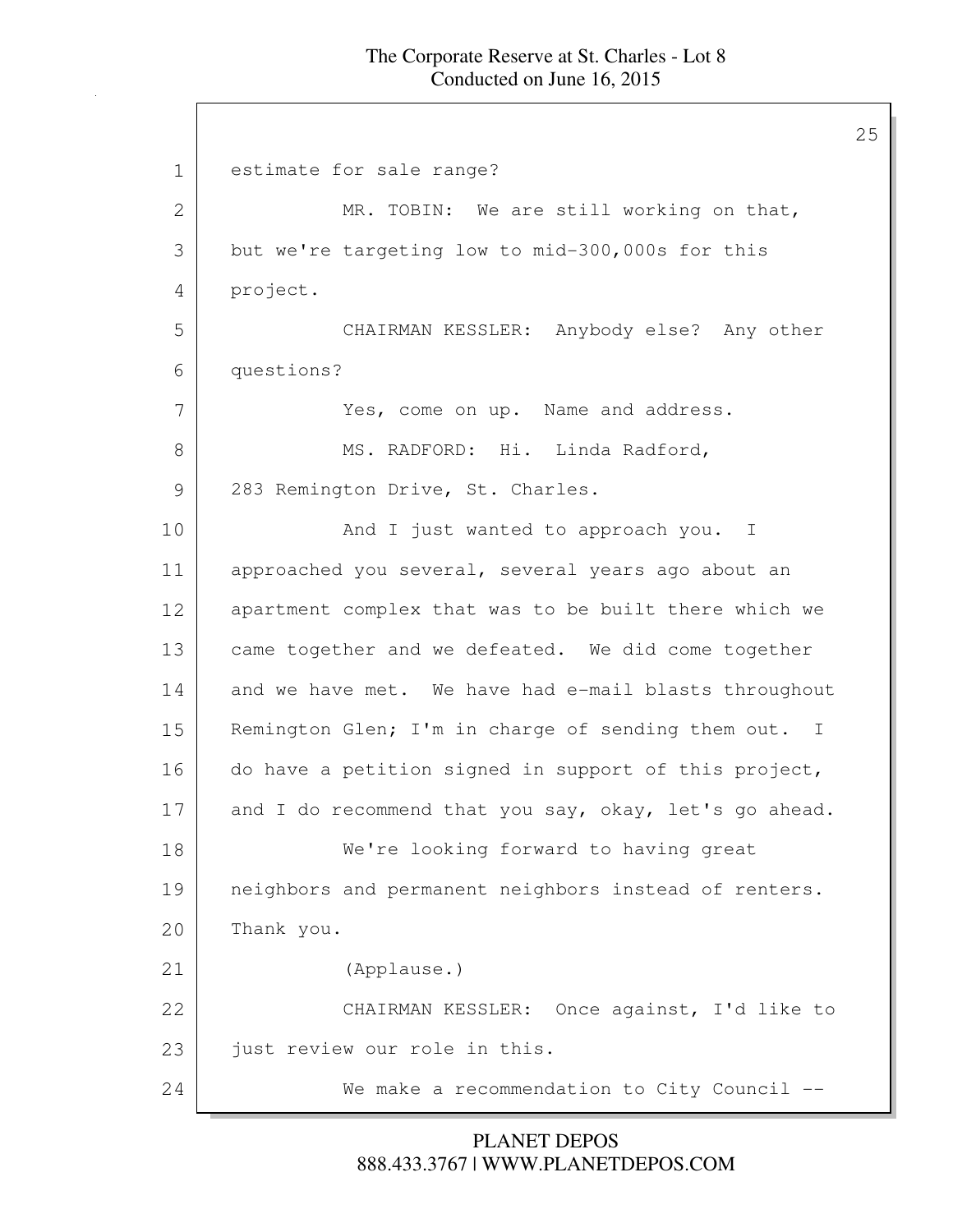| $\mathbf 1$ | the planning and development committee of the City     |
|-------------|--------------------------------------------------------|
| 2           | Council, and they actually make the approval. So       |
| 3           | we're reviewing the concept of the development, how it |
| 4           | would fit, and that sort of thing.                     |
| 5           | So just so you understand, there's two more            |
| 6           | steps after this.                                      |
| 7           | I would like to get some comments from the             |
| 8           | Plan Commission for the developer, and I'd like to     |
| 9           | point to I believe it is page 9 of the staff report.   |
| 10          | MEMBER HOLDERFIELD: I think it's page 8.               |
| 11          | CHAIRMAN KESSLER: Is it page 8?                        |
| 12          | MEMBER MACKLIN-PURDY: Yeah.                            |
| 13          | CHAIRMAN KESSLER: Page 8 of the staff                  |
| 14          | report, in Section No. 5 there is -- under "Suggested  |
| 15          | Actions" there are four items that they specifically   |
| 16          | call out, and if we could make comments and see if we  |
| 17          | could frame them in light of these questions.          |
| 18          | Is it page 8?                                          |
| 19          | MEMBER MACKLIN-PURDY: It's actually page 8,            |
| 20          | yeah.                                                  |
| 21          | CHAIRMAN KESSLER: I don't see it.                      |
| 22          | MEMBER FRIO: Right at the bottom.                      |
| 23          | CHAIRMAN KESSLER: I'm on page 7.                       |
| 24          | MEMBER PRETZ: Of course, I don't have                  |
|             |                                                        |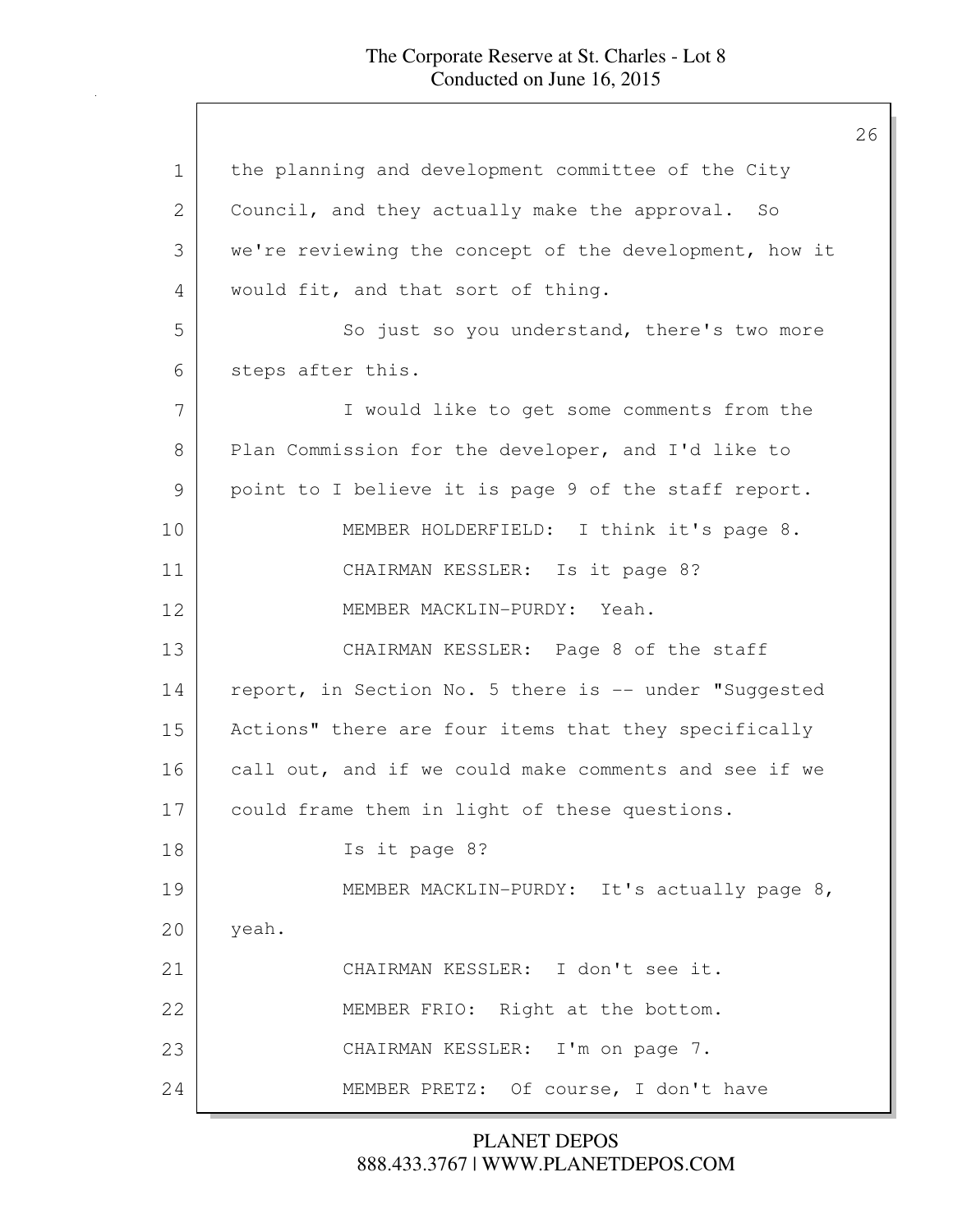1 glasses. 2 CHAIRMAN KESSLER: Actually, I'm on page 9. 3 MEMBER HOLDERFIELD: Page 8. 4 CHAIRMAN KESSLER: It is page 8 -- oh, I'm 5 sorry. It says page 9 up there in the PDF. You're 6 right. 7 So if we could frame our comments -- of 8 | course, if you have something that's outside of that 9 that you want to comment on, please do. 10 But, you know, we're talking about a change 11 in land use from office to single-family; that's the 12 broad question. Proposed number of units, lot size, 13 setback, building coverage, the zoning district from 14 RT-3 to RS-4, and then the overall site layout. 15 Many of the things like landscaping and 16 engineering, final engineering, building design will 17 come later, but if we can focus our comments in this 18 area, it would help the developer come back with 19 a plan. 20 So, Jim, let's start with you. 21 MEMBER HOLDERFIELD: Well, first of all, I 22 would say I'm supportive of this change of land to 23 single-family dwellings. I think that's a good move. 24 I'm very happy with that.

## 888.433.3767 | WWW.PLANETDEPOS.COM PLANET DEPOS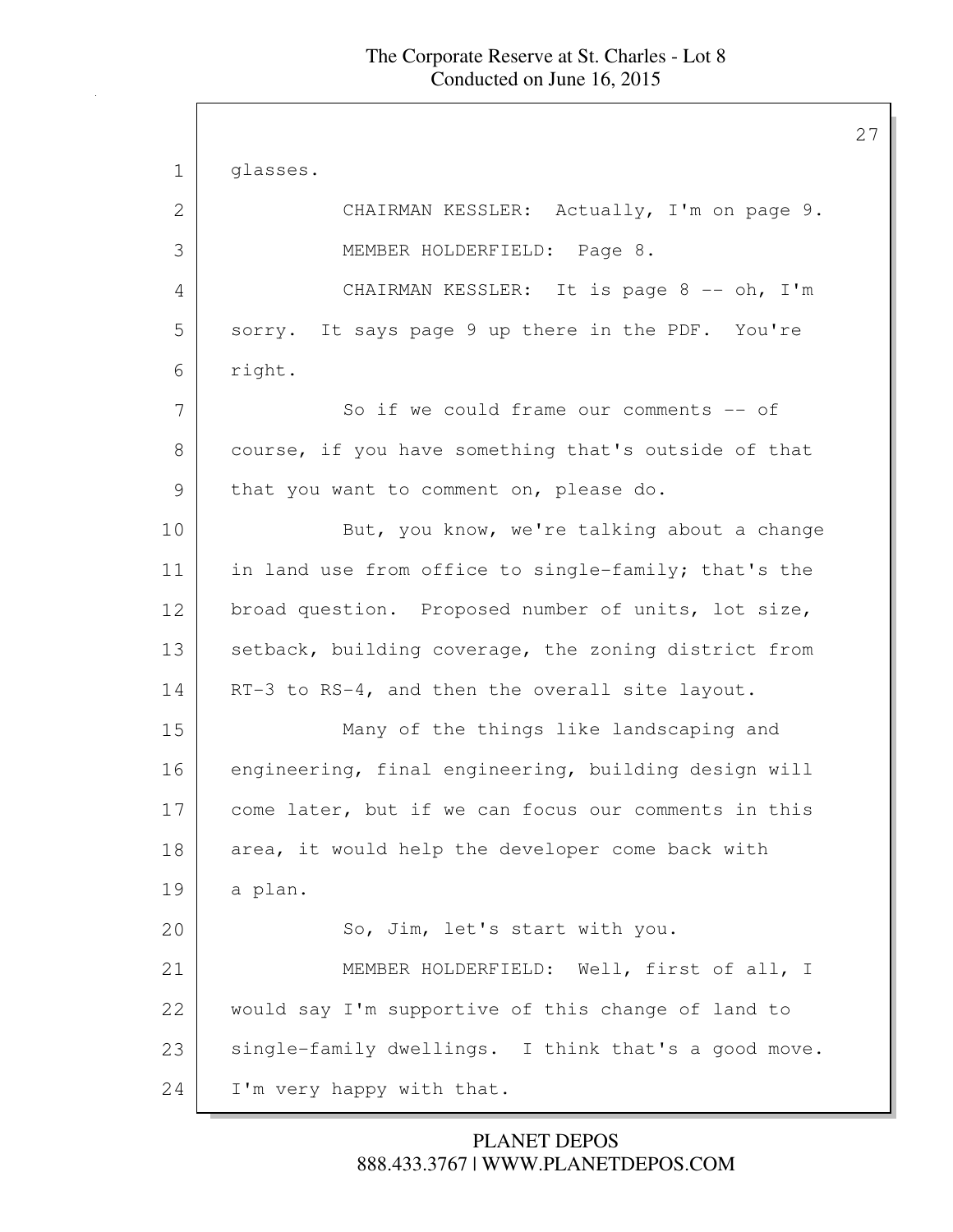| $\mathbf 1$ | The other three things here, proposed number          |
|-------------|-------------------------------------------------------|
| 2           | of units, lot size, setback and building coverage, we |
| 3           | also need to frame it in the proposed residential     |
| 4           | zoning district. That's where it gets to be a problem |
| 5           | for me as I look at this and going from a -- to an    |
| 6           | RT-3 or to RS-4.                                      |
| 7           | And just based on one thing that was brought          |
| 8           | up here tonight, No. 3 says the objective is to       |
| 9           | develop new housing that is representative of the     |
| 10          | local character, and I think the RS-4 zoning would    |
| 11          | come closer to doing that than the RT-3, which is     |
| 12          | specifically for older neighborhoods, RT-3. So that's |
| 13          | what I have.                                          |
| 14          | CHAIRMAN KESSLER: Okay.                               |
| 15          | Brian.                                                |
| 16          | MEMBER DOYLE: Going through the four items,           |
| 17          | change in land use from office to single-family, I    |
| 18          | believe that that's warranted and contemplated by the |
| 19          | comprehensive plan and I'm supportive of that.        |
| 20          | I would second what Jim has said about the            |
| 21          | need to be sensitive to what underlying zoning        |
| 22          | category is appropriate and what the implications of  |
| 23          | that are. I think that -- you know, I was just trying |
| 24          | to look at some of the surrounding zoning categories. |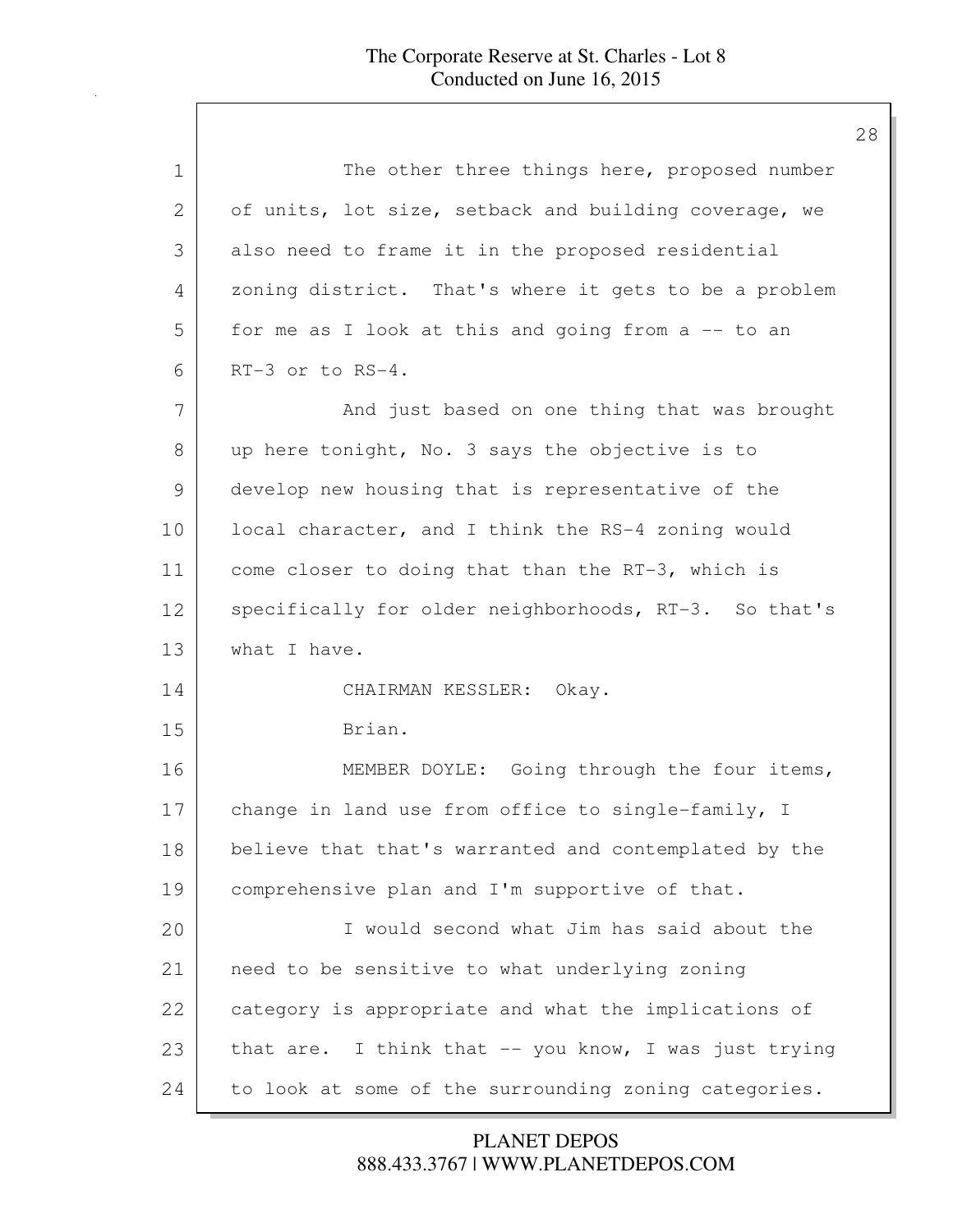1 We have RM-1 is to the west. And RM-1 -- did staff 2 discuss RM-1 at all with the applicant as an option? 3 MR. COLBY: No, we didn't look at that 4 option. 5 MEMBER DOYLE: I just want to read what 6 RM-1 is. 7 "The purpose of the RM-1 Mixed Medium 8 Density Residential District is to accommodate a mix 9 of single-family, two-family and townhouse residential 10 development in the City, at a maximum density of 11 approximately eight (8) units per acre. The RM-1 12 District also provides for limited institutional uses 13 compatible with surrounding residential neighborhoods." 14 RM-1, the adjacent property is RM-1. There 15 are townhomes on both the east and west, and I would 16 encourage the applicant to be creative in looking at 17 some different options and looking at the surrounding 18 uses which really are suburban in nature, in my 19 opinion, and think about that in terms of what kind of 20 architecture you're proposing. 21 I don't think it's out of bounds that we 22 might consider RT for this area, but it would really 23 need to be a traditional development if that's the 24 | case.

## 888.433.3767 | WWW.PLANETDEPOS.COM PLANET DEPOS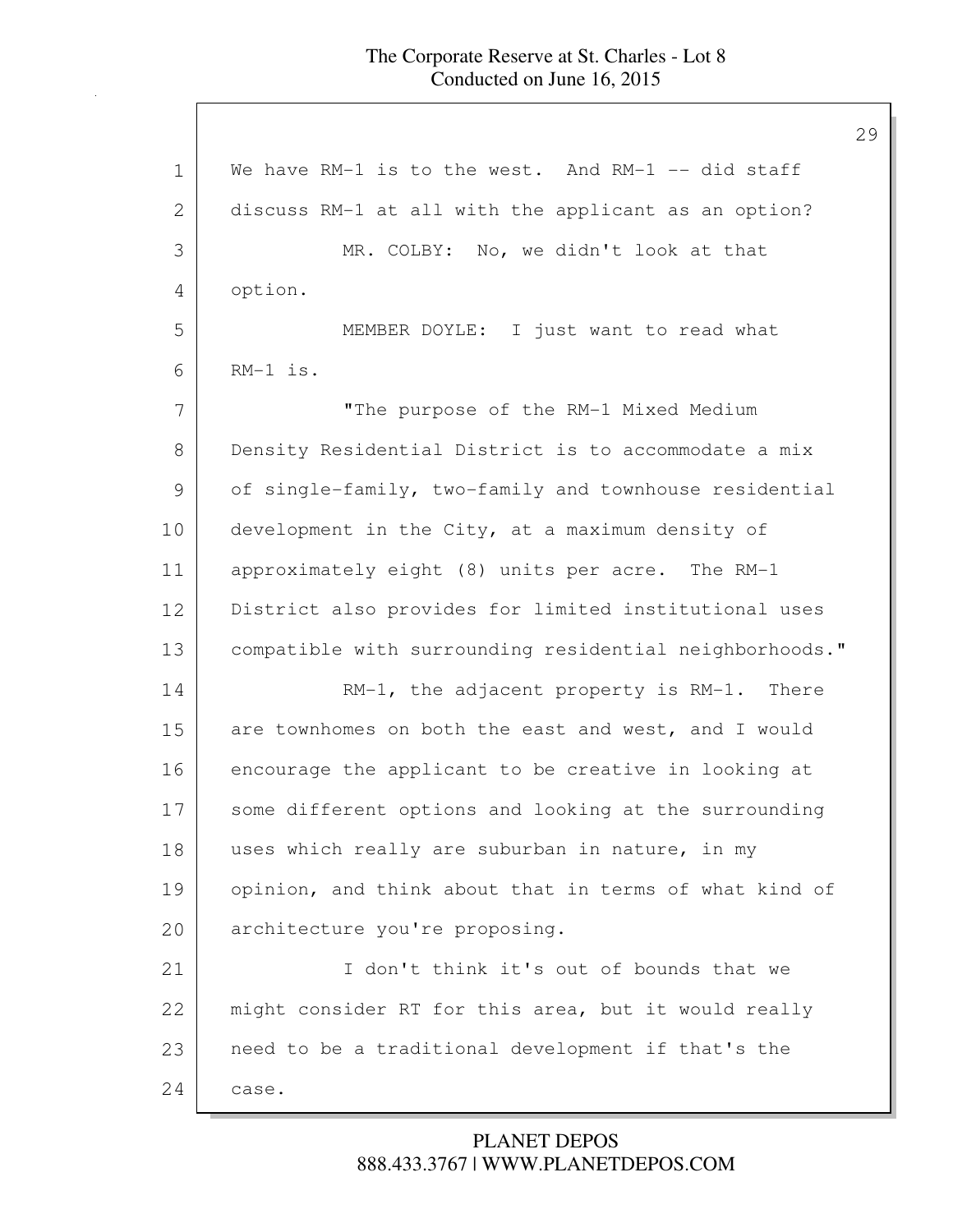1 Going to -- back to the questions, then, the 2 fourth question -- pardon me, just finding my way 3 back there. 4 So regarding number of units, lot size, 5 setbacks, and building coverage, the rear yard 6 setbacks remains a departure even for RT, and as I 7 comment -- as I asked, I said, when we look at PUDs, 8 one thing that the Commission will factor in is if 9 there's a request for a more intensive land use under 10 | the auspices of the PUD, the PUD should be used to 11 negotiate other amenities or superior qualities in the 12 development that mean that the value proposition is 13 | more than simply more intensive land use. So as a 14 matter of principle, we'd want to see more of a 15 | rationale of why that particular setback is being 16 proposed and what is being proposed to kind of 17 counterbalance it. 18 Some of the things that I like about the 19 concept plan that you've proposed are sidewalks 20 throughout, the connections to the bike trails. I 21 | hope that you'll consider the park district's 22 recommendation to continue the connection all the way 23 through to Route 64. 24 And, finally, regarding the site layout, I'm

## 888.433.3767 | WWW.PLANETDEPOS.COM PLANET DEPOS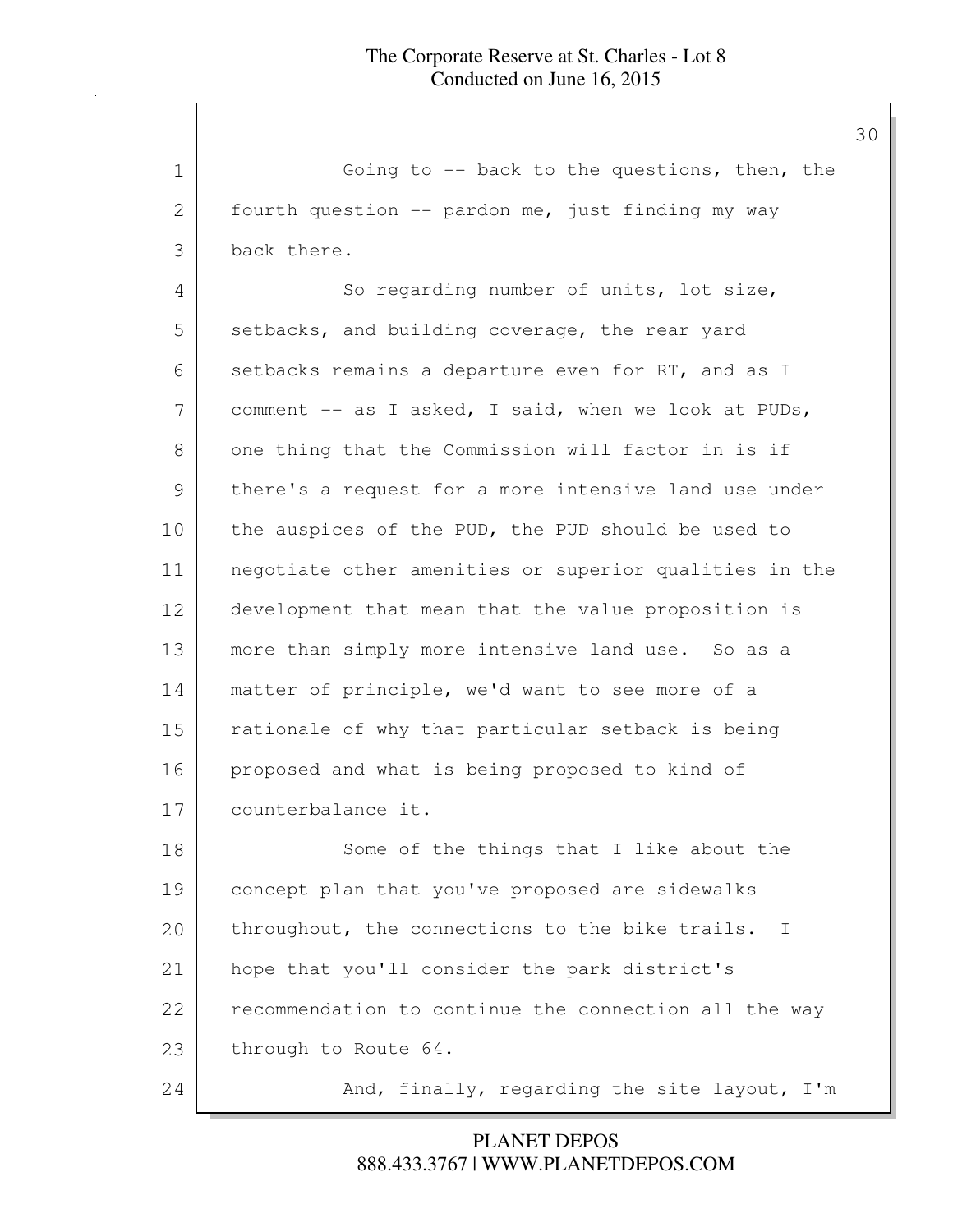| $\mathbf 1$ | interested to see what you come back with as far as    |
|-------------|--------------------------------------------------------|
| 2           | what the streetscape looks like if you're looking      |
| 3           | north into the parcel from Woodward. Are you looking   |
| 4           | at back yards? Are you looking at a buffer screen?     |
| 5           | Because there is a wide sidewalk there or trail, and   |
| 6           | some of the other parcels nearby do have landscaping   |
| 7           | for screenage.                                         |
| 8           | So I hope that those comments are helpful              |
| 9           | and you'll continue. Thank you.                        |
| 10          | CHAIRMAN KESSLER: Dan.                                 |
| 11          | MEMBER FRIO: I am in agreement that the                |
| 12          | property does need to be redeveloped to homes. Kind    |
| 13          | of what we do is we don't worry about the end-all      |
| 14          | be-all that lays down the gavel and says this is it.   |
| 15          | Basically, what happens is people come to us with a    |
| 16          | concept saying, "Next to my house I want to build      |
| 17          | this." So our job is mainly to see how that fits in    |
| 18          | the neighborhood.                                      |
| 19          | Because you might agree with it, and the               |
| 20          | neighbor on the other side may not agree with it. So,  |
| 21          | basically, our job is to look at what you're doing and |
| 22          | say, yes, it fits the neighborhood; it fits the        |
| 23          | concept of the whole city. As you roll out of town,    |
| 24          | how do they blend, or do they stand out like a sore    |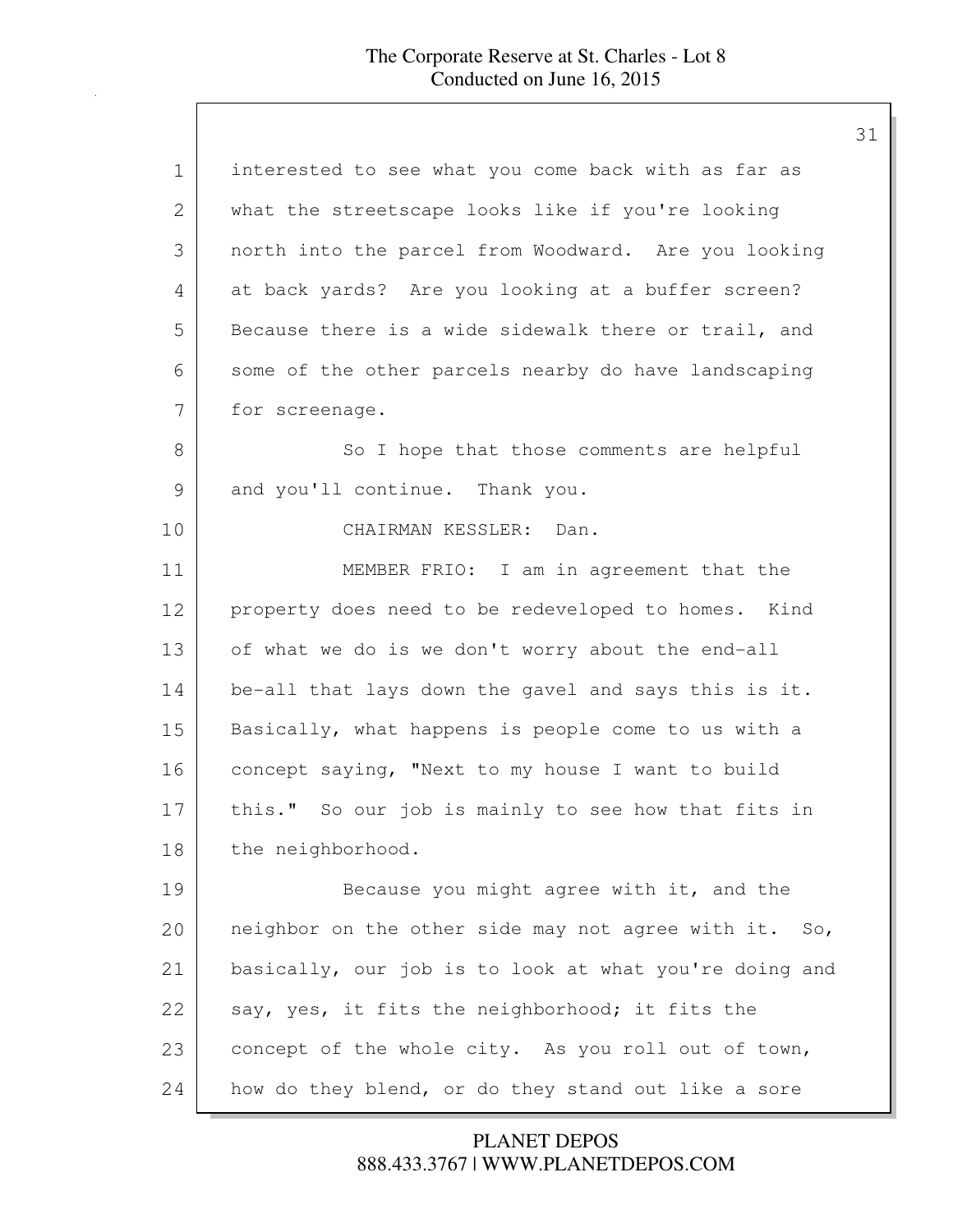## The Corporate Reserve at St. Charles - Lot 8 Conducted on June 16, 2015

 $\mathbf l$ 

| 1             | thumb. So our job isn't really to say, yeah, we like     |
|---------------|----------------------------------------------------------|
| $\mathbf{2}$  | it, or no, we don't like it. Basically, we take the      |
| 3             | rules from the City and just say, okay, yeah, that fits. |
| 4             | But when you're trying to nonconform to                  |
| 5             | that, there's guidelines that we have to look at to      |
| 6             | say -- you know, just kind of give you our opinion on    |
| 7             | what we think.                                           |
| 8             | So, basically, I'll just kind of go from                 |
| $\mathcal{G}$ | there.                                                   |
| 10            | I completely agree with that property needs              |
| 11            | to be developed, and I don't think commercial business   |
| 12            | are going to go in there. So I agree with the No. 1      |
| 13            | part.                                                    |
| 14            | Where I kind of -- my concern in that area               |
| 15            | is, one, I think you addressed getting in and out of     |
| 16            | the property. Because the first concept plan that I      |
| 17            | saw you can get in and out from the North Avenue, but    |
| 18            | there was a side street that the proposal I was          |
| 19            | reading said it might just be for emergency vehicles.    |
| 20            | That's tough when you have 80 homes, and you're trying   |
| 21            | to get in and out of one street. So that's one thing     |
| 22            | you might want to address.                               |
| 23            | Two, the size of the street. Personally, I               |
| 24            | think it needs to be a little wider to meet code.<br>In  |

888.433.3767 | WWW.PLANETDEPOS.COM PLANET DEPOS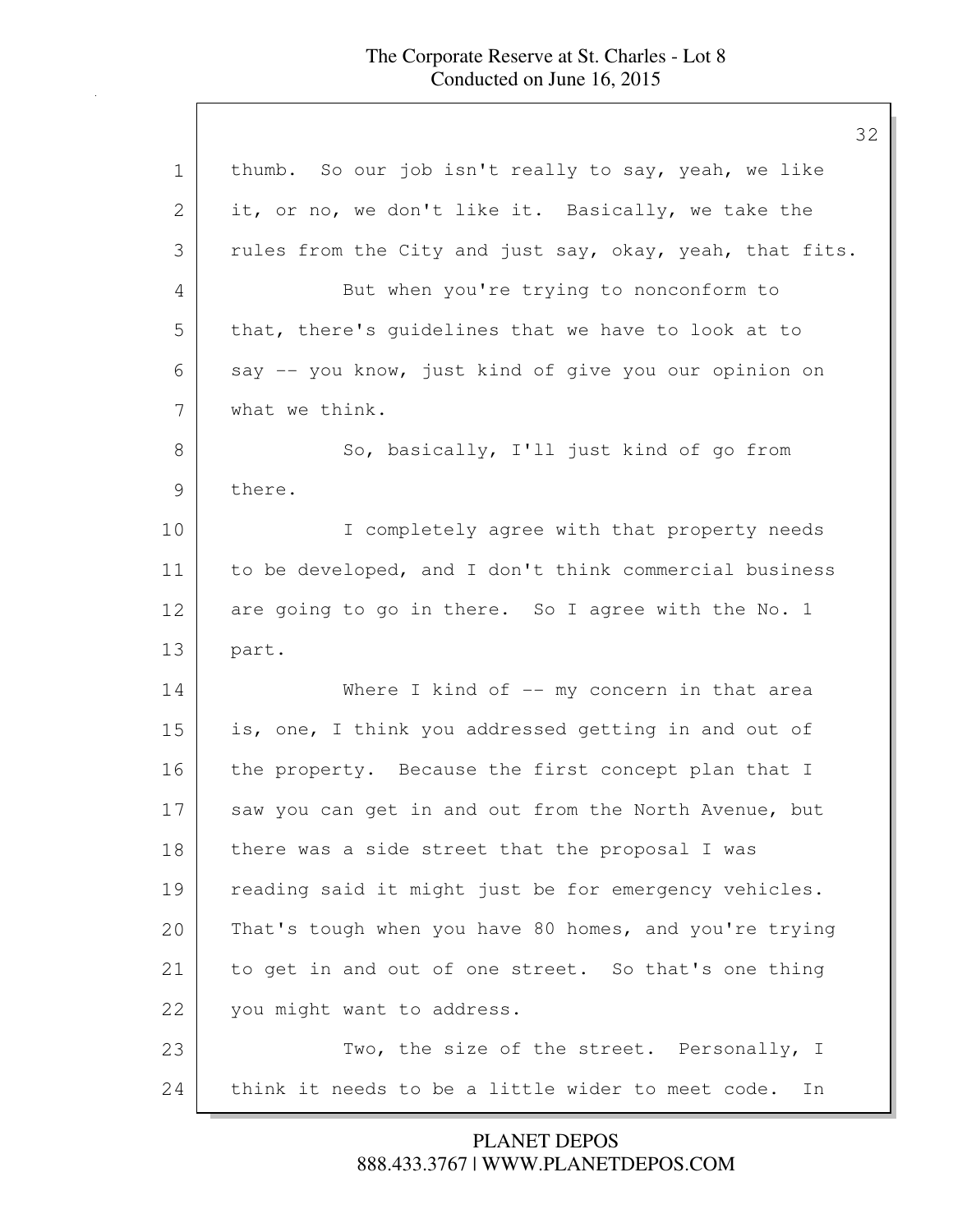| $\mathbf 1$ | the price range you're looking at, you're probably     |
|-------------|--------------------------------------------------------|
| 2           | going to have a lot of small kids. You have cars on    |
| 3           | either side; it's really tight. That would be a        |
| 4           | concern of mine.                                       |
| 5           | I can agree with what a lot of the guys are            |
| 6           | saying up here is the park would be a nice piece to    |
| 7           | that when you do have a lot of things close to you,    |
| 8           | Campton and those things.                              |
| 9           | Residential zoning, I would have to agree              |
| 10          | with that. Layout of the plots, I agree with that. I   |
| 11          | just think there's a little too much condensed in that |
| 12          | spot. So if you widen up the streets, what is that     |
| 13          | going to do for your lot sizes for your homes, and are |
| 14          | you going to have to make some tweaks there? Are you   |
| 15          | going to have to make some tweaks for the park?        |
| 16          | So I agree with the plan; I just think                 |
| 17          | everything is just a little too tight. So those are    |
| 18          | my comments.                                           |
| 19          | CHAIRMAN KESSLER: Laura.                               |
| 20          | MEMBER MACKLIN-PURDY: I am also in                     |
| 21          | agreement. I do think that RS-4 zoning would be more   |
| 22          | appropriate.                                           |
| 23          | That being said, I do have some concerns               |
| 24          | over the -- I mean, although the percentage of maximum |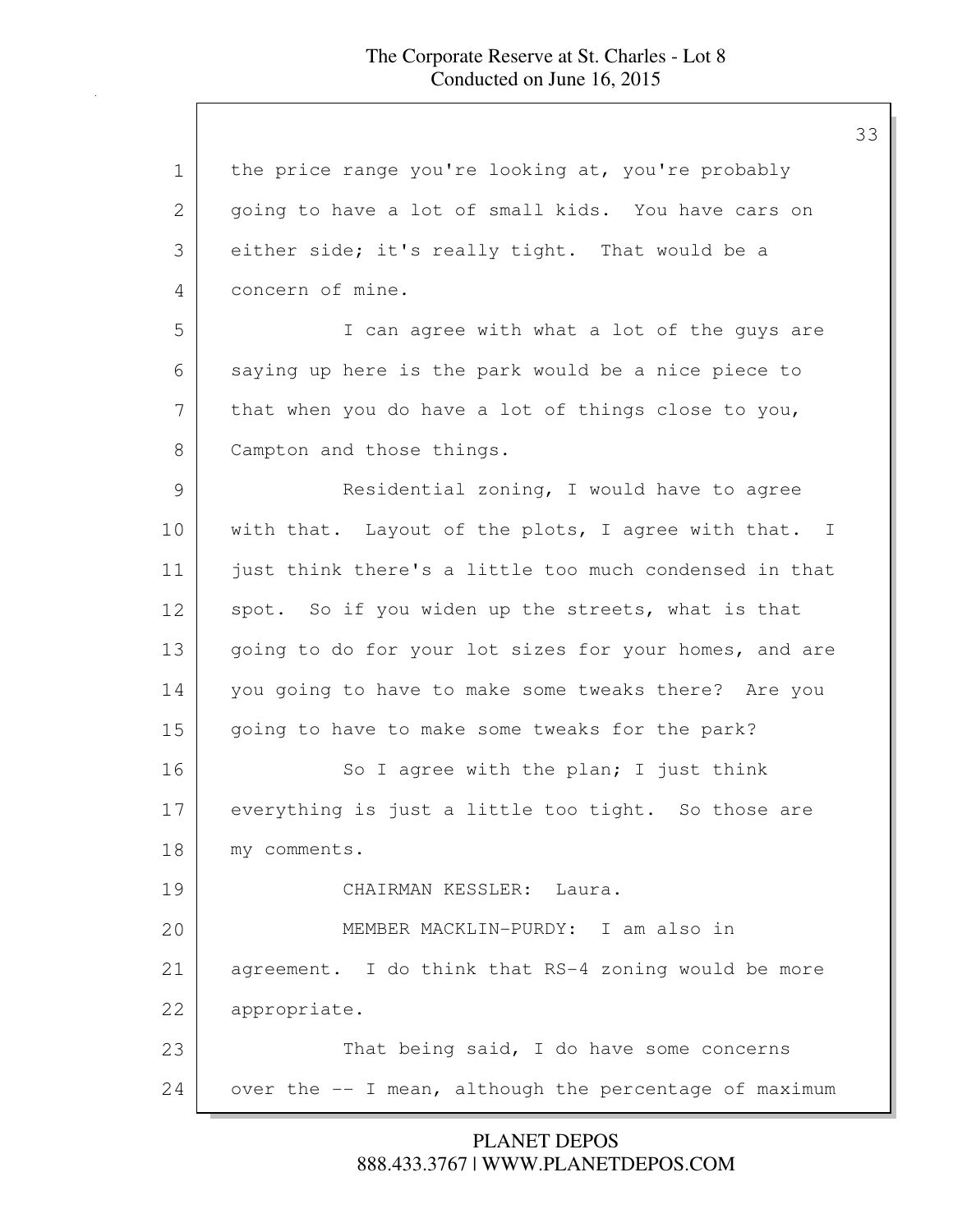| $\mathbf 1$ | building coverage doesn't look to deviate that much, I |
|-------------|--------------------------------------------------------|
| 2           | do think that the 10-foot difference in the minimum    |
| 3           | rear yard is concerning. If you have a family, there's |
| 4           | not enough room to even play games, play ball in the   |
| 5           | back. And I'm assuming in this price range we're       |
| 6           | going to have a lot of starter families, so that is    |
| 7           | concerning to me.                                      |
| 8           | That being said, also, thinking about                  |
| 9           | children, you have one entrance, and you have school   |
| 10          | buses going all the way around, you get stuck behind a |
| 11          | school bus coming in or out of that one entrance. So   |
| 12          | if there were a second entrance or exit, I think that  |
| 13          | would be more appropriate for this neighborhood.       |
| 14          | MR. TOBIN: Just to clarify that, that                  |
| 15          | second entrance that was shown is intended to be a     |
| 16          | secondary entrance, not just an emergency access.      |
| 17          | MEMBER MACKLIN-PURDY: And then the side                |
| 18          | yard, I mean, I live in a house with -- so that's      |
| 19          | 5 feet, and then the lot line, and then 5 feet, and    |
| 20          | then the house. Right? So it's 10 feet between the     |
| 21          | houses?                                                |
| 22          | MR. TOBIN: Right.                                      |
| 23          | MEMBER MACKLIN-PURDY: It is a little narrow            |
| 24          | but it can be done. I agree with Dan it's a little     |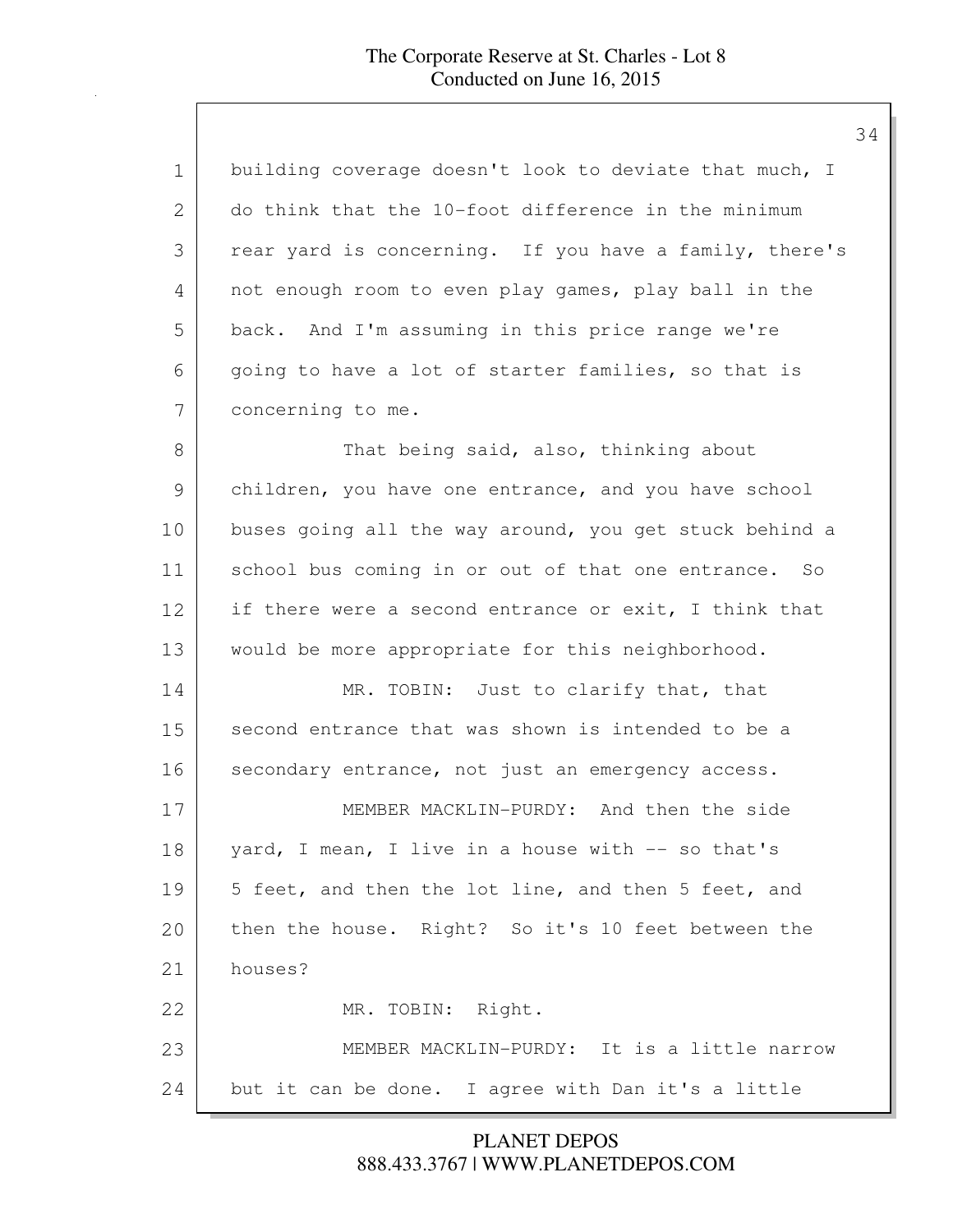| $\mathbf 1$ | tight.                                                 |
|-------------|--------------------------------------------------------|
| 2           | And I think those are all my comments. I'm             |
| 3           | glad this is being done. I've been looking at that     |
| 4           | area for a long time, and I think this is fantastic.   |
| 5           | CHAIRMAN KESSLER: Thank you, Laura.                    |
| 6           | Tom.                                                   |
| 7           | MEMBER PRETZ: Thank you.                               |
| 8           | There's -- there's been some very good                 |
| 9           | comments to help guide you. I'd just like to point     |
| 10          | out and say thank you to Brian. Brian packed a         |
| 11          | trailer load of recommendations to you, and I hope you |
| 12          | wrote a lot of those down because that will help you   |
| 13          | as far as with the process of how it will look, the    |
| 14          | appeal on the street, as well as from the              |
| 15          | neighborhood. So I just want to point that out.        |
| 16          | I don't want to repeat a lot of things. I              |
| 17          | will say that I am in support of the single-family. I  |
| 18          | do believe that the density and your RT request is     |
| 19          | probably inappropriate unless you are definitely going |
| 20          | to be doing a traditional development for me to see.   |
| 21          | I believe that is suburban in nature.<br>$\mathbf{I}$  |
| 22          | think your density needs to be a little bit bigger,    |
| 23          | and I think you need to put definitely some open space |
| 24          | in there.                                              |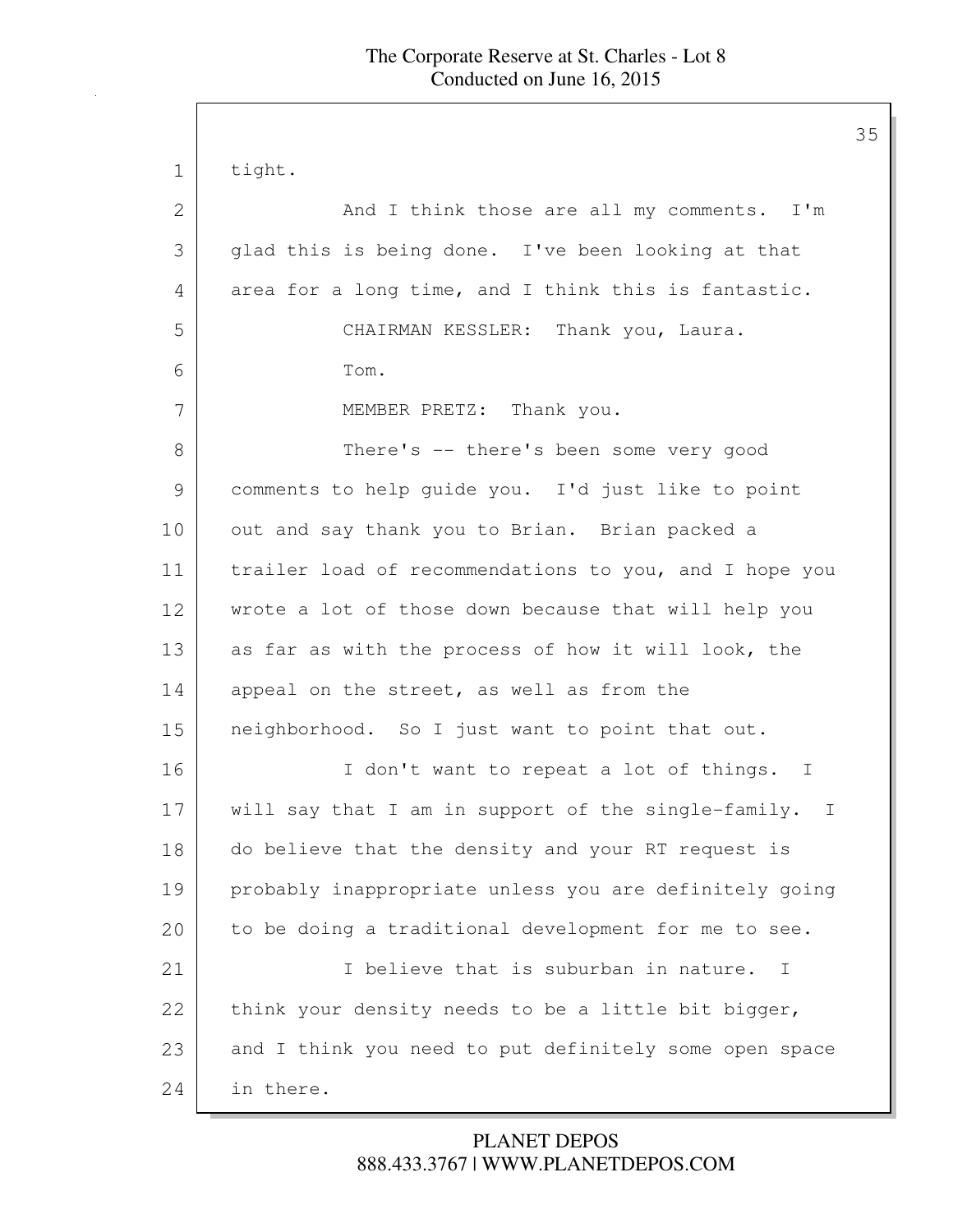| $\mathbf 1$ | I realize that -- and the reason I'm saying            |
|-------------|--------------------------------------------------------|
| 2           | that, and I realize that it has an impact on the       |
| 3           | amount of units that will be in there as far as        |
| 4           | recovering your development and that, but as I take a  |
| 5           | look at the layout, the layout is extremely boring     |
| 6           | to me.                                                 |
| 7           | It appears that what you did was you just              |
| 8           | basically took X number of feet, divided it in, put as |
| 9           | much as you could and in as many configurations to see |
| 10          | how maybe you can get an extra lot put in there, and   |
| 11          | that's just my impression on taking a look at it. I    |
| 12          | don't see anything that's really -- to impress me.     |
| 13          | So I would say that the takeaway from me               |
| 14          | would be to revisit those lot sizes, get the           |
| 15          | appropriate designation, and then we'll see what the   |
| 16          | rest of it is as you proceed through any of the        |
| 17          | variations and things like that that you need to       |
| 18          | accommodate the best possible plan.                    |
| 19          | CHAIRMAN KESSLER: Thanks, Tom.                         |
| 20          | I think it's pretty clear that we support              |
| 21          | and I support the residential plan and single-family,  |
| 22          | I mean, as far back as our last proposal here even     |
| 23          | though it was apartments.                              |
| 24          | So Nos. 2 and 3 here, proposed number of               |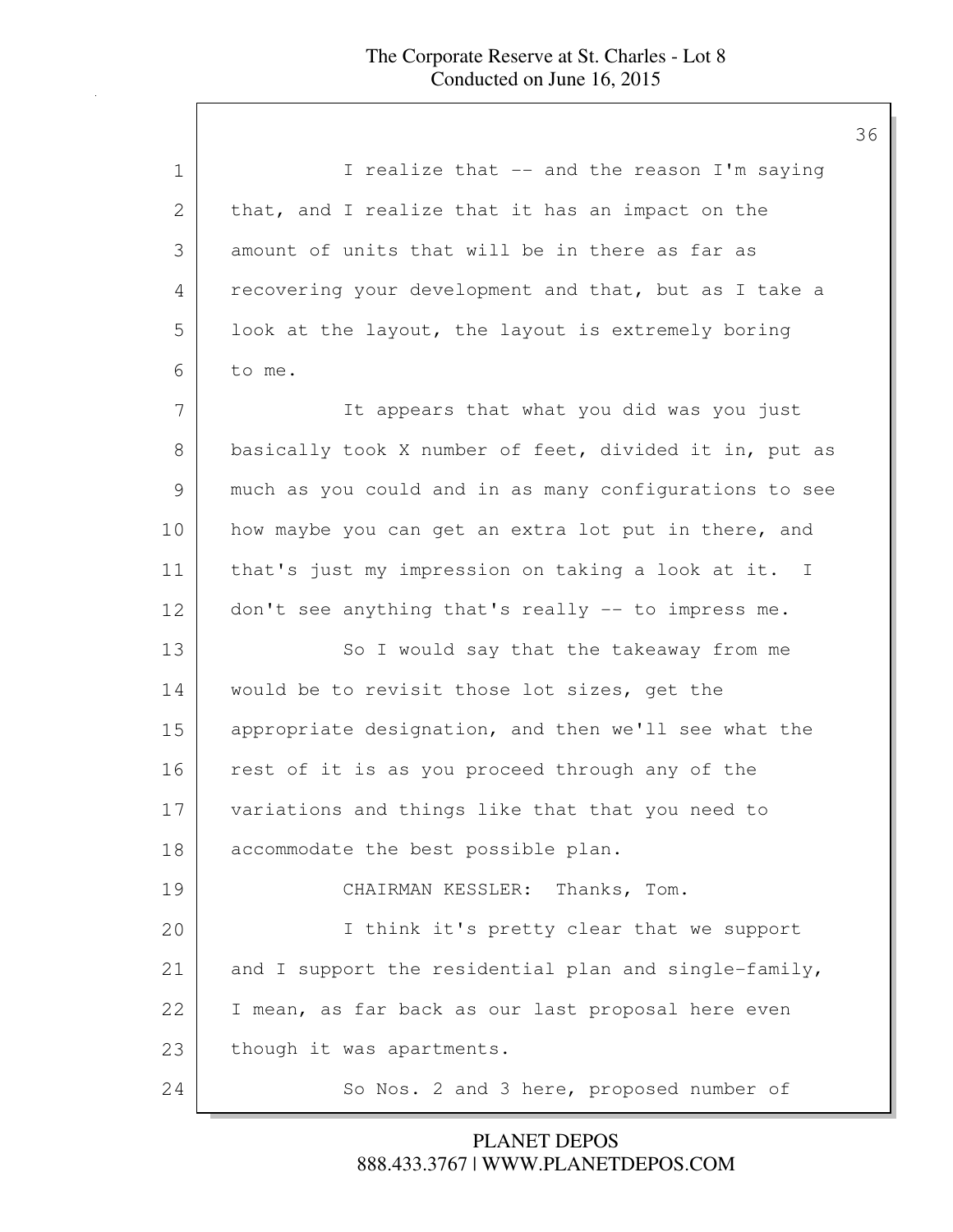37

1 units, lot size, setbacks, and building coverages, and 2 proposed residential zoning district to me are kind of 3 hand in hand. 4 Brian's point is well taken that we don't as 5 a policy consider zoning to increase density. There 6 would have to be a better reason than that. I do 7 | think it's likely that you're going to run into some 8 resistance with the density here, so that may make you 9 consider the RT-3. It's going to be difficult to come 10 to us with a very traditional plan. 11 And saying that, the overall site layout 12 | would change. So that's kind of moot at this point, 13 but that would be my -- those would be my comments. 14 Dan, go ahead. 15 MEMBER FRIO: I'm going to try to put this 16 in language that's really for people sitting here and 17 hearing us say RS-4 and RT-1 and 5's and 7's and stuff 18 | like that. Basically, in English, I think as a 19 consensus what we're trying to say is -- can we put up 20 Slide or page 6? And it's the difference between the 21 RT-3 and the RS-4. 22 Okay. So, basically, I'll just kind of 23 recap it. RT-3, that's the zoning that they want to 24 change this parcel to, and it's mainly for, to my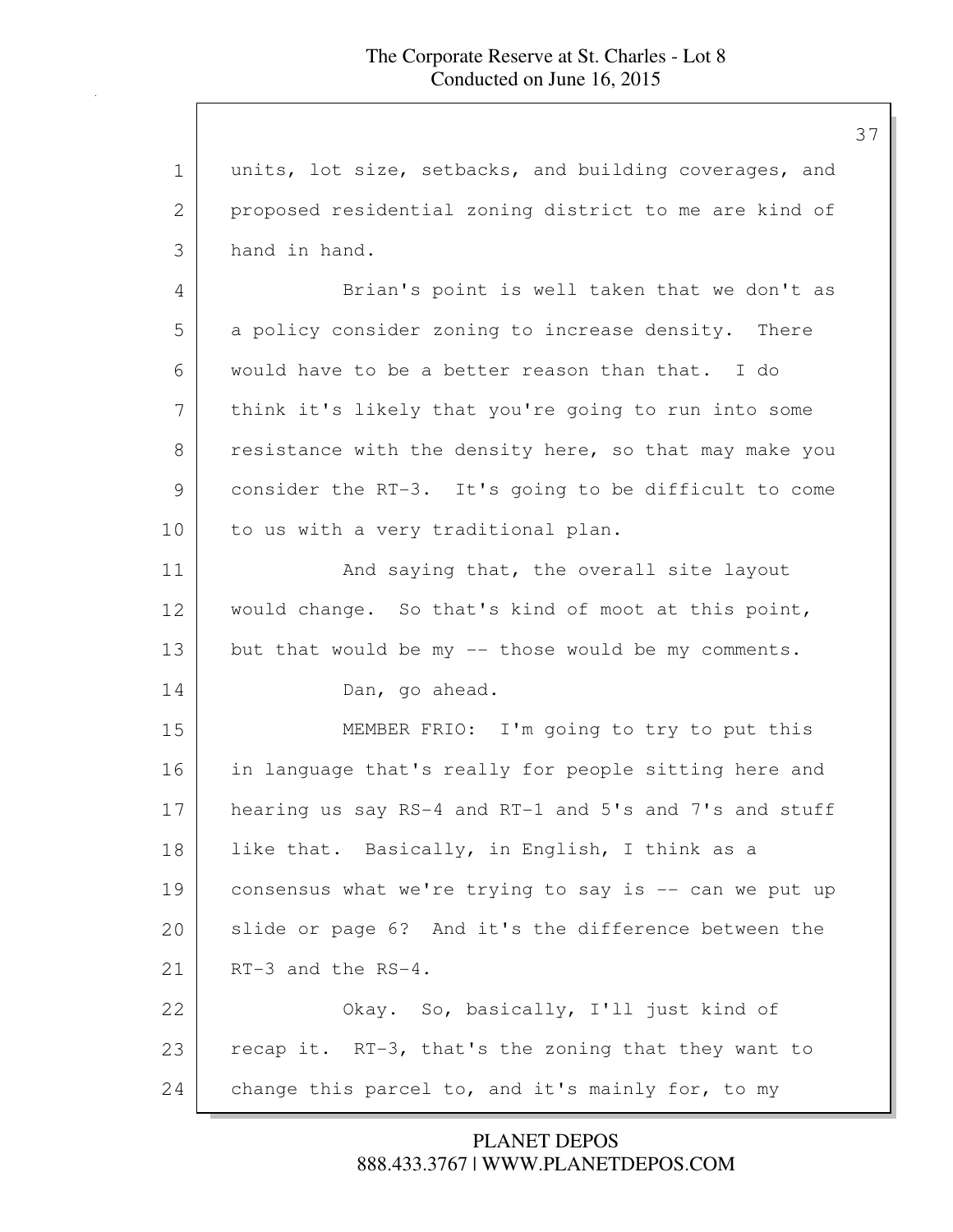| $\mathbf 1$ | knowledge, small city lots. So you're trying to          |
|-------------|----------------------------------------------------------|
| 2           | condense a lot of homes into a certain region. What      |
| 3           | our proposal is -- or what my proposal was, if you       |
| 4           | change that $--$ and staff's report, as well $--$ if you |
| 5           | change that to an RS-4, all that does is -- what $I'm$   |
| 6           | hearing through everybody up here is we're agreeing to   |
| 7           | the single-family homes and all that. We're just --      |
| 8           | the concern we have is it's not -- we don't like that    |
| 9           | zoning that you have. We're asking for kind of           |
| 10          | suburban lots versus city lots. So, basically, just a    |
| 11          | little more space for these homes.                       |
| 12          | So just to put it in English for everybody,              |
| 13          | what you might be hearing is, oh, we don't like that     |
| 14          | code, we don't like that lot size, and so forth. We're   |
| 15          | not saying that we don't like the concept. We just       |
| 16          | don't like the small city lots versus -- I would be      |
| 17          | more comfortable with a little bit bigger suburban lots. |
| 18          | So I hope that put things in a little more               |
| 19          | English and clarifies it. I've sat out there a few       |
| 20          | times, and you hear the RTs and the coding and stuff,    |
| 21          | and you hear some of the not negative feedback but,      |
| 22          | "Oh, I don't agree with that zoning," and you're         |
| 23          | thinking that we don't agree with the concept. We do.    |
| 24          | It's just we don't agree with that particular zoning     |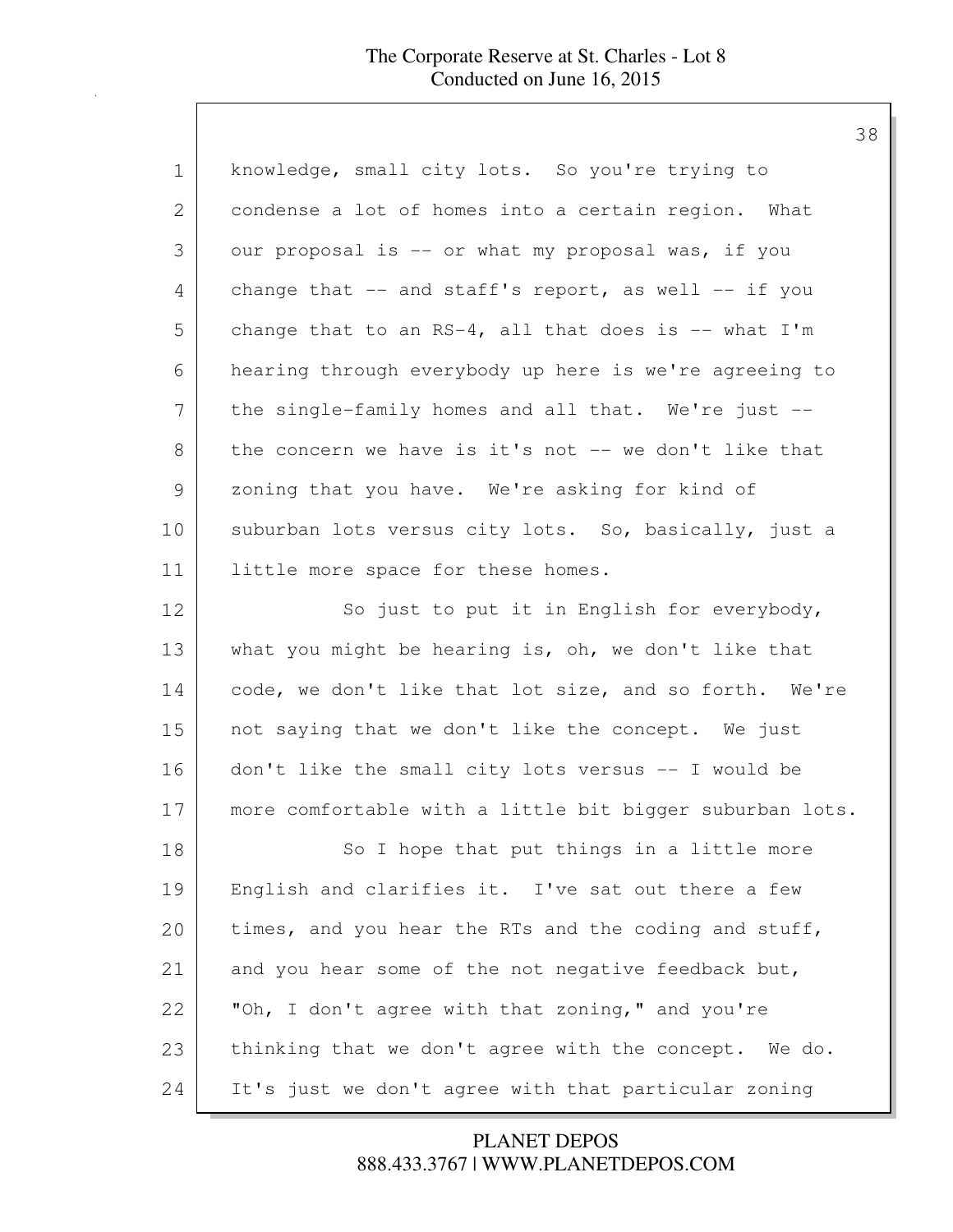1 that you're looking at. 2 CHAIRMAN KESSLER: You don't. 3 MEMBER FRIO: I don't. I'll reference it 4 that way. That's my personal feeling behind it. 5 CHAIRMAN KESSLER: Yes, sir. Please come 6 up. State your name and address. 7 | MR. BERKELHAMMER: Brian Berkelhammer, 8 226 Regency Court West. 9 To basically respond for myself and I think 10 | I'm hearing murmurs back there, I think there's a lot 11 of people in agreement with what you're saying, Dan. 12 I think the consensus is we definitely like the idea 13 of having single-family homes. Which code and 14 whatnot, I agree we don't really all know, but from 15 what you're describing, it makes more sense and I 16 think would be something we would prefer to be in the 17 likes of -- at least for myself in the likes of more 18 | suburban-like rather than city-like in this area. 19 But definitely we are proponents of having a 20 single-family-home community there. What it all works 21 out to be like in the end and what you guys come back 22 with in terms of a final plan we'd like to support, 23 but your comments I think we agree with. At least  $24$  I do.

## 888.433.3767 | WWW.PLANETDEPOS.COM PLANET DEPOS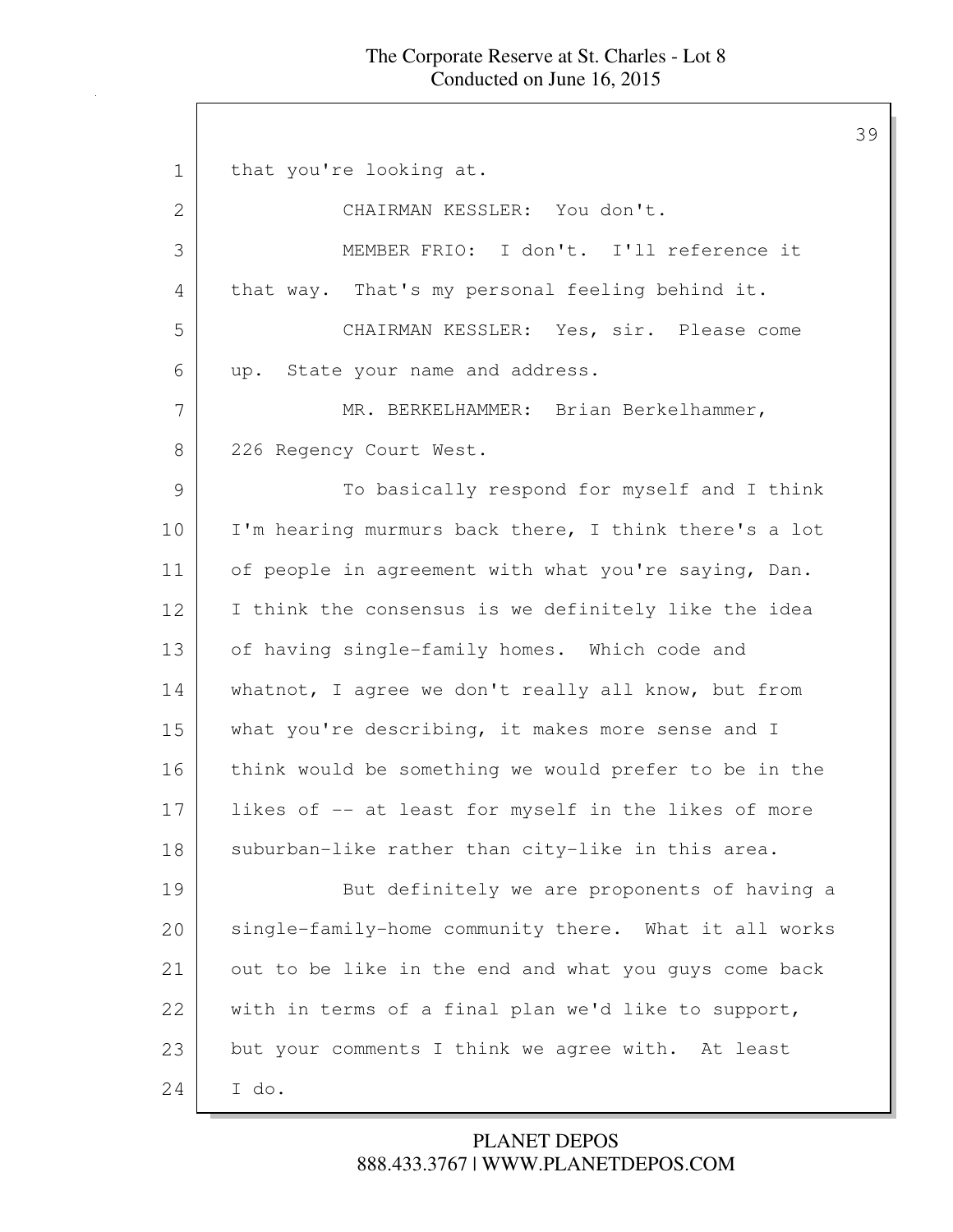40

1 CHAIRMAN KESSLER: Thank you. 2 (Applause.) 3 MEMBER PRETZ: I have one more comment to 4 the applicant, and you don't have to get up. I just 5 want to say thank you for reaching out to your 6 neighbors, your future neighbors to talk about the 7 development. I don't see that as often as I should, 8 and it's better to do that early in the game, and you 9 did that and I just wanted to say thank you for that. 10 (Applause.) 11 CHAIRMAN KESSLER: Yes, sir. 12 | MR. RABCHUK: My name is John Rabchuk, 13 914 Ash Street. I was a member of the comprehensive 14 plan task force along with Brian. 15 You know, when -- this was originally, 16 obviously, an industrial zoning for office space I 17 think was its primary intent. But during the plan 18 process the consideration came up about housing there, 19 and there was a lot of discussion back and forth. 20 You've had some other proposals for apartments there, 21 et cetera. 22 This -- the City ought to be very happy. I 23 never thought we would find a developer willing to do 24 single-family homes here. It's too small to be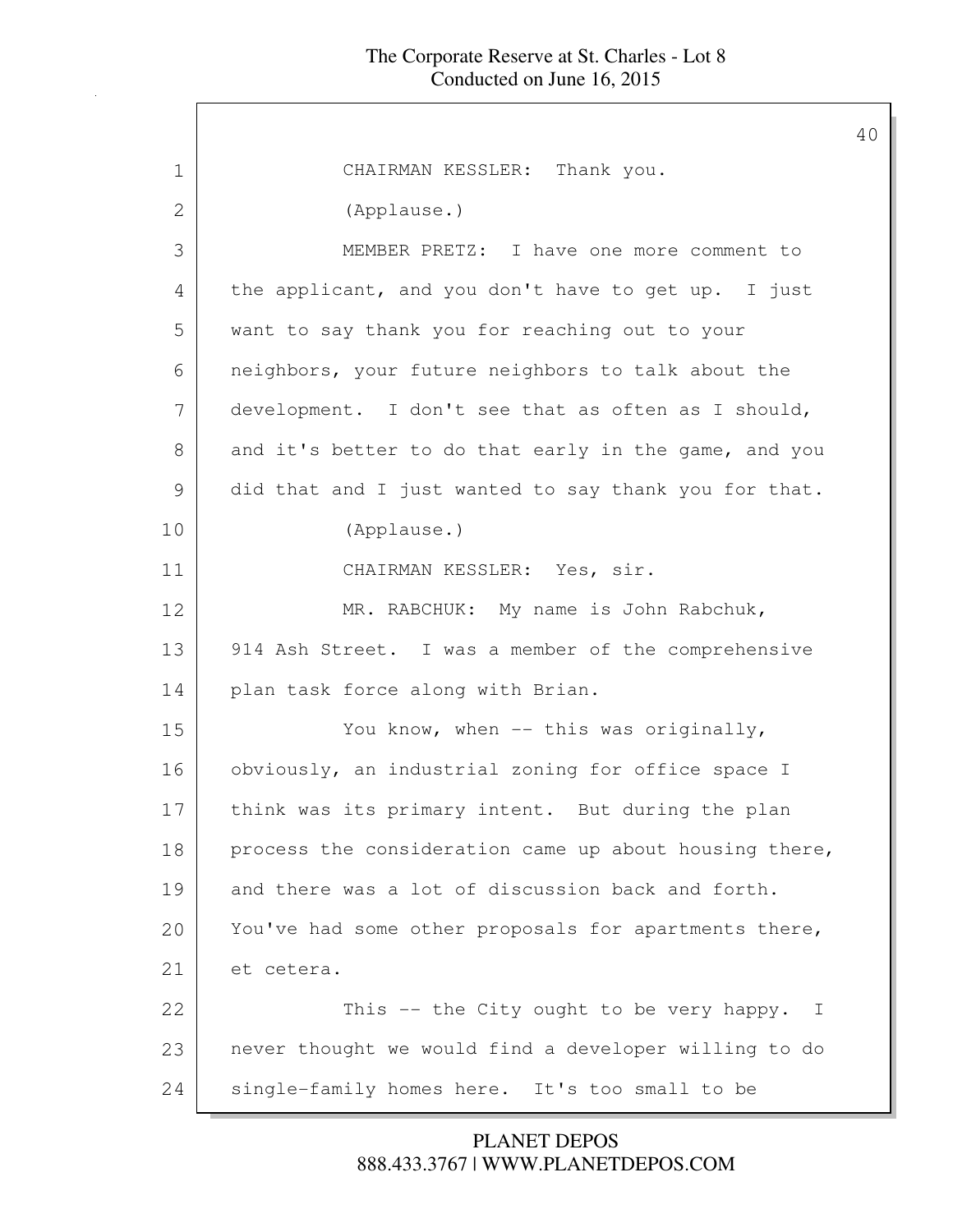1 profitable for anybody.

| $\mathbf{2}$ | So I think the task force -- or the Plan                 |
|--------------|----------------------------------------------------------|
| 3            | Commission needs to take the approach of how do we       |
| 4            | need to make this work. Asking them to go larger lot     |
| 5            | sizes and the potential of not having this development   |
| 6            | happen is far stronger to me than the possibility --     |
| 7            | than the negatives of maybe the lot size is a little     |
| 8            | bit too small, maybe the street is a little bit too      |
| 9            | narrow, et cetera.                                       |
| 10           | If you end up knocking -- if you wanted 4                |
| 11           | more feet wide on the street, for example, you knock     |
| 12           | out maybe five or six lots. You want another 10 feet     |
| 13           | setback or back yard space, you'd knock off another      |
| 14           | seven or eight lot sizes. At that point it's not         |
| 15           | developable, and what you'll end up with or what the     |
| 16           | city will end up with is a very dense apartment          |
| 17           | complex, which is probably what fits there best, quite   |
| 18           | frankly, from an economic standpoint.                    |
| 19           | And from a city standpoint, I think the City             |
| 20           | ought to be very, very happy we have a developer         |
| 21           | that's willing to put single-family homes there.<br>Does |
| 22           | it conform, whether it needs to be RT or RS or           |
| 23           | whatever, find a way to make it work, whatever.          |
| 24           | That would be my recommendation.<br>Thank you            |

888.433.3767 | WWW.PLANETDEPOS.COM PLANET DEPOS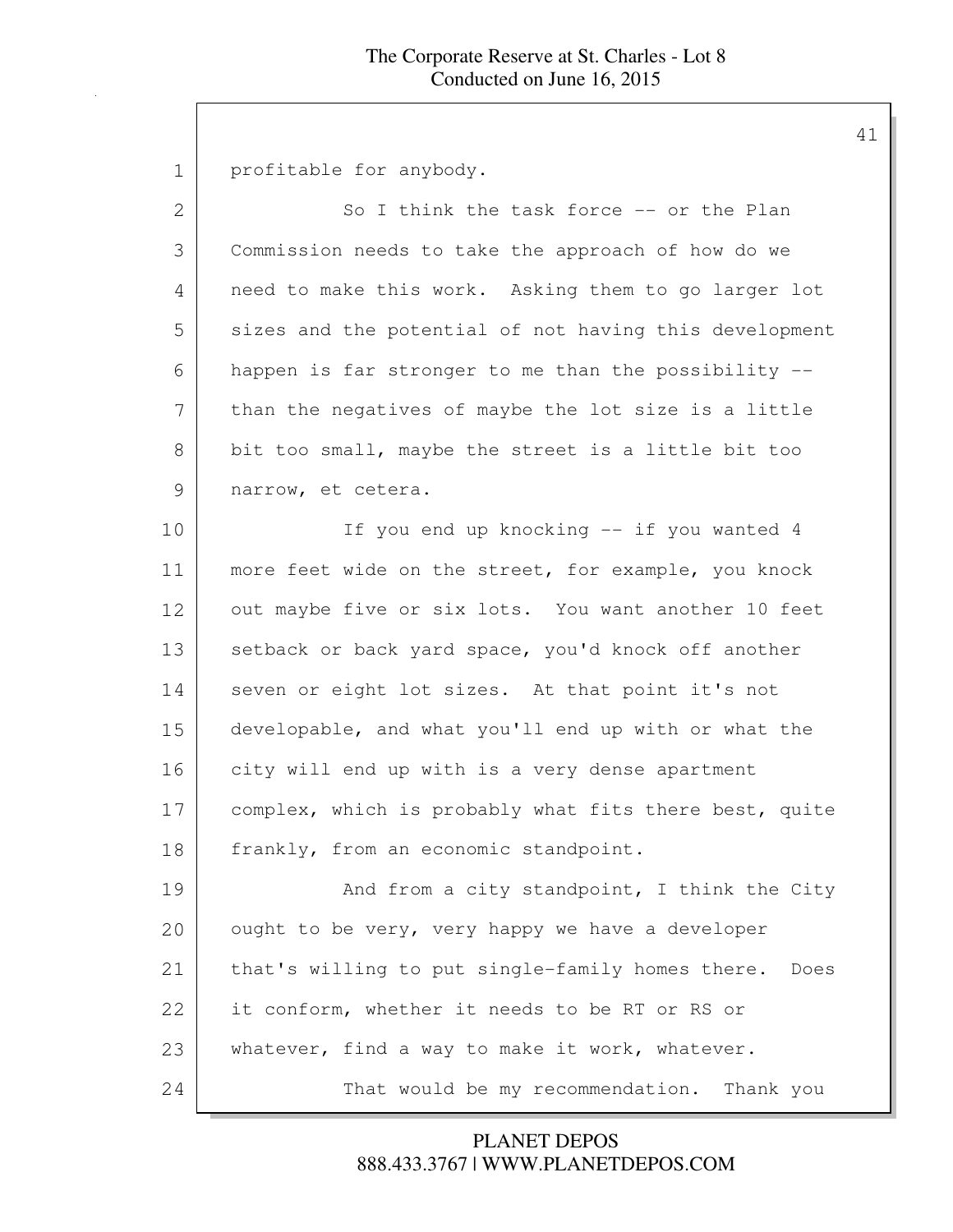42

1 very much. 2 (Applause.) 3 CHAIRMAN KESSLER: Thank you. 4 Yes, sir. 5 MR. MELCHER: Lee Melcher, 2668 Regency 6 Court East. 7 Two questions really. One, with the typical 8 lot plan, the city lot plan with the easements, rear 9 easement, front easement, side yard easements, would 10 that be something they have to abide by? And, also, 11 regarding the detention, as Mr. Lindley was stating 12 they had more detention than they probably need, and 13 could they resize reconfigure detention basins to 14 accommodate a better lot structure? 15 CHAIRMAN KESSLER: That's a good comment. 16 (Applause.) 17 CHAIRMAN KESSLER: Let's save applause for 18 the end. 19 MR. LINDLEY: Hopefully when I'm done I 20 | get some. 21 The first question about the easements, we 22 have to do -- or the developer has to do a plat of 23 subdivision. So all of that will be made known on the 24 plat, recorded -- and it will be a recorded document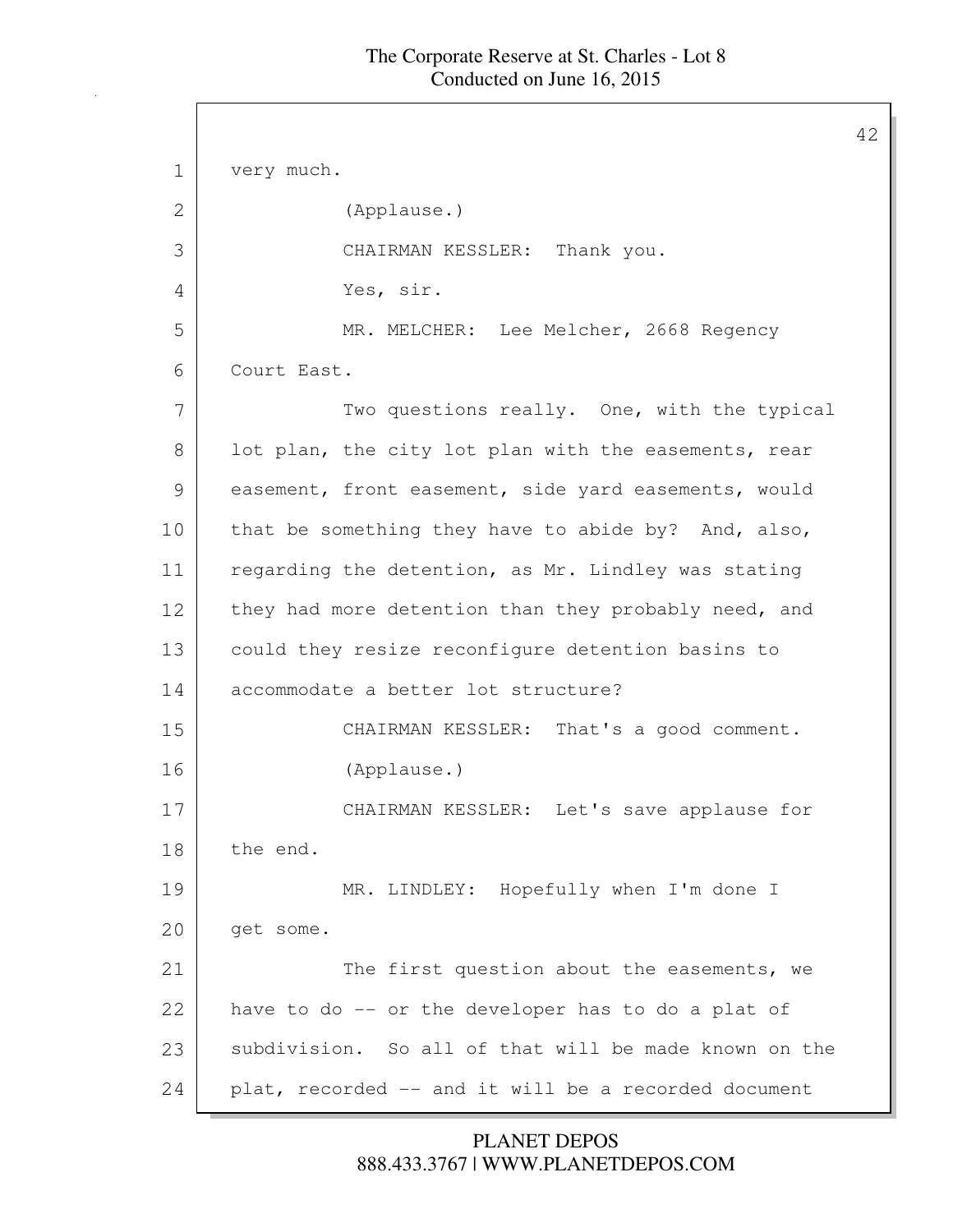| $\mathbf 1$ | that everybody has to live by. So there will be        |
|-------------|--------------------------------------------------------|
| 2           | easements -- rear yard, maybe on some of the front     |
| 3           | yards, but definitely on the side yards. And the       |
| 4           | right-of-way itself isn't in essence an easement.      |
| 5           | It's right-of-way but it's owned by the City.          |
| 6           | The comment about the detention, yes, to               |
| 7           | answer your question, you could resize some of the     |
| 8           | detention basins. The cost of that would be -- it's    |
| 9           | expensive to do that, and I would promote or recommend |
| 10          | that you leave the basins where they are because I     |
| 11          | don't know how many times, but it's infrequent that    |
| 12          | you have excess detention. Maybe it's not a huge       |
| 13          | amount, maybe it's not 50 percent, but you normally    |
| 14          | don't have excess detention. The developments meet     |
| 15          | the minimum standards. It would be nice to say that    |
| 16          | we went above and beyond that for this development.    |
| 17          | CHAIRMAN KESSLER: Thank you.                           |
| 18          | Brian.                                                 |
| 19          | MEMBER DOYLE: I do just have one final                 |
| 20          | comment.                                               |
| 21          | Regarding the density, as is pointed out in            |
| 22          | the staff report, density of the proposed neighborhood |
| 23          | is actually in line with surrounding densities, and    |
| 24          | you can see that if you drive through some of the      |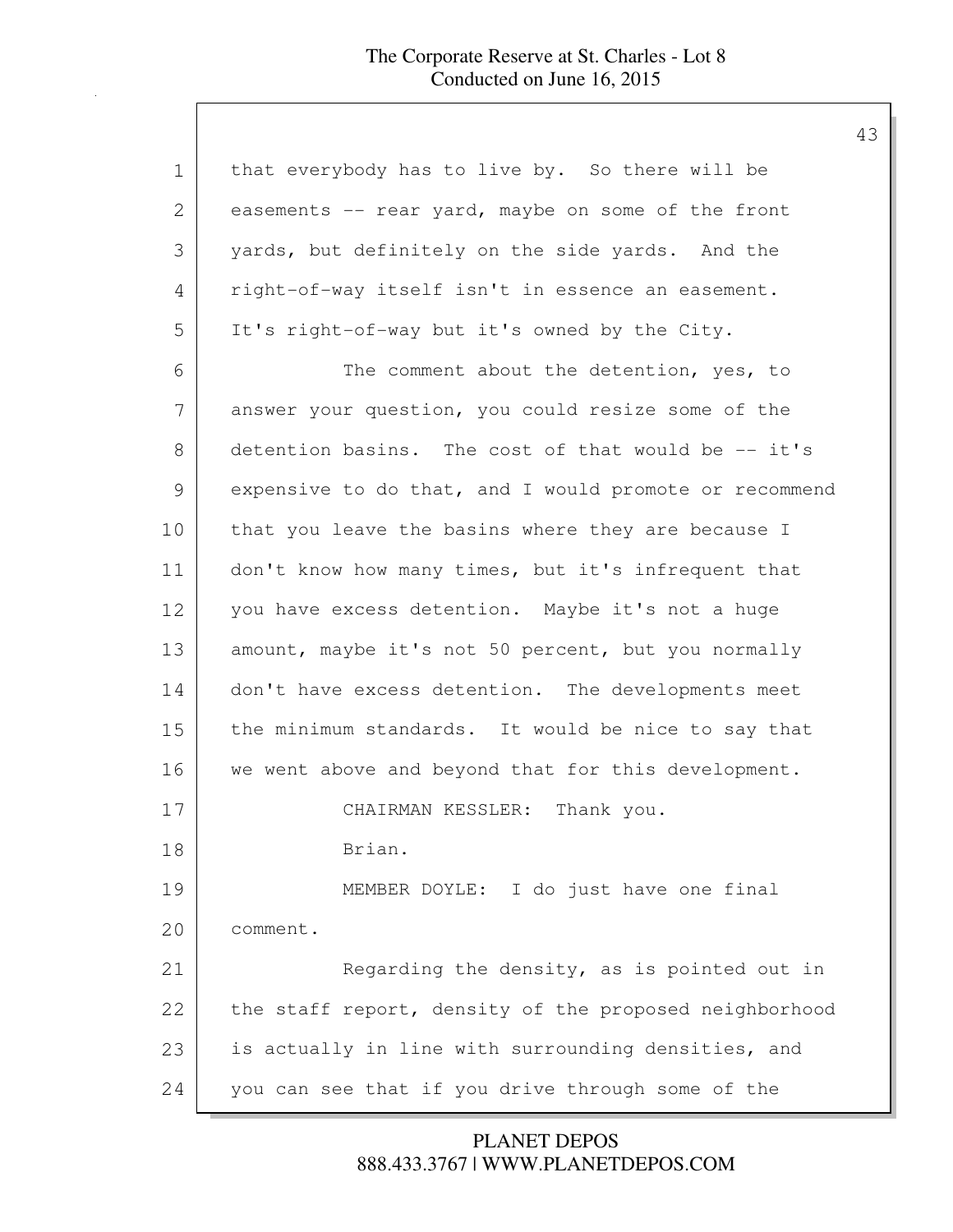| $\mathbf 1$   | surrounding neighborhoods which are townhomes.         |
|---------------|--------------------------------------------------------|
| 2             | So I don't object to the density that's                |
| 3             | being proposed. To reiterate what I said before, what  |
| 4             | I'd like to see is alignment between your proposal and |
| 5             | the zoning. And I do agree that I think that we can    |
| 6             | work to find a way to make that sort of come together  |
| 7             | and in line.                                           |
| $8\,$         | CHAIRMAN KESSLER: All right. There's your              |
| $\mathcal{G}$ | comments.                                              |
| 10            | MR. TOBIN: I just wanted to say thank you              |
| 11            | to the Commission. We appreciate all your feedback,    |
| 12            | and we look forward to incorporating your comments and |
| 13            | coming back with a revised plan hopefully addressing   |
| 14            | most of them. And thank you to the neighbors for your  |
| 15            | support.                                               |
| 16            | CHAIRMAN KESSLER: Okay. Thank you.                     |
| 17            | (Applause.)                                            |
| 18            | CHAIRMAN KESSLER: All right that concludes             |
| 19            | No. 4 on our agenda, and No. 5 on our agenda is the    |
| 20            | Plan Commission training session. Everybody stay;      |
| 21            | it's really interesting.                               |
| 22            | (Off the record at 7:59 p.m.)                          |
| 23            |                                                        |
| 24            |                                                        |